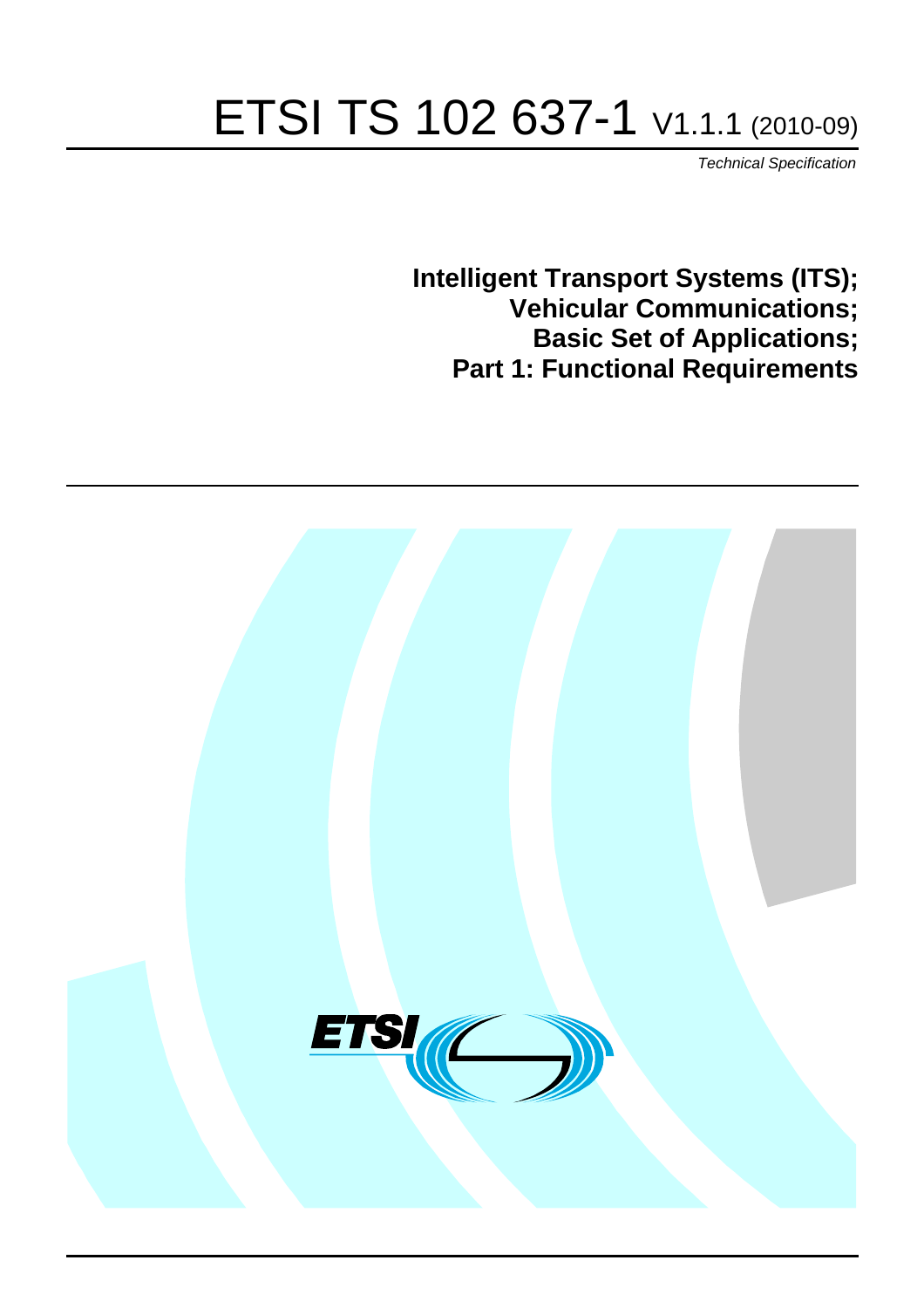Reference DTS/ITS-0010002-1

Keywords ITS, application, basic, performance, QoS, safety, service

#### *ETSI*

#### 650 Route des Lucioles F-06921 Sophia Antipolis Cedex - FRANCE

Tel.: +33 4 92 94 42 00 Fax: +33 4 93 65 47 16

Siret N° 348 623 562 00017 - NAF 742 C Association à but non lucratif enregistrée à la Sous-Préfecture de Grasse (06) N° 7803/88

#### *Important notice*

Individual copies of the present document can be downloaded from: [http://www.etsi.org](http://www.etsi.org/)

The present document may be made available in more than one electronic version or in print. In any case of existing or perceived difference in contents between such versions, the reference version is the Portable Document Format (PDF). In case of dispute, the reference shall be the printing on ETSI printers of the PDF version kept on a specific network drive within ETSI Secretariat.

Users of the present document should be aware that the document may be subject to revision or change of status. Information on the current status of this and other ETSI documents is available at <http://portal.etsi.org/tb/status/status.asp>

If you find errors in the present document, please send your comment to one of the following services: [http://portal.etsi.org/chaircor/ETSI\\_support.asp](http://portal.etsi.org/chaircor/ETSI_support.asp)

#### *Copyright Notification*

No part may be reproduced except as authorized by written permission. The copyright and the foregoing restriction extend to reproduction in all media.

> © European Telecommunications Standards Institute 2010. All rights reserved.

**DECT**TM, **PLUGTESTS**TM, **UMTS**TM, **TIPHON**TM, the TIPHON logo and the ETSI logo are Trade Marks of ETSI registered for the benefit of its Members.

**3GPP**TM is a Trade Mark of ETSI registered for the benefit of its Members and of the 3GPP Organizational Partners. **LTE**™ is a Trade Mark of ETSI currently being registered

for the benefit of its Members and of the 3GPP Organizational Partners.

**GSM**® and the GSM logo are Trade Marks registered and owned by the GSM Association.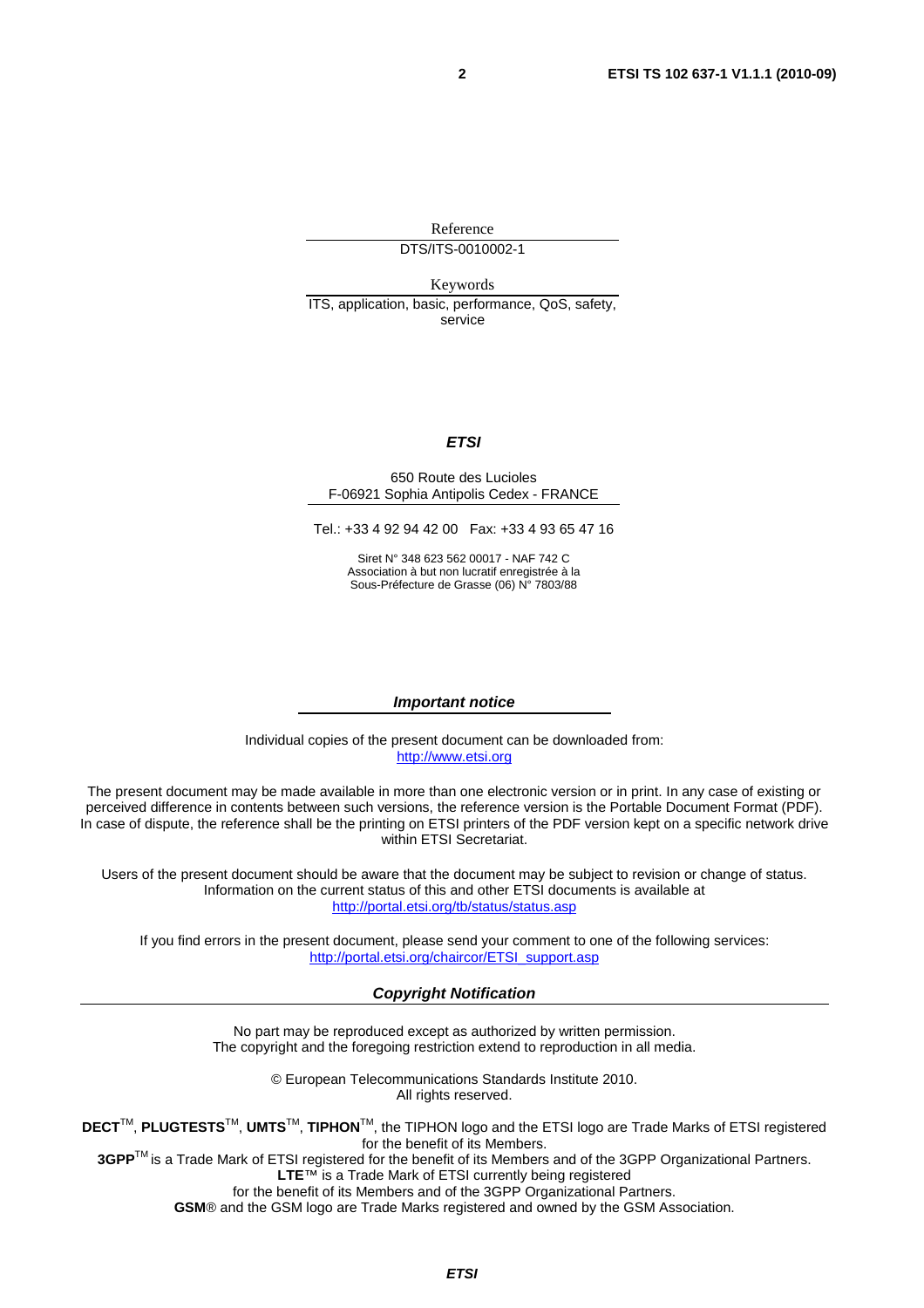## Contents

| 1                  |  |
|--------------------|--|
| $\overline{2}$     |  |
| 2.1                |  |
| 2.2                |  |
| 3                  |  |
| 3.1                |  |
| 3.2                |  |
|                    |  |
| 4                  |  |
| 4.1<br>4.2         |  |
| 4.3                |  |
|                    |  |
| 5                  |  |
| 5.1                |  |
| 5.1.1              |  |
| 5.1.2              |  |
| 5.2                |  |
| 5.2.1              |  |
| 5.2.2<br>5.2.3     |  |
| 5.3                |  |
| 5.3.1              |  |
| 5.3.2              |  |
| 5.3.3              |  |
| 5.3.4              |  |
| 5.4                |  |
| 5.4.1              |  |
| 5.4.2              |  |
| 5.4.3              |  |
| 5.4.4              |  |
| 5.4.5              |  |
| 6.                 |  |
| 6.1                |  |
| 6.1.1              |  |
| 6.1.2              |  |
| 6.1.3              |  |
| 6.1.4              |  |
| 6.1.4.1            |  |
| 6.1.4.2<br>6.1.4.3 |  |
| 6.1.4.4            |  |
| 6.2                |  |
| 6.2.1              |  |
| 6.2.1.1            |  |
| 6.2.1.2            |  |
| 6.2.2              |  |
| 6.2.3              |  |
| 6.2.4              |  |
| 6.2.4.1            |  |
| 6.2.4.2            |  |

 $\overline{\mathbf{3}}$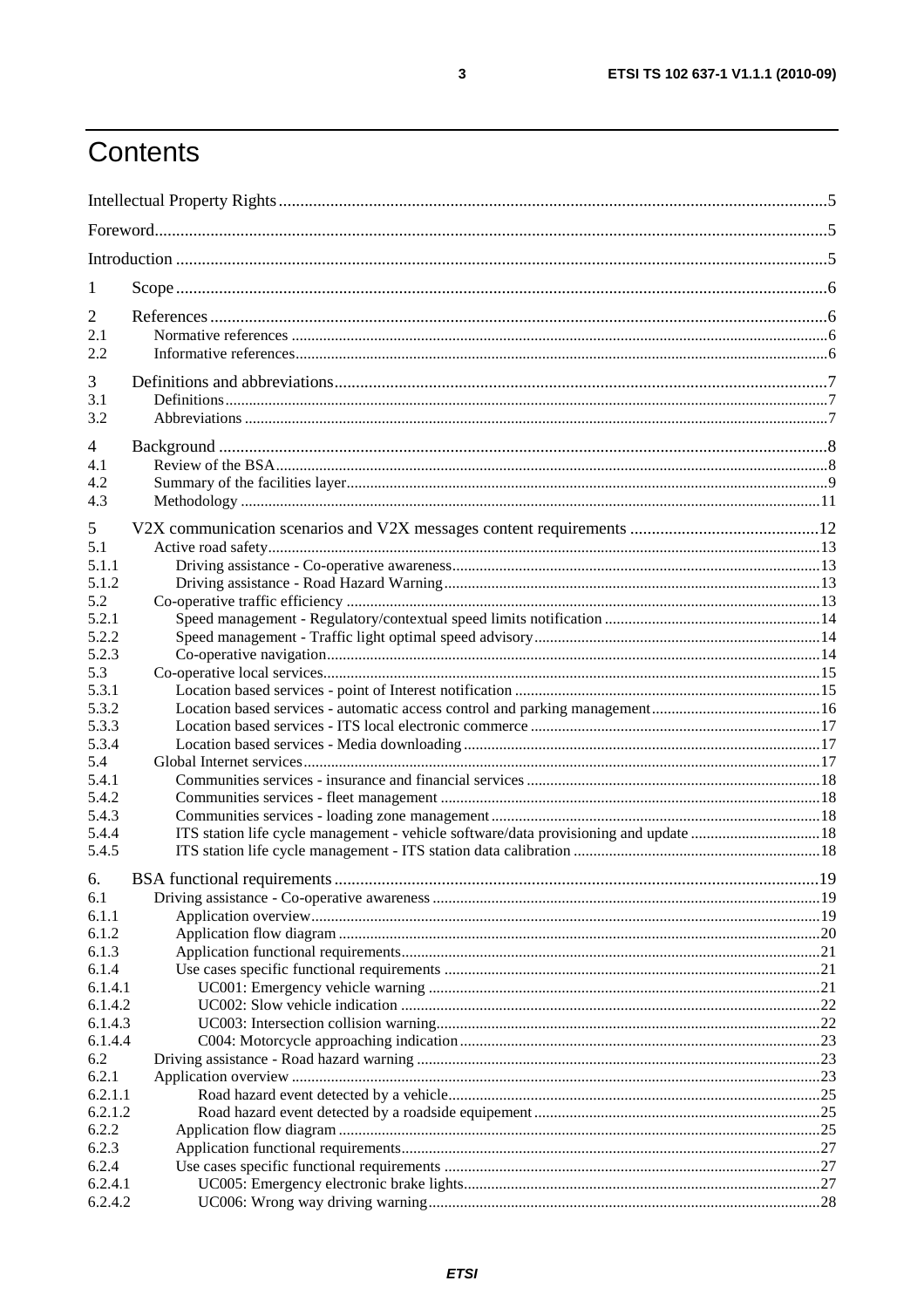| 6.2.4.3  |                               |  |
|----------|-------------------------------|--|
| 6.2.4.4  |                               |  |
| 6.2.4.5  |                               |  |
| 6.2.4.6  |                               |  |
| 6.2.4.7  |                               |  |
| 6.2.4.8  |                               |  |
| 6.2.4.9  |                               |  |
| 6.2.4.10 |                               |  |
| 6.2.4.11 |                               |  |
| 6.2.4.12 |                               |  |
| 6.2.4.13 |                               |  |
| 6.3      |                               |  |
| 6.3.1    |                               |  |
| 6.3.1.1  |                               |  |
| 6.3.1.2  |                               |  |
| 6.3.2    |                               |  |
| 6.3.3    |                               |  |
| 6.3.4    |                               |  |
| 6.3.4.1  |                               |  |
| 6.3.4.2  |                               |  |
| 6.4      |                               |  |
| 6.4.1    |                               |  |
| 6.4.1.1  |                               |  |
| 6.4.1.2  |                               |  |
| 6.4.2    |                               |  |
| 6.4.3    |                               |  |
| 6.4.4    |                               |  |
| 6.4.4.1  |                               |  |
| 6.4.4.2  |                               |  |
| 6.4.4.3  |                               |  |
| 6.4.4.4  |                               |  |
| 6.5      |                               |  |
| 6.5.1    |                               |  |
| 6.5.2    |                               |  |
| 6.5.3    |                               |  |
| 6.5.4    |                               |  |
| 6.5.4.1  |                               |  |
| 6.5.4.2  |                               |  |
| 6.5.4.3  |                               |  |
| 6.5.4.4  |                               |  |
| 6.6      |                               |  |
| 6.6.1    |                               |  |
| 6.6.2    |                               |  |
| 6.6.3    |                               |  |
| 6.6.4    |                               |  |
| 6.6.4.1  |                               |  |
| 6.6.4.2  |                               |  |
| 6.6.4.3  |                               |  |
| 6.7      |                               |  |
| 6.7.1    |                               |  |
| 6.7.2    |                               |  |
| 6.7.3    |                               |  |
| 6.7.4    |                               |  |
| 6.7.4.1  |                               |  |
| 6.7.4.2  |                               |  |
|          | <b>Annex A (informative):</b> |  |
|          |                               |  |
|          |                               |  |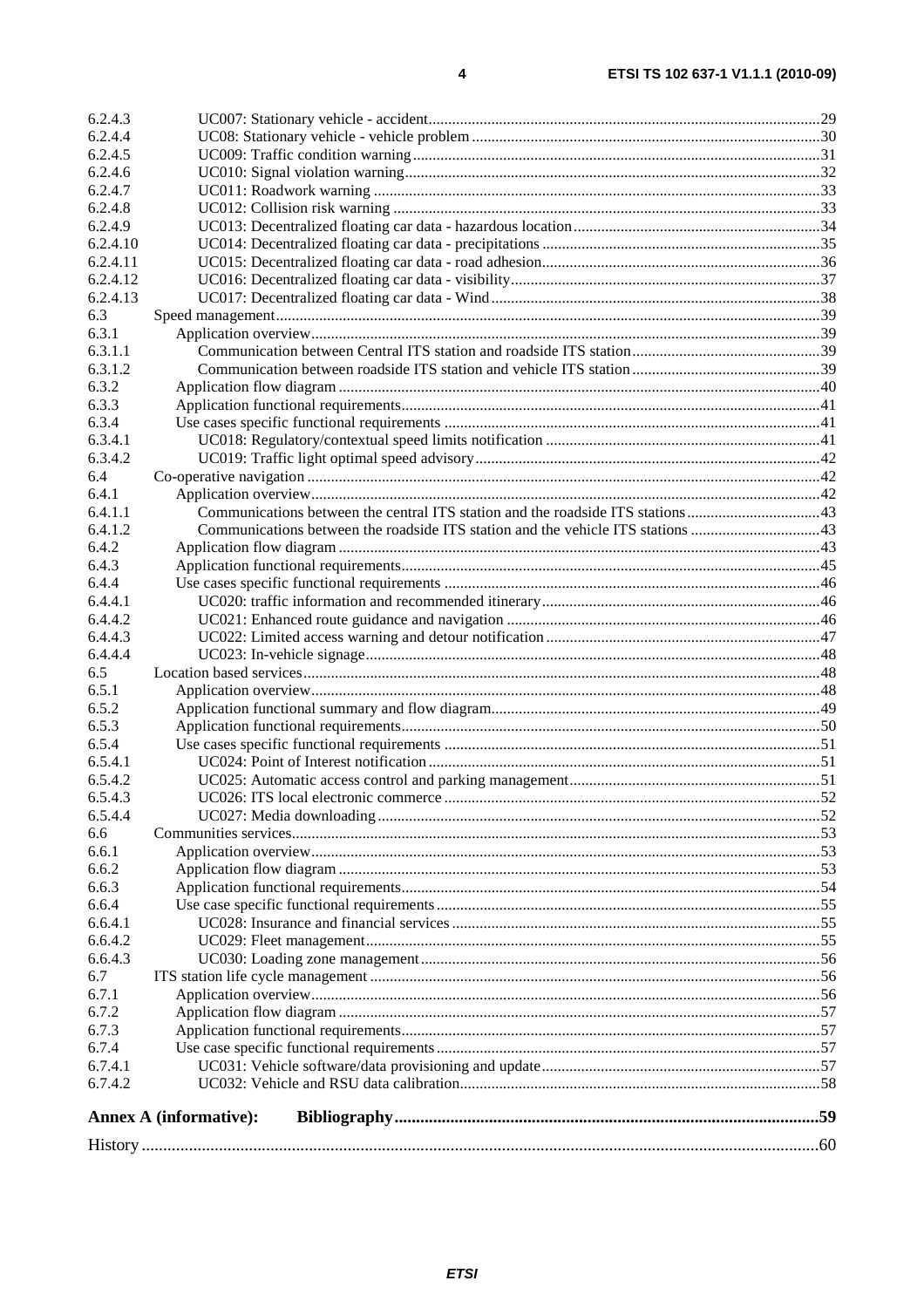## Intellectual Property Rights

IPRs essential or potentially essential to the present document may have been declared to ETSI. The information pertaining to these essential IPRs, if any, is publicly available for **ETSI members and non-members**, and can be found in ETSI SR 000 314: *"Intellectual Property Rights (IPRs); Essential, or potentially Essential, IPRs notified to ETSI in respect of ETSI standards"*, which is available from the ETSI Secretariat. Latest updates are available on the ETSI Web server ([http://webapp.etsi.org/IPR/home.asp\)](http://webapp.etsi.org/IPR/home.asp).

Pursuant to the ETSI IPR Policy, no investigation, including IPR searches, has been carried out by ETSI. No guarantee can be given as to the existence of other IPRs not referenced in ETSI SR 000 314 (or the updates on the ETSI Web server) which are, or may be, or may become, essential to the present document.

## Foreword

This Technical Specification (TS) has been produced by ETSI Technical Committee Intelligent Transport System (ITS).

The present document is part 1 of a multi-part deliverable covering Intelligent Transport Systems (ITS); Vehicular Communications; Basic Set of Applications, as identified below:

#### **Part 1: "Functional Requirements";**

- Part 2: "Specification of Co-operative Awareness Basic Service";
- Part 3: "Specifications of Decentralized Environmental Notification Basic Service";
- Part 4: "Operational Requirements".

## Introduction

ITS applications are distributed over several ITS stations. Co-operating ITS station applications are then interacting together to satisfy a large diversity of customers' services.

ETSI TC ITS has been defining a Basic Set of Application (BSA) [i.3], which can be deployed within a three year time frame after its standardization completion.

This BSA regroups applications and use cases that can be provided to several customers' profiles in different transportation contexts. These customers' profiles are but not limited to:

- the vehicle owner;
- the vehicle driver;
- the vehicle passengers;
- road traffic managers.

Moreover, vehicles are moving in different environments and traffic contexts under various speeds and driving conditions.

Taking into account the customers' profiles, the environmental and contextual situations, the BSA comprises:

- active road safety applications targeted to improve vehicle' occupants safety;
- traffic efficiency applications targeted to improve the road traffic management;
- a collection of other applications enabling a cost-effective deployment.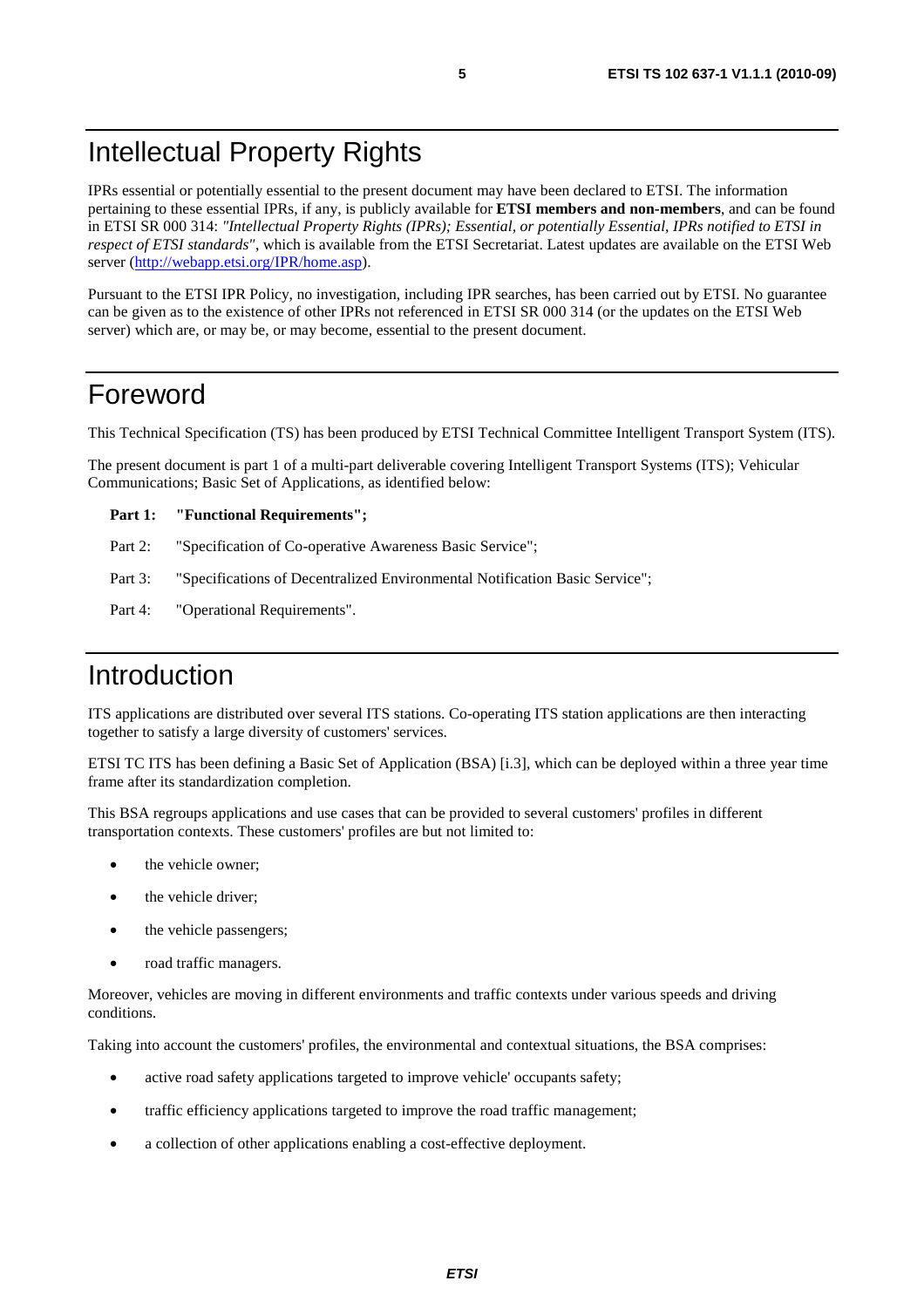## 1 Scope

The present document provides the functional requirements for the applications and their use cases as defined in the BSA [i.3].

The intended audience of the document is those stakeholders developing standards for applications in the BSA. The present document can also serve as a reference document for stakeholders developing and implementing the BSA use cases.

It is not the intention of the present document to specify the development neither the implementation procedure of BSA use cases.

## 2 References

References are either specific (identified by date of publication and/or edition number or version number) or non-specific. For specific references, only the cited version applies. For non-specific references, the latest version of the reference document (including any amendments) applies.

Referenced documents which are not found to be publicly available in the expected location might be found at [http://docbox.etsi.org/Reference.](http://docbox.etsi.org/Reference)

NOTE: While any hyperlinks included in this clause were valid at the time of publication ETSI cannot guarantee their long term validity.

### 2.1 Normative references

The following referenced documents are necessary for the application of the present document.

- [1] ETSI TS 102 637-2: "Intelligent Transport Systems (ITS); Vehicular Communications; Basic Set of Applications; Part 2: Specification of Co-operative Awareness Basic Service".
- [2] ETSI TS 102 637-3: "Intelligent Transport Systems (ITS); Vehicular Communications; Basic Set of Applications; Part 3: Specifications of Decentralized Environmental Notification Basic Service".
- [3] ETSI EN 302 665: "Intelligent Transport Systems (ITS); Communications Architecture".
- [4] ETSI TS 102 636-2: "Intelligent Transport Systems (ITS); Vehicular Communications; GeoNetworking; Part 2: Scenarios".

## 2.2 Informative references

The following referenced documents are not necessary for the application of the present document but they assist the user with regard to a particular subject area**.**

- [i.1] ETSI TS 102 636-3: "Intelligent Transportation System (ITS); Vehicular Communications; GeoNetworking; Part 3: Network architecture".
- [i.2] ETSI TS 102 894: "Intelligent Transport System (ITS); Users & Applications requirements; Facility layer structure, functional requirements and specifications".
- [i.3] ETSI TR 102 638: "Intelligent Transport Systems (ITS); Vehicular Communications; Basic Set of Applications; Definitions".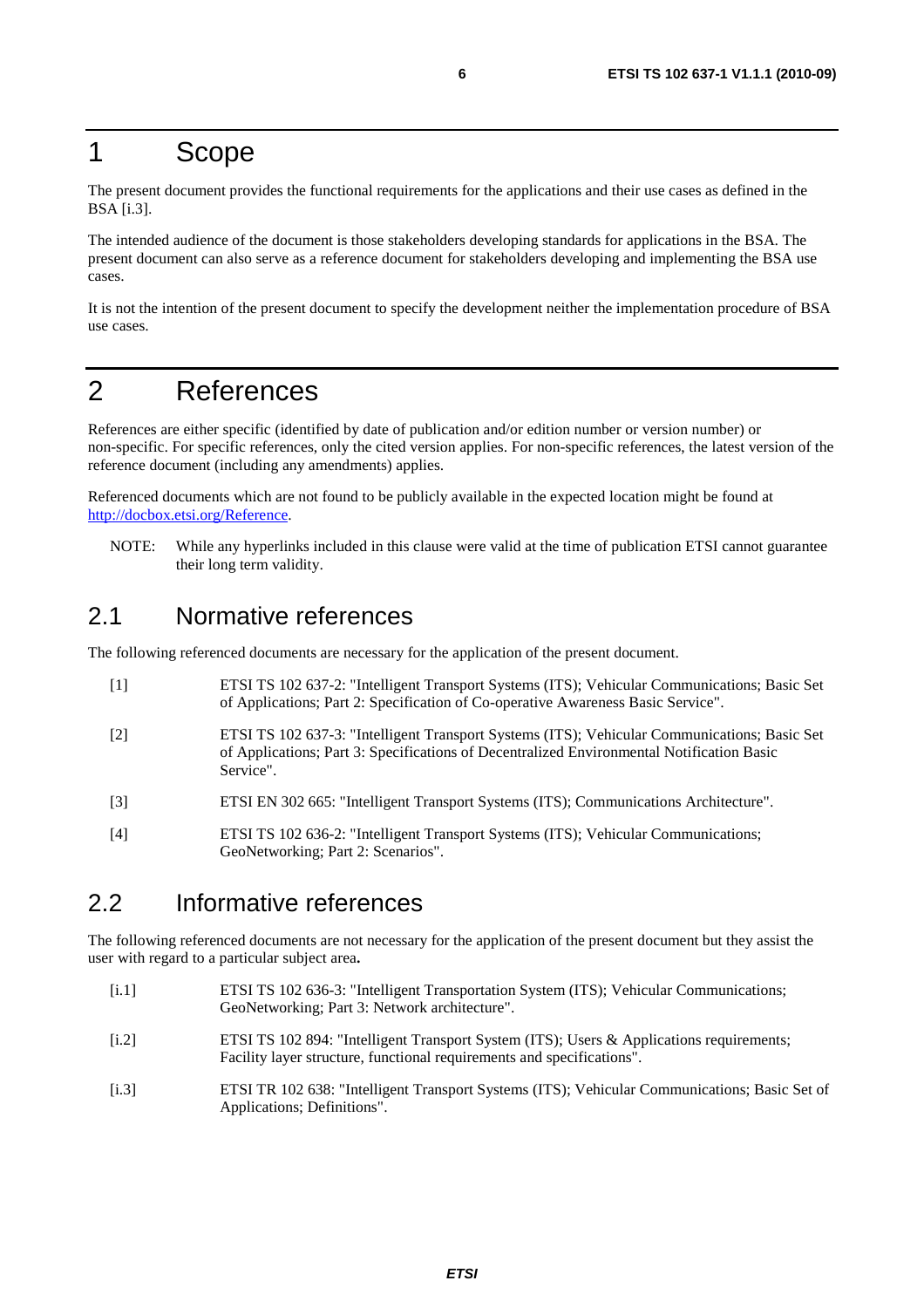## 3 Definitions and abbreviations

## 3.1 Definitions

For the purposes of the present document, the terms and definitions given in EN 302 665 [3] and the following apply:

**application support:** sub set of facilities, providing support elements for applications

**backend systems:** middleware in the generic domain, providing back end support and functions for BSA ITS use case

NOTE: In the context of the present document, backend systems are either implemented directly at Central ITS stations supporting ITS use case, or located in generic domain providing connection and application support to the central ITS stations. In the latter situation, functional requirements are specified only at central station.

**basic set of applications:** group of applications, supported by vehicular communication system

NOTE: Basic set of applications can be deployed simultaneously at a targeted time (day 1) after the standard completion with the objective to serve societal and business objectives of private and public road transport stakeholders. BSA definition is provided in [i.3].

**communication support:** sub set of facilities, providing support for communications

**event:** road hazard situation, a driving environment situation, or a traffic condition situation

**facilities:** functionalities, services or data provided by the facilities layer

NOTE: These application functionalities and data are gathered into the Facilities layer, which contains some generic application elements (middleware), presentation and session layers of the Open System Interconnection (OSI) Reference Model.

**information support:** sub set of facilities, providing support for data management

**ITS application:** system that defines and implements an ITS service to users of the system

**ITS use cases:** procedure of executing an ITS application in a particular situation with a specific purpose

**relevance area:** geographical area, one or several road sections, or a traffic direction within which ITS stations are concerned by the information being transmitted within a V2X message

**transmission destination area:** geographical area to which a V2X messages are required to be transmitted

**transmission latency:** time interval between the time when a V2X message is delivered from the facilities layer to the network and transport layer at the sending ITS station and the time when a V2X message is delivered from the network and transport layer to the facilities layer at the receiving ITS station

### 3.2 Abbreviations

For the purposes of the present document, the following abbreviations apply:

| <b>BSA</b>                      | <b>Basic Set of Applications</b>                 |
|---------------------------------|--------------------------------------------------|
| C <sub>2</sub> C <sub>C</sub> C | Car to Car Communication Consortium              |
| CA                              | Co-operative Awareness                           |
| <b>CAM</b>                      | Co-operative Awareness Message                   |
| <b>CAN</b>                      | Controller Area Network                          |
| <b>CLBS</b>                     | Co-operative Location Based Service              |
| ComS                            | <b>Communities Services</b>                      |
| CoNa                            | Co-operative Navigation                          |
| <b>CS</b>                       | <b>Central ITS Station</b>                       |
| <b>CSM</b>                      | Co-operative Speed Management                    |
| <b>DEN</b>                      | Decentralized Environmental Notification         |
| <b>DENM</b>                     | Decentralized Environmental Notification Message |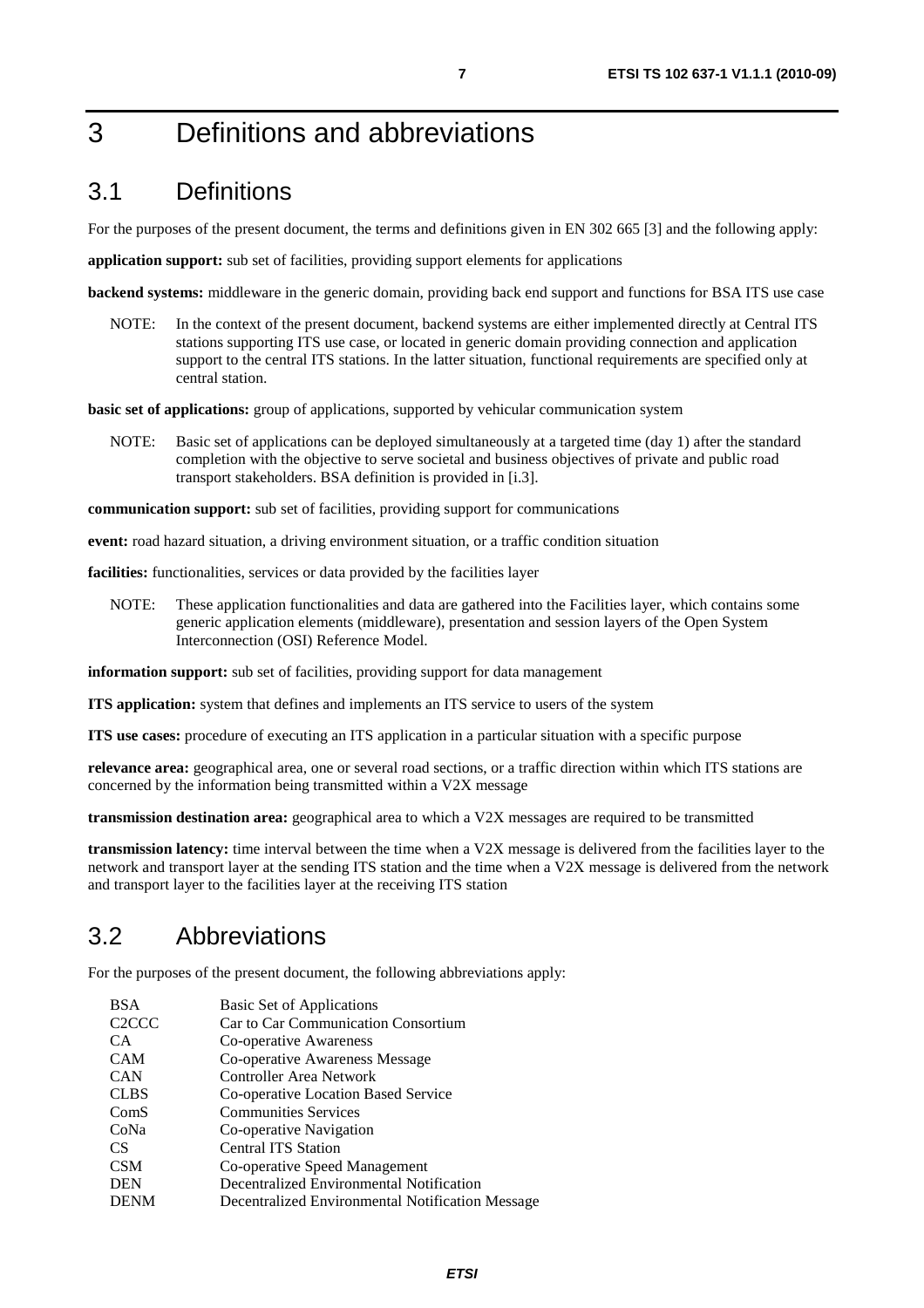| <b>Electronic Commerce</b><br>Electronic Stability Control/Electronic Stability Programme<br><b>Functional Requirement</b><br>Geographic Information System<br>Human Machine Interface<br>Internet Service Provider<br><b>Intelligent Transportation Systems</b><br><b>Location Based Service</b><br>ITS station Life Cycle Management<br>Local Dynamic Map<br>Original Equipment Manufacturer<br>Open System Interconnection<br>Point of Interest<br><b>Personal ITS Station</b><br>Road Hazard Warning<br>Roadside ITS Station<br>RoadSide Unit<br>Service Access Point<br>Service Orientated Architecture<br>Vehicle-to-Infrastructure<br>Vehicle-to-Vehicle<br>V2V and/or V2I<br>Vehicle Infrastructure Integration<br>Vehicle ITS Station | <b>DFCD</b>    | Decentralized Floating Car Data |
|------------------------------------------------------------------------------------------------------------------------------------------------------------------------------------------------------------------------------------------------------------------------------------------------------------------------------------------------------------------------------------------------------------------------------------------------------------------------------------------------------------------------------------------------------------------------------------------------------------------------------------------------------------------------------------------------------------------------------------------------|----------------|---------------------------------|
|                                                                                                                                                                                                                                                                                                                                                                                                                                                                                                                                                                                                                                                                                                                                                | EC             |                                 |
|                                                                                                                                                                                                                                                                                                                                                                                                                                                                                                                                                                                                                                                                                                                                                | <b>ESC/ESP</b> |                                 |
|                                                                                                                                                                                                                                                                                                                                                                                                                                                                                                                                                                                                                                                                                                                                                | FR             |                                 |
|                                                                                                                                                                                                                                                                                                                                                                                                                                                                                                                                                                                                                                                                                                                                                | GIS            |                                 |
|                                                                                                                                                                                                                                                                                                                                                                                                                                                                                                                                                                                                                                                                                                                                                | HMI            |                                 |
|                                                                                                                                                                                                                                                                                                                                                                                                                                                                                                                                                                                                                                                                                                                                                | <b>ISP</b>     |                                 |
|                                                                                                                                                                                                                                                                                                                                                                                                                                                                                                                                                                                                                                                                                                                                                | <b>ITS</b>     |                                 |
|                                                                                                                                                                                                                                                                                                                                                                                                                                                                                                                                                                                                                                                                                                                                                | LBS            |                                 |
|                                                                                                                                                                                                                                                                                                                                                                                                                                                                                                                                                                                                                                                                                                                                                | LCM            |                                 |
|                                                                                                                                                                                                                                                                                                                                                                                                                                                                                                                                                                                                                                                                                                                                                | <b>LDM</b>     |                                 |
|                                                                                                                                                                                                                                                                                                                                                                                                                                                                                                                                                                                                                                                                                                                                                | OEM            |                                 |
|                                                                                                                                                                                                                                                                                                                                                                                                                                                                                                                                                                                                                                                                                                                                                | OSI            |                                 |
|                                                                                                                                                                                                                                                                                                                                                                                                                                                                                                                                                                                                                                                                                                                                                | PoI            |                                 |
|                                                                                                                                                                                                                                                                                                                                                                                                                                                                                                                                                                                                                                                                                                                                                | PS             |                                 |
|                                                                                                                                                                                                                                                                                                                                                                                                                                                                                                                                                                                                                                                                                                                                                | RHW            |                                 |
|                                                                                                                                                                                                                                                                                                                                                                                                                                                                                                                                                                                                                                                                                                                                                | RS             |                                 |
|                                                                                                                                                                                                                                                                                                                                                                                                                                                                                                                                                                                                                                                                                                                                                | RSU            |                                 |
|                                                                                                                                                                                                                                                                                                                                                                                                                                                                                                                                                                                                                                                                                                                                                | SAP            |                                 |
|                                                                                                                                                                                                                                                                                                                                                                                                                                                                                                                                                                                                                                                                                                                                                | <b>SOA</b>     |                                 |
|                                                                                                                                                                                                                                                                                                                                                                                                                                                                                                                                                                                                                                                                                                                                                | V2I            |                                 |
|                                                                                                                                                                                                                                                                                                                                                                                                                                                                                                                                                                                                                                                                                                                                                | V2V            |                                 |
|                                                                                                                                                                                                                                                                                                                                                                                                                                                                                                                                                                                                                                                                                                                                                | V2X            |                                 |
|                                                                                                                                                                                                                                                                                                                                                                                                                                                                                                                                                                                                                                                                                                                                                | VII            |                                 |
|                                                                                                                                                                                                                                                                                                                                                                                                                                                                                                                                                                                                                                                                                                                                                | VS             |                                 |

## 4 Background

## 4.1 Review of the BSA

The Basic Set of Applications (BSA) [i.3] is composed of applications/use cases that are considered as deployable with within three years time scale after the complete standardization of the system. BSA regroups use cases in different applications.

The present document specifies functional requirements of all use cases belonging to the BSA.

The complete list of the use cases belonging to the BSA and assigned applications are provided in table 4.1.

| <b>Applications</b><br>class | <b>Application</b>            | #(see note)                   | Use case                                             |
|------------------------------|-------------------------------|-------------------------------|------------------------------------------------------|
| Active road                  | Driving assistance -          | UC001                         | Emergency vehicle warning                            |
| safety                       | <b>Co-operative Awareness</b> | UC002                         | Slow vehicle indication                              |
|                              | (CA)                          | UC003                         | Intersection collision warning                       |
|                              |                               | <b>UC004</b>                  | Motorcycle approaching indication                    |
|                              | Driving assistance - Road     | <b>UC005</b>                  | Emergency electronic brake lights                    |
| Hazard Warning (RHW)         | <b>UC006</b>                  | Wrong way driving warning     |                                                      |
|                              | <b>UC007</b>                  | Stationary vehicle - accident |                                                      |
|                              |                               | <b>UC008</b>                  | Stationary vehicle - vehicle problem                 |
|                              |                               | <b>UC009</b>                  | Traffic condition warning                            |
|                              |                               | <b>UC010</b>                  | Signal violation warning                             |
|                              |                               | <b>UC011</b>                  | Roadwork warning                                     |
|                              |                               | <b>UC012</b>                  | Collision risk warning                               |
|                              |                               | <b>UC013</b>                  | Decentralized floating car data - Hazardous location |
|                              |                               | <b>UC014</b>                  | Decentralized floating car data - Precipitations     |
|                              |                               | <b>UC015</b>                  | Decentralized floating car data - Road adhesion      |
|                              |                               | <b>UC016</b>                  | Decentralized floating car data - Visibility         |
|                              |                               | <b>UC017</b>                  | Decentralized floating car data - Wind               |

**Table 4.1: Basic set of applications definition**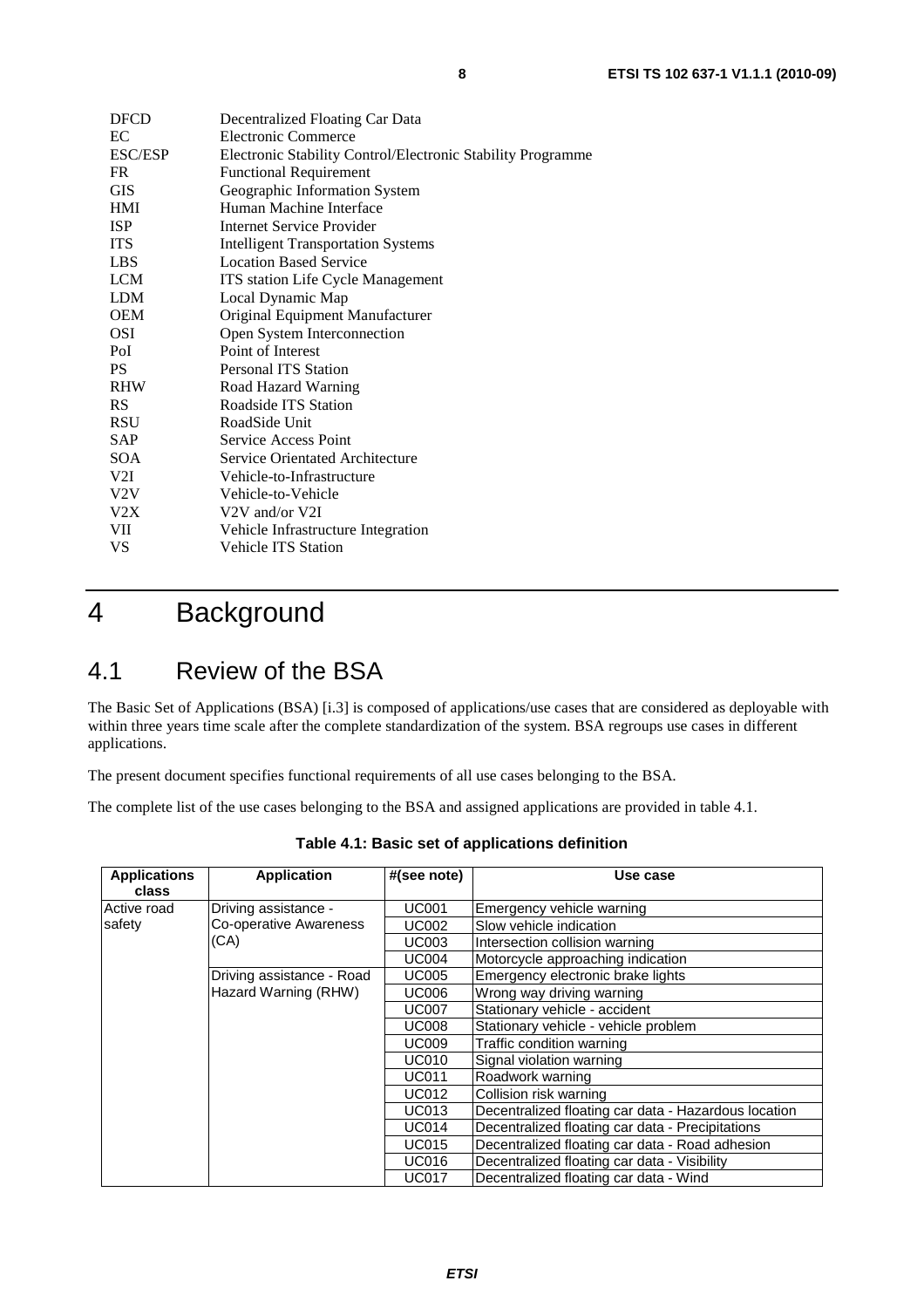| <b>Applications</b> | <b>Application</b>             | #(see note)  | Use case                                                                             |
|---------------------|--------------------------------|--------------|--------------------------------------------------------------------------------------|
| class               |                                |              |                                                                                      |
| Co-operative        | Speed Management               | <b>UC018</b> | Regulatory/contextual speed limits notification                                      |
| traffic efficiency  | (CSM)                          | <b>UC019</b> | Traffic light optimal speed advisory                                                 |
|                     | Co-operative Navigation        | <b>UC020</b> | Traffic information and recommended itinerary                                        |
|                     | (CoNa)                         | <b>UC021</b> | Enhanced route guidance and navigation                                               |
|                     |                                | <b>UC022</b> | Limited access warning and detour notification                                       |
|                     |                                | <b>UC023</b> | In-vehicle signage                                                                   |
| Co-operative        | <b>Location Based Services</b> | <b>UC024</b> | Point of Interest notification                                                       |
| local services      | (LES)                          | <b>UC025</b> | Automatic access control and parking management                                      |
|                     |                                | <b>UC026</b> | ITS local electronic commerce                                                        |
|                     |                                | <b>UC027</b> | Media downloading                                                                    |
| Global internet     | <b>Communities sServices</b>   | <b>UC028</b> | Insurance and financial services                                                     |
| services            | (ComS)                         | <b>UC029</b> | Fleet management                                                                     |
|                     |                                | <b>UC030</b> | Loading zone management                                                              |
|                     | ITS station Life Cycle         | <b>UC031</b> | Vehicle software/data provisioning and update                                        |
|                     | Management (LCM)               | <b>UC032</b> | Vehicle and RSU data calibration                                                     |
| NOTE:               |                                |              | The identifier of the use case is defined and used only within the present document. |

## 4.2 Summary of the facilities layer

The facilities layer covers the 3 upper layer of the OSI reference model. Furthermore, ITS exhibits some particularities, which lead to an evolution of the OSI model. The following three classifications of facilities are defined (see figure 4.1):

- **Application support facilities:** Facilities that provide application support functionalities for ITS BSA applications are grouped into the application support facilities. Examples of the application support facilities are the Co-operative Awareness Message (CAM) management and the Decentralized Environmental Notification (DEN) management.
- **Information support facilities:** Facilities that provide common data and database management functionalities for ITS BSA are grouped into the information support facilities. Example of the information support facilities is Local Dynamic Map (LDM).
- **Communication support facilities:** Facilities that provide services for communications and session management are grouped into the communication support facilities. Examples for the communication support facilities are the addressing mode and the session support.



**Figure 4.1: Application layer overview** 

Moreover, the facilities are split into:

• **Common facilities:** Facilities that provide basic core services and functions for all ITS BSA applications and for the operation of the ITS station. Examples of the common facilities are: the time management, the position management and the services managements.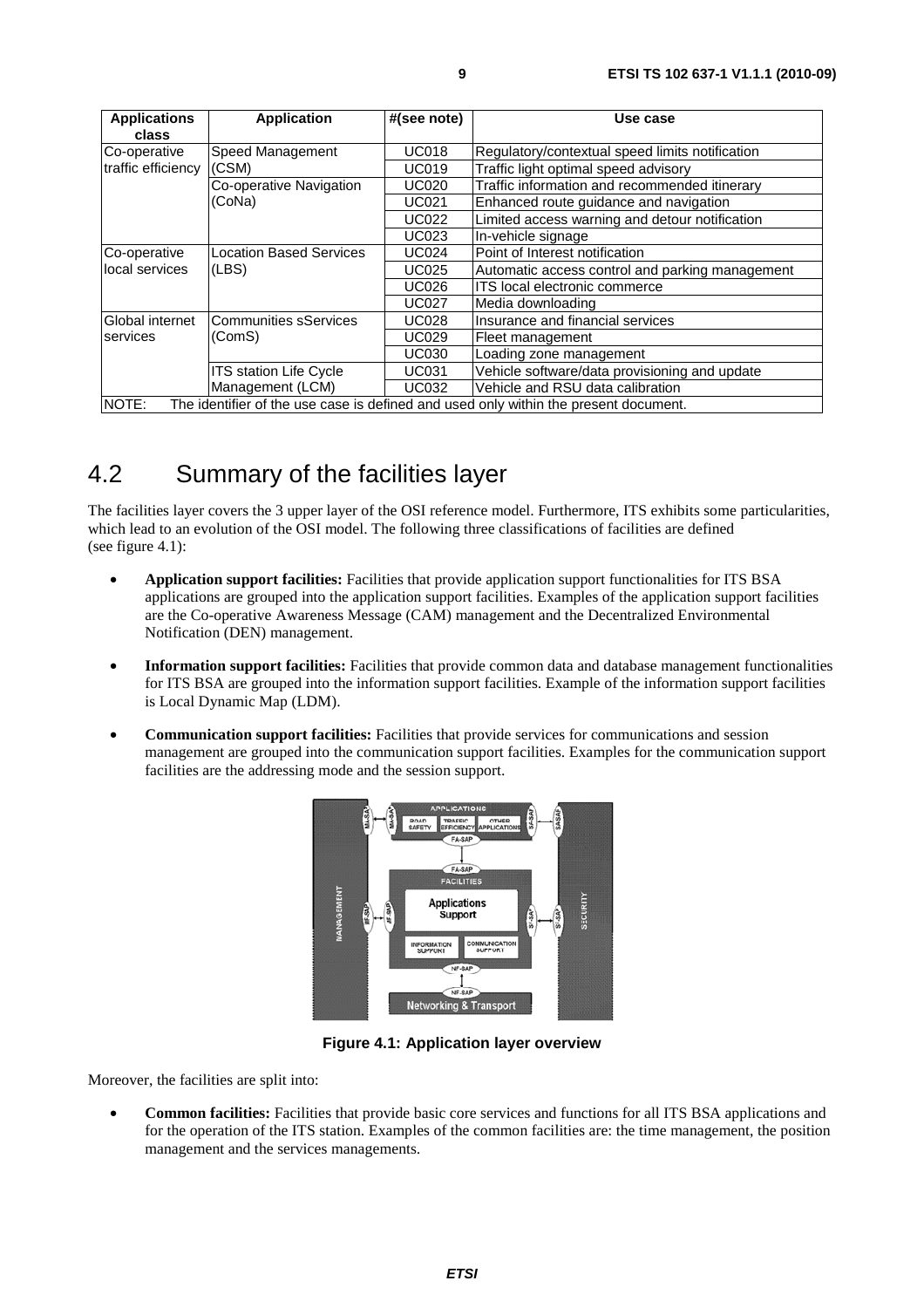• **Domain facilities:** Domain facilities provide specific services and functions for one or several ITS BSA applications. Example of the domain facilities is the DENM management for Road Hazard Warning applications (RHW). Domain facilities are required for one or several applications/use cases and may become optional requirements for the ITS station if such use cases or applications are not supported by the ITS station.

A general facilities layer overview is given in figure 4.2.

NOTE: Definitions of the services access points (SAP) related to the facilities layer are provided in [3].



**Figure 4.2: Facilities layer overview** 

A non exhaustive list of the common and the domain facilities that may be required in the facilities layer is provided in the table 4.2.

NOTE: Detailed specifications and naming of the common and the domain facilities will be provided further on in [i.2].

| <b>Classification</b> | <b>Facility name</b>    | <b>Short description</b>                                                 |  |
|-----------------------|-------------------------|--------------------------------------------------------------------------|--|
| <b>Common</b>         | Priority management     | Message and use case priority assignment.                                |  |
| lfacilities for the   | Identities management   | Manage the station identifier used by the applications and the V2X       |  |
| application           |                         | messages.                                                                |  |
| support facilities    | <b>HMI</b> interface    | Provide common interface to multiple HMIs.                               |  |
|                       | CAM management          | Provide management support for Co-operative Awareness Message.           |  |
|                       | Security access         | Provide and manage the high layer security requirements and data to the  |  |
|                       | management              | security entity.                                                         |  |
|                       | Time management         | Provide the time management and time synchronization service within the  |  |
|                       |                         | ITS station.                                                             |  |
|                       | Service management      | Manage the supporting ITS service and applications within the ITS        |  |
|                       |                         | station.                                                                 |  |
| <b>Common</b>         | Station type/capability | Manage the ITS station type and capabilities information.                |  |
| Ifacilities for the   | Position management     | Provide and manage the station position and movement information.        |  |
| linformation          | Location referencing    | Provide location referencing functionalities for the station positioning |  |
| support facilities    |                         | according to the application requirements.                               |  |
|                       | Data presentation       | Provide presentation support for the V2X messages.                       |  |
| <b>Common</b>         | Communication           | Contribute from the high layer for the management and the selection of   |  |
| Ifacilities for the   | management              | the optimal communication profiles to be used for the V2X message        |  |
| Icommunication        |                         | transmission.                                                            |  |
| support facilities    | Addressing mode         | Select the addressing mode for the V2X message transmission and          |  |
|                       |                         | provide the message dissemination requirements to the network and        |  |
|                       |                         | transport layer.                                                         |  |

**Table 4.2: List of common and domain facilities**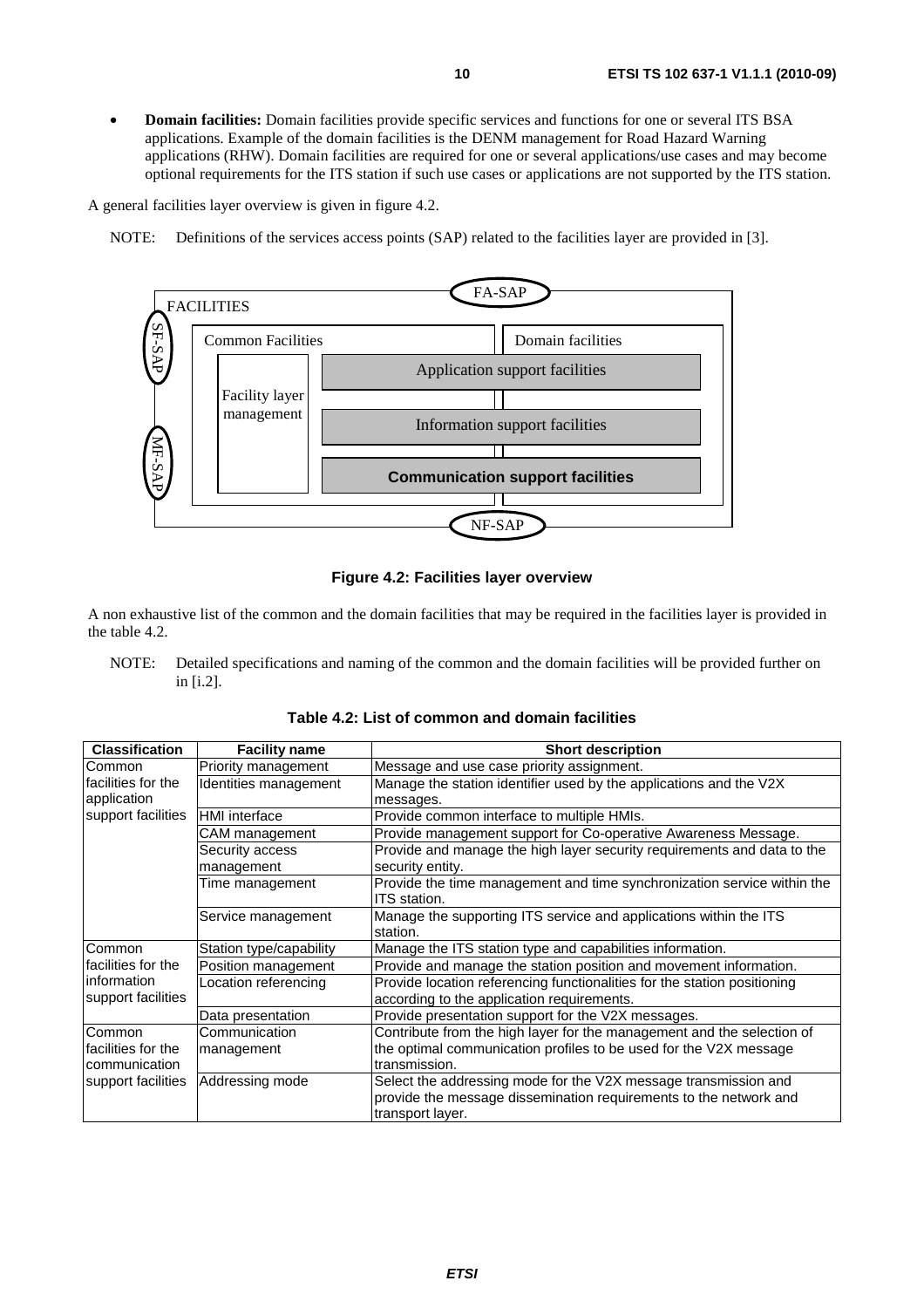| <b>Classification</b> | <b>Facility name</b>       | <b>Short description</b>                                                  |
|-----------------------|----------------------------|---------------------------------------------------------------------------|
| Domain facilities     | Mobile station dynamics    | Manage the vehicle ITS station dynamics information from the in vehicle   |
| for the               |                            | networks and vehicle electronic functions.                                |
| application           | Mobile station status      | Monitor mobile station status from in vehicle network and vehicle         |
| support facilities    | monitoring                 | electronic functions and provide information for applications.            |
|                       | <b>DENM</b> management     | Manage DENM and DENM protocol.                                            |
|                       | Roadside ITS station state | Monitors the roadside ITS station status.                                 |
|                       | monitoring                 |                                                                           |
|                       | Client ID management       | Manage and define the service clients profile information.                |
|                       | Web service                | High layer protocols for the web service e.g. SOA application protocol    |
|                       |                            | support.                                                                  |
|                       | Billing and payment        | Provide service access to the billing and payment service.                |
|                       | <b>GIS support</b>         | Provide the interface to the GIS service.                                 |
|                       | Discovery mechanism        | Discover the users of a community service either by a service             |
|                       |                            | announcement (passive) or by a subscription (active).                     |
|                       | Station life cycle         | Provide the support for station software updating and data updating.      |
|                       | management                 |                                                                           |
|                       | Relevance check            | Provide the relevance check for the received information from other ITS   |
|                       |                            | stations, according to the application requirements.                      |
| Domain facilities     | LDM                        | LDM database.                                                             |
| for the               | Map data base              | Provide interface to the map data base at the central ITS station.        |
| information           | Service content database   | Manage a database of the ITS service content.                             |
| support facilities    | RSU registration           | Manage the roadside ITS stations and their information that are under the |
|                       |                            | control of a central ITS station.                                         |
|                       | User repository            | Management of the user information at a central ITS station providing an  |
|                       |                            | ITS service.                                                              |
|                       | <b>Fleet Monitoring</b>    | Monitor the community service behaviour at the central ITS station        |
|                       |                            | relevant.                                                                 |
|                       | Message queuing            | Manage the V2X messages queuing based on the message priority and         |
|                       |                            | the client services/use case requirements.                                |
| Domain facility       | Session support            | Support the communication session establishment and closure.              |
| for                   |                            |                                                                           |
| communication         |                            |                                                                           |
| support facilities    |                            |                                                                           |

## 4.3 Methodology

The present technical specifications identify the application general functional requirements and the use case specific functional requirements at the involved ITS stations for BSA application/use case. Two types of functional requirements are defined:

- Application functional requirements: A general functional requirement for an application. An application functional requirement applies to all use cases belonging to this application. Application functional requirements are denoted **as [FR\_application\_#\_stationtype]**, where:
	- FR indicates the term Functional Requirement;
	- application provides the application acronym as defined in table 4.1 to which the functional requirement applies;
	- # indicates a sequence number assigned to this functional requirement;
	- ITS station type indicates the type of the ITS station that the functional requirement is relevant to. This field may be missing if the corresponding requirement does not apply to any specific ITS station type.
- Use case functional requirements: A functional requirement for a use case. A use case functional requirement is specific to the use case and do not apply to other use cases belonging to the same application neither to the use cases belonging to the other applications. Use case functional requirements are denoted as **[FR\_UC#\_#\_stationtype],** where:
	- FR indicates the term functional requirement;
	- UC# provides the use case number as defined in table 4.1 to which this functional requirement applies;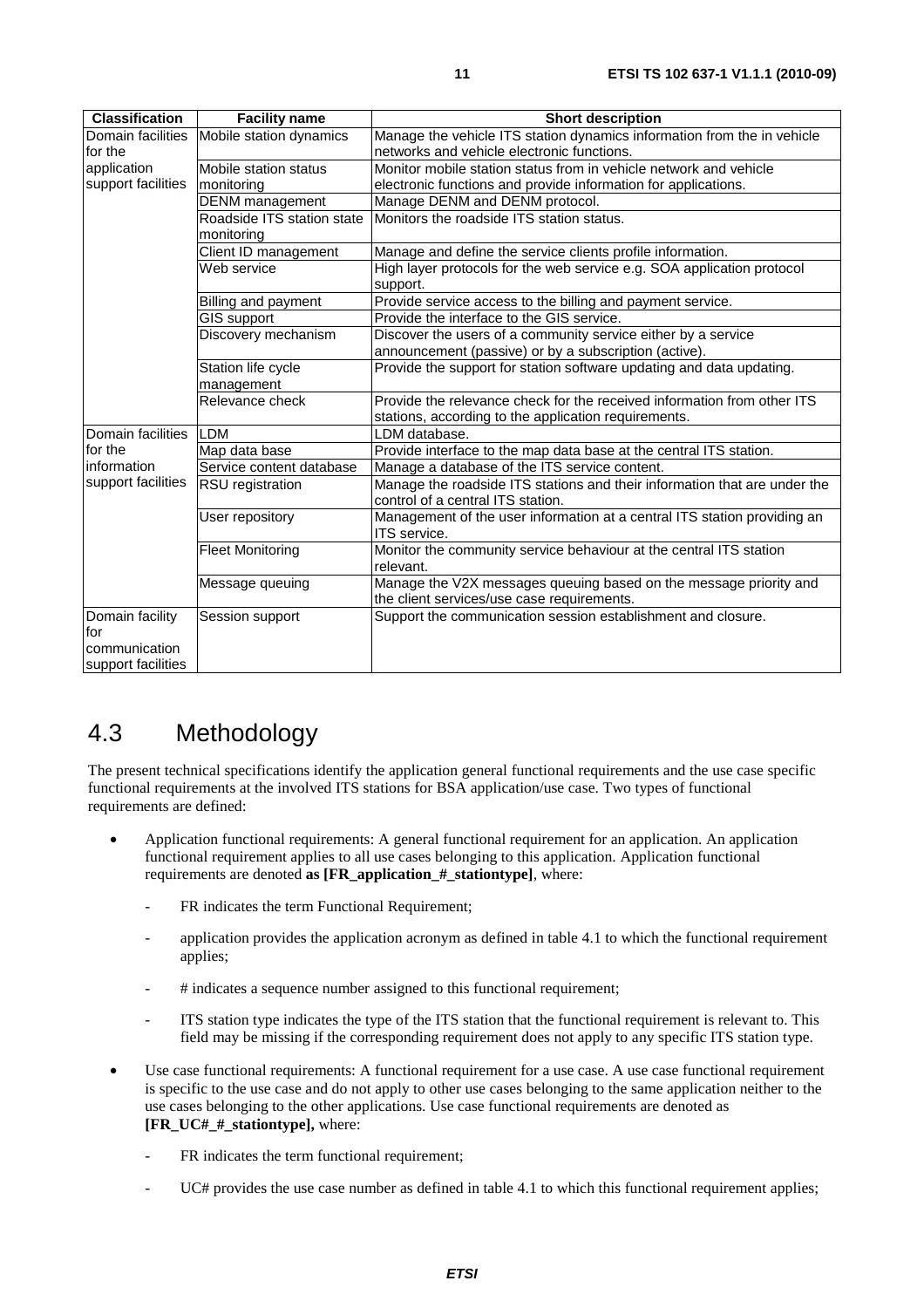- # indicates a sequence number assigned to this functional requirement;
- station type indicates the type of the ITS station that the functional requirement is relevant to. This field may be missing if the corresponding requirement does not apply to any specific ITS station type.

ITS station types are as defined in [3], namely:

- **Central ITS station:** Central ITS station provides the centralized BSA ITS applications. A central station may play the role of a traffic operator, road operator, services provider or content provider. Central ITS station may require further connection with a backend system if required by the use case.
- NOTE 1: The information exchanged and communication between a central ITS station and a backend system is not specified in the present document.
- NOTE 2: For the numeration of the functional requirement, central ITS station is denoted as CS in the present document.
- **Roadside ITS station:** Roadside ITS station provides ITS applications from roadside. A roadside station may provide ITS applications independently or co-operatively with the central ITS station or other roadside ITS stations.
- NOTE 3: For the numeration of the functional requirement, roadside ITS station is denoted as RS in the present document.
- **Vehicle ITS station:** Vehicle ITS station provides ITS applications to drivers and/or passengers. It may require an interface to access in vehicle data from the in vehicle network or in vehicle system e.g. CAN.
- NOTE 4: For the numeration of the functional requirement, vehicle ITS station is denoted as VS in the present document.
- **Personal ITS station:** ITS personal station provides ITS application to personal and nomadic devices.
- NOTE 5: For the numeration of the functional requirement, personal ITS station is denoted as PS in the present document.

## 5 V2X communication scenarios and V2X messages content requirements

ITS applications are distributed among ITS stations that can be equipped with multiple communication capabilities. The communications are achieved through exchanged V2X messages using multiple communication protocol stacks as defined in [i.1].

Communication scenarios that shall be supported by the GeoNetworking are as defined in [4].

For other communication protocol stacks as defined in [i.1], the following communication scenarios are required for the  $BSA$ 

- point-to-point: communication from an ITS station to another ITS station. This includes the point to pint communication and point-to-point session between the two ITS stations;
- point-to-multipoint: communication from an ITS station to multiple ITS stations.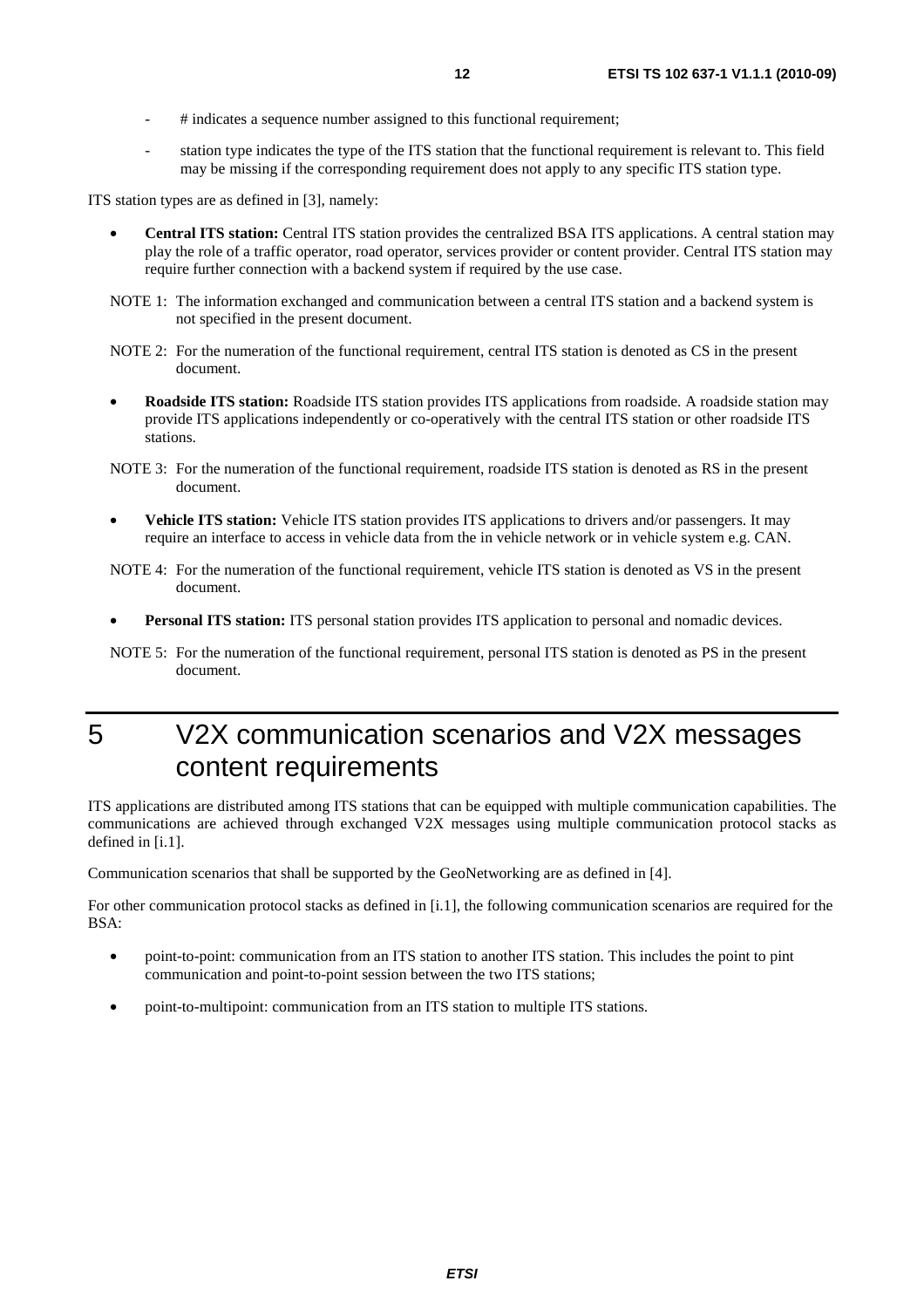## 5.1 Active road safety

### 5.1.1 Driving assistance - Co-operative awareness

The driving assistance co-operative awareness application is using broadcasted CAMs. **If required by the use case, it uses complementary DENMs.** 

The CAM is specified in [1].

The DENM format and content is specified in [2].

## 5.1.2 Driving assistance - Road Hazard Warning

The driving assistance RHW application is using the DENMs.

The DENM format and content is specified in [2].

## 5.2 Co-operative traffic efficiency

The co-operative traffic efficiency application provides traffic information to road users from a roadside ITS station to vehicle ITS stations or personal ITS stations. Furthermore, the co-operative traffic efficiency application may require communications between a roadside ITS station and a central ITS station.

The co-operative traffic efficiency application may make use of the co-operative road safety information as introduced in clause 5.1. In such case, two possibilities exist:

- A roadside ITS station receives the CAMs and DENMs from other ITS stations, it forwards the received information directly to the central ITS station by a point-to-point communication.
- A roadside ITS station receives the CAM and DENM, it locally pre-process the received V2X messages. The results of the processing and the aggregated information are transmitted to the central ITS station via point-to-point communication.

A co-operative traffic efficiency application may be initiated directly from a roadside ITS station that provides the information to road users by transmitting V2X messages. Alternatively, a cooperativge traffic efficiency application may be initiated by a central ITS station, which provides information related to the application to a roadside ITS station, the roadside ITS station process this information and transmits the V2X messages to road users. Two communication scenarios exist:

- For communications between the roadside ITS station and the vehicle ITS stations or personal ITS stations, the communication can be based on geobroadcast from the roadside ITS station to vehicles or personal ITS stations within a specific area, or on point-to-point communication between a roadside ITS station and a specific vehicle or personal ITS station.
- For communication between the roadside ITS station and the central ITS station, the communication is established for necessary roadside ITS station or ITS application control actions, e.g. application updates, traffic management data updates etc. Point-to-point communication is used for this purpose.

The roadside ITS station is authorized to provide traffic management information to road users. Co-operative traffic efficiency applications should be announced by the roadside ITS station that is providing the associated use cases or services.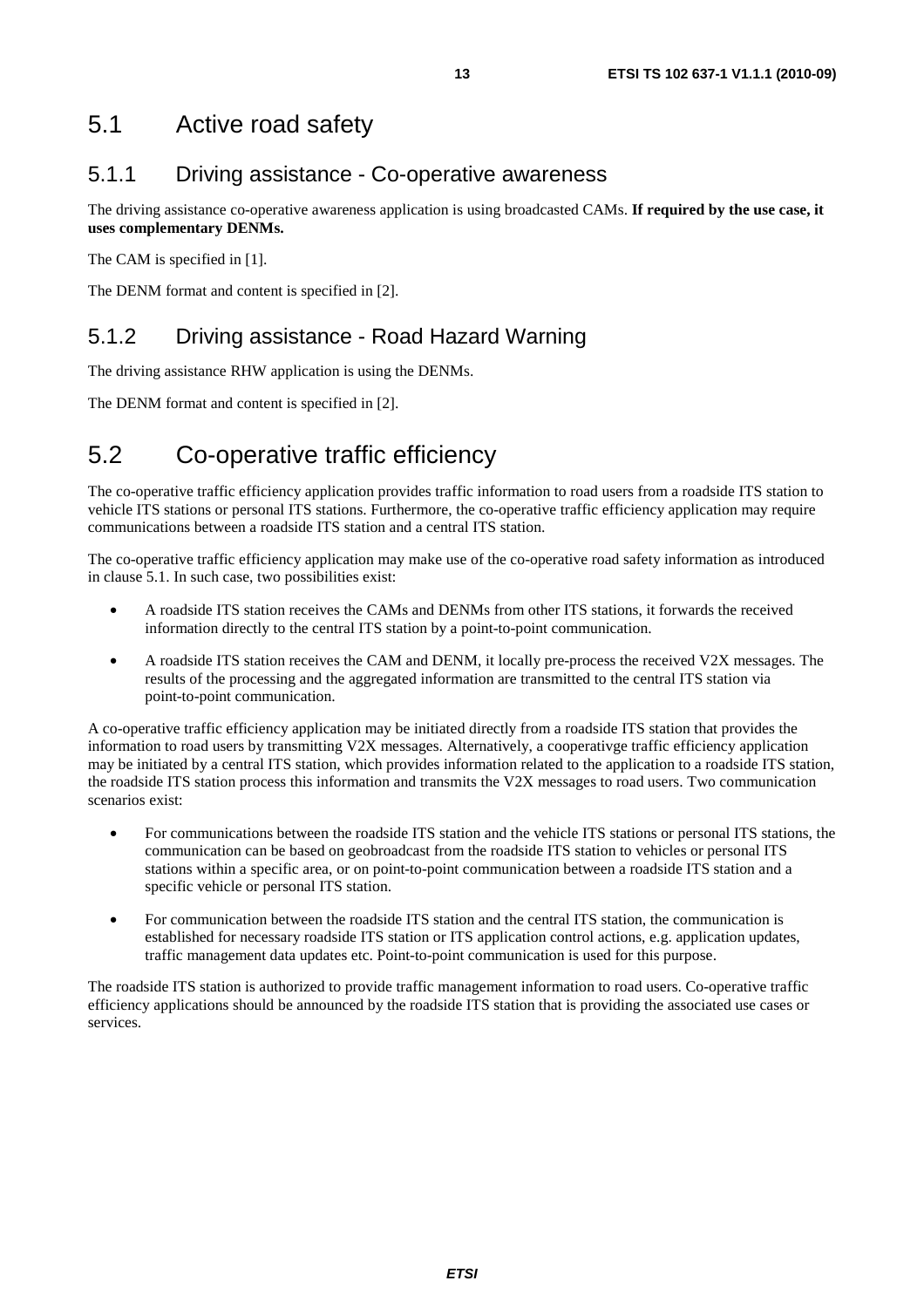### 5.2.1 Speed management - Regulatory/contextual speed limits notification

Co-operative speed management - regulatory/contextual speed limits notification should be announced by the roadside ITS station that is providing the associated service by the service announcement functionality.

A "speed limit notification" V2X message is broadcasted by an authorized roadside ITS station. The "speed limit notification" V2X message transmission is activated and terminated by the roadside ITS station, or if necessary under the control by a central ITS station. All capable vehicle ITS stations located in the required transmission area should receive the "speed limit notification" V2X message. Geobroadcast is used for the "speed limit notification" V2X message transmission.

Once the broadcasting has been started, it continues at a given frequency during a programmed time period. This continuous process also allows a "speed limit notification" V2X message to include the updated speed limit information.

As an example of the transmitted information, a "speed limit notification" V2X message may contain the current regulatory speed limit, one or several recommended contextual speed(s) limit(s). Associated context(s), e.g. for echo routing, for traffic management, for safety etc may be provided as well in association with the speed limit. The use case is required to provide the relevance area for this speed limit information in terms of the geographical coverage and the traffic heading.

### 5.2.2 Speed management - Traffic light optimal speed advisory

Necessary services for the "traffic green light optimal speed advisory" should be announced by the roadside ITS station that is providing the associated services by the service announcement functionality.

A roadside ITS station may provide information about the signal phase and timing in a "signal phase and timing" V2X message and the intersection topology information in an "intersection topology" V2X message to vehicle ITS stations. The "signal phase and timing" V2X message and the "intersection topology" V2X messages are broadcasted by an authorized roadside ITS station. The broadcasting can be activated and terminated by the roadside ITS station, if necessary under the control by a central ITS station. All vehicle ITS stations located in the required transmission area should receive the V2X messages. Geobroadcast is used for the V2X messages transmission.

Once the broadcasting has been started, it continues at a given frequency. This continuous process also allows the "signal phase and timing" V2X message to include the updated traffic light phase and timing information.

As an example of the transmitted information, a signal phase and timing V2X message may contain the current traffic light phases (green, yellow or red), e.g. one per controlled lane, the remaining time before phases changes, the duration of each phase. An intersection topology V2X messages should contain the relevant road sections or geographical areas per road sign, the geometry and positions of the stop lines.

#### 5.2.3 Co-operative navigation

Necessary services on the "co-operative navigation" shall be announced by the roadside ITS station that is providing the associated service by the service announcement functionality.

A "co-operative navigation" V2X messages can be broadcasted by an authorized roadside ITS station. The broadcasting can be activated and terminated by the roadside ITS station, if necessary under the control by a central ITS station. All vehicle ITS stations present in the required transmission area should receive the broadcasted "co-operative navigation" V2X messages. Geobroadcasting is used for this V2X message transmission.

Once the broadcasting has been started, it continues at a given frequency. This continuous process also allows the "co-operative navigation" V2X message to include the updated navigation information.

As example of the transmitted information, a "co-operative navigation" V2X message may contain a definition of the navigation information valid area, some circulation constraints information, some recommended itineraries (waypoints) and other recommendations information, etc. It may contain as well local traffic information, etc.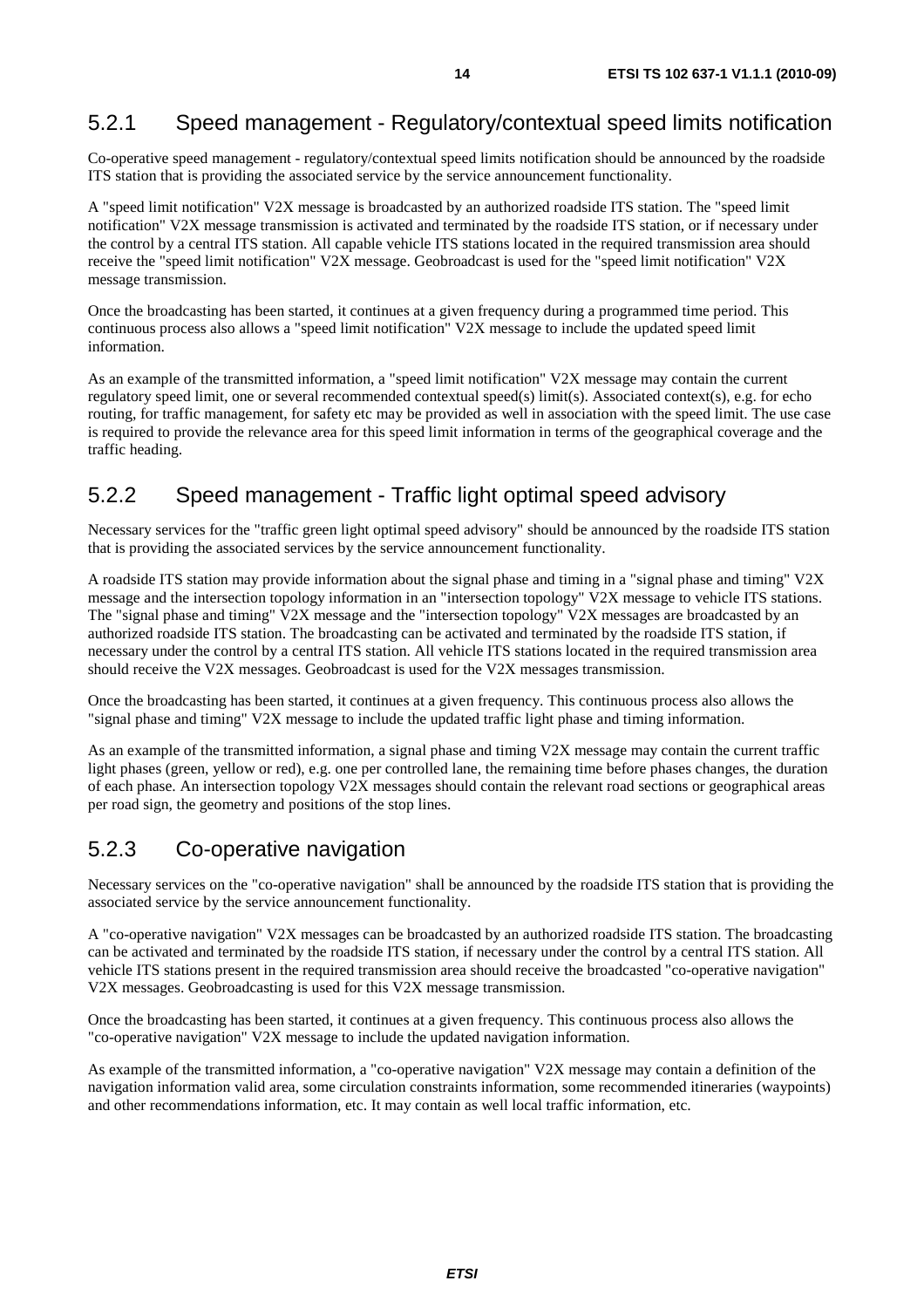## 5.3 Co-operative local services

## 5.3.1 Location based services - point of Interest notification

Necessary services on the "Point of Interest (PoI) notification" shall be announced by an authorized roadside ITS station that is providing the associated service.

A "PoI notification" V2X message is broadcasted by an authorized roadside ITS station. The broadcasting is activated by the roadside ITS station when e.g. one vehicle ITS station is requesting it or under the control of the central ITS station. However, all other capable vehicle ITS stations located in the required transmission area has the possibility to receive the broadcasted "PoI notification" V2X messages without having the need to request it. Geobroadcasting or point to multi-point communication may be used for the "PoI notification" V2X message transmission.

Once the broadcasting has been started, it continues at a given frequency during a programmed time period. This continuous process also allows the "PoI notification" V2X message to include dynamic PoI notification information.

As an example of the transmitted information, a "PoI notification V2X" messages may contain the number of PoIs being announced, their positions, types and relevant associated dynamic information related to each PoI.

A summary of the PoIs being considered in BSA with some example of dynamic information are provided in table 5.

| <b>Type of Pol</b>         | <b>Examples of dynamic information</b>        | <b>Notes</b>                                                            |
|----------------------------|-----------------------------------------------|-------------------------------------------------------------------------|
| Vehicles energy supply     | location and types of available energies and  | fuel, electrical charging facilities and charging                       |
| station                    | associated waiting times                      | time, diesel, battery replacement                                       |
|                            | energies prices                               |                                                                         |
|                            | opening time and days                         |                                                                         |
|                            | service announcement for other services       | electronic commerce possibilities; media<br>downloading capabilities    |
|                            | other services and facilities                 | toilets, shop, baby care, booking facilities, etc.<br>booking facility  |
| Vehicle maintenance        | location and type of vehicle maintenance;     |                                                                         |
| facility/vehicle testing   | time and associated cost for elementary       |                                                                         |
| centre                     | maintenance operations                        |                                                                         |
|                            | opening days and hours                        |                                                                         |
|                            | service announcement for other services       | electronic commerce possibilities; media                                |
|                            |                                               | downloading capabilities                                                |
|                            | other services and facilities                 | toilets, shop, booking facilities                                       |
| Public transport           | type of managed public transport              |                                                                         |
| management                 | addressing to a specific community            |                                                                         |
|                            | exchanging instructions and reports           | expected delays, security problems, vehicle<br>problem, etc.            |
|                            | service announcement for other services       | electronic commerce possibilities; media<br>downloading capabilities    |
|                            | instant personalized messages                 | instant message addressed to driver of the<br>targeted public transport |
| Public transport gathering | location and dynamic timetable of transport   |                                                                         |
|                            | vehicles at the gathering point               |                                                                         |
|                            | capacity information                          | number of available rooms and special                                   |
|                            |                                               | facilities offered by the incoming vehicles                             |
|                            | parking facilities at proximity               | number of available slots, prices, security                             |
|                            |                                               | level                                                                   |
|                            | prices and special offers; booking facilities | booking facility may be using ITS local                                 |
|                            |                                               | electronic commerce                                                     |

#### **Table 5.1: Non exhaustive examples of point of interest with dynamic information**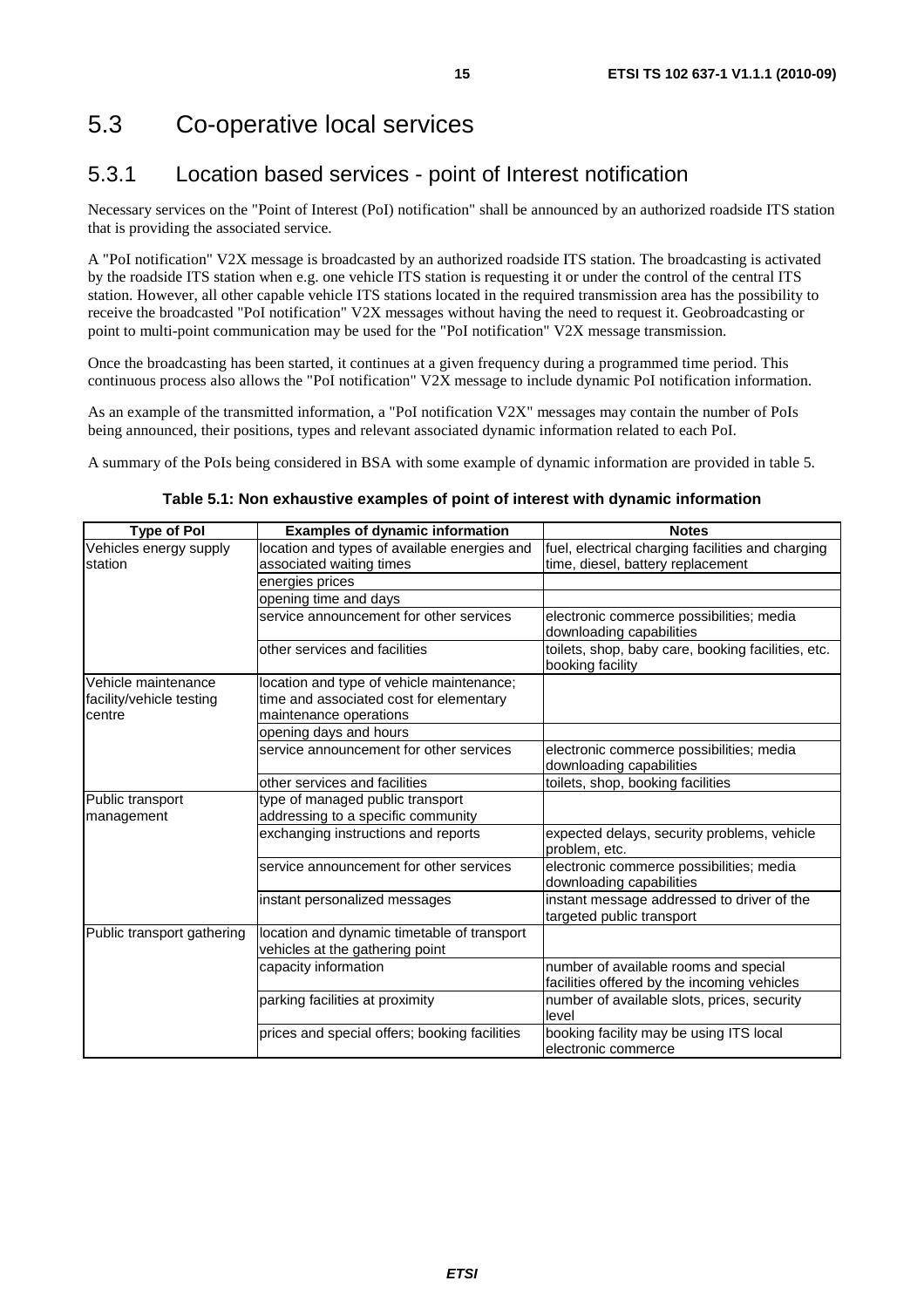| <b>Type of Pol</b>        | <b>Examples of dynamic information</b>             | <b>Notes</b>                                                         |
|---------------------------|----------------------------------------------------|----------------------------------------------------------------------|
| Rest area                 | location and available facilities present in       | parking facilities, picnic, toilets, baby care,                      |
|                           | the rest area                                      | showers, restaurants, shops, motels, energy                          |
|                           |                                                    | supply station, sportive circuits, etc.                              |
|                           | level of congestion of available resources         | available parking slots, waiting queues,                             |
|                           |                                                    | available picnic rooms, etc.                                         |
|                           | opening days and hours of identified<br>facilities |                                                                      |
|                           | service announcement for other services            | electronic commerce possibilities. media<br>downloading capabilities |
| Parking                   | parking location and parking specificities;        | special discounts. short time, long term                             |
|                           | number of parking slots available; prices          | Secure truck parking, etc.                                           |
|                           | opening days and hours; security level;            | booking facility may be using ITS local                              |
|                           | booking facilities                                 | electronic commerce                                                  |
|                           | available local services                           | access to public transport, toilets, tourism                         |
|                           |                                                    | area, etc.                                                           |
| Hotel/restaurant          | location and description; restaurant menu;         |                                                                      |
|                           | prices; availability; parking facilities           |                                                                      |
|                           | opening days and hours                             |                                                                      |
|                           | other local services; booking facilities;          |                                                                      |
|                           | media downloading capabilities and                 |                                                                      |
|                           | associated communication profile                   |                                                                      |
|                           | identification. WiFi access                        |                                                                      |
| Tourism place             | type. location. description. prices                |                                                                      |
|                           | opening days and hours. Programmed                 |                                                                      |
|                           | events                                             |                                                                      |
|                           | service announcement for other services            | electronic commerce possibilities. media                             |
|                           |                                                    | downloading capabilities, booking services                           |
| Local event meeting place | location. type of event. Addressed                 |                                                                      |
|                           | community. access conditions                       |                                                                      |
|                           | time of the event. duration                        |                                                                      |
|                           | service announcement for other services            | electronic commerce possibilities. media<br>downloading capabilities |
| Medical centre, Police    | location. offered services. prices                 |                                                                      |
| station.                  | opening days and hours                             |                                                                      |
| Toll Point/Info point.    | location, prices according to vehicle types        |                                                                      |
|                           | opening days and hours. waiting time per           |                                                                      |
|                           | type of access                                     |                                                                      |
|                           | information point. fast pass booking facility.     |                                                                      |
|                           | media downloading capabilities and                 |                                                                      |
|                           | associated communication profile                   |                                                                      |
|                           | identification                                     |                                                                      |

### 5.3.2 Location based services - automatic access control and parking management

An "automatic access control and parking management" service shall be announced periodically by an authorized roadside ITS station that is providing the associated service by service announcement functionality.

The "automatic access control and parking management" V2X messages are broadcasted by the roadside ITS station. Point-to-multipoint or geobroadcasting can be used for this purpose.

The "automatic access control and parking management" V2X message broadcasting can be activated by the roadside ITS station when at least one vehicle ITS station is requesting it. However, all other capable vehicle ITS stations present in the transmission area have the possibility to receive the broadcasted "automatic access control and parking management" V2X messages without having the need to request it.

Once the broadcasting has been started, it continues at a given frequency during a programmed time period. This continuous process allows the "automatic access control and parking management" V2X message to include dynamic information.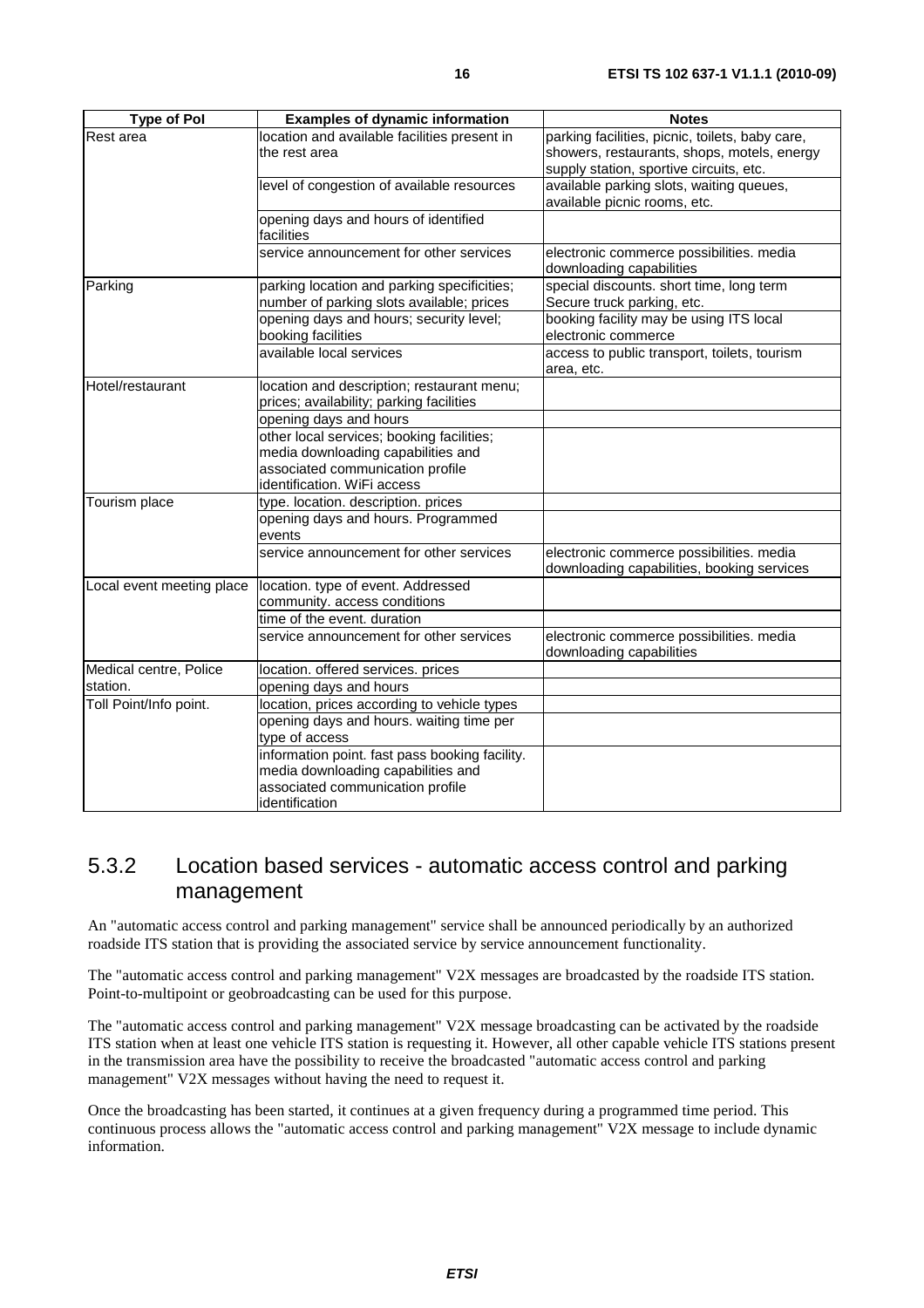As an example of the transmitted information, an "automatic access control and parking management" V2X message may contain the dynamic information required for a driver to decide or not to park, including:

- parking precise location;
- access conditions;
- opening days and hours;
- parking prices and currently available slots;
- payment conditions. possibility to reserve a slot;
- vehicles restrictions:
- local other facilities and services:
- etc.

Depending on the parking service procedure, a further point-to-point communication may be required between the roadside ITS station and the vehicle ITS station in order to exchange required information such as: identification of the user profile, user identity verification, access right conformation, parking data recording etc.

### 5.3.3 Location based services - ITS local electronic commerce

ITS local electronic commerce is associated to other applications, e.g. PoI notification or parking management applications. In such case, the service announcement is associated with the service announcement of the associated applications.

ITS local electronic commerce does not always imply a transaction with a financial service e.g. bank requiring a network global access. In such case, the electronic commerce is achieved either by the billing facilities or electronic purse/wallet facilities.

Generally an ITS local electronic commerce transaction is achieved locally with the owner of an announced PoIs. In such case, a point-to-point communication session is opened between the client ITS station and the local service provider that has the authorization to receive the payment.

### 5.3.4 Location based services - Media downloading

Local Media downloading is associated to some other applications, e.g. PoI notification. In such case, the announcement is associated with service announcement of the associated applications.

Media data can be broadcasted if such information is free of charge or provided by the public authorities. When the media downloading is subject to payment or under the request only, its transmission is conditioned by the verification of the user access right. In this case, a point-to-point session may be opened for the achievement of the transaction.

Global media downloading requires global service accessible via Internet. In such case, it is defined in global internet services application in clause 5.4.

## 5.4 Global Internet services

The "global internet" service shall be announced by the ITS station that provides the associated service.

For all the considered use cases, the global internet access shall be provided by the ITS station that provides the associated services.

ISP Internet access or community guest Internet access should be indicated by the service announcement.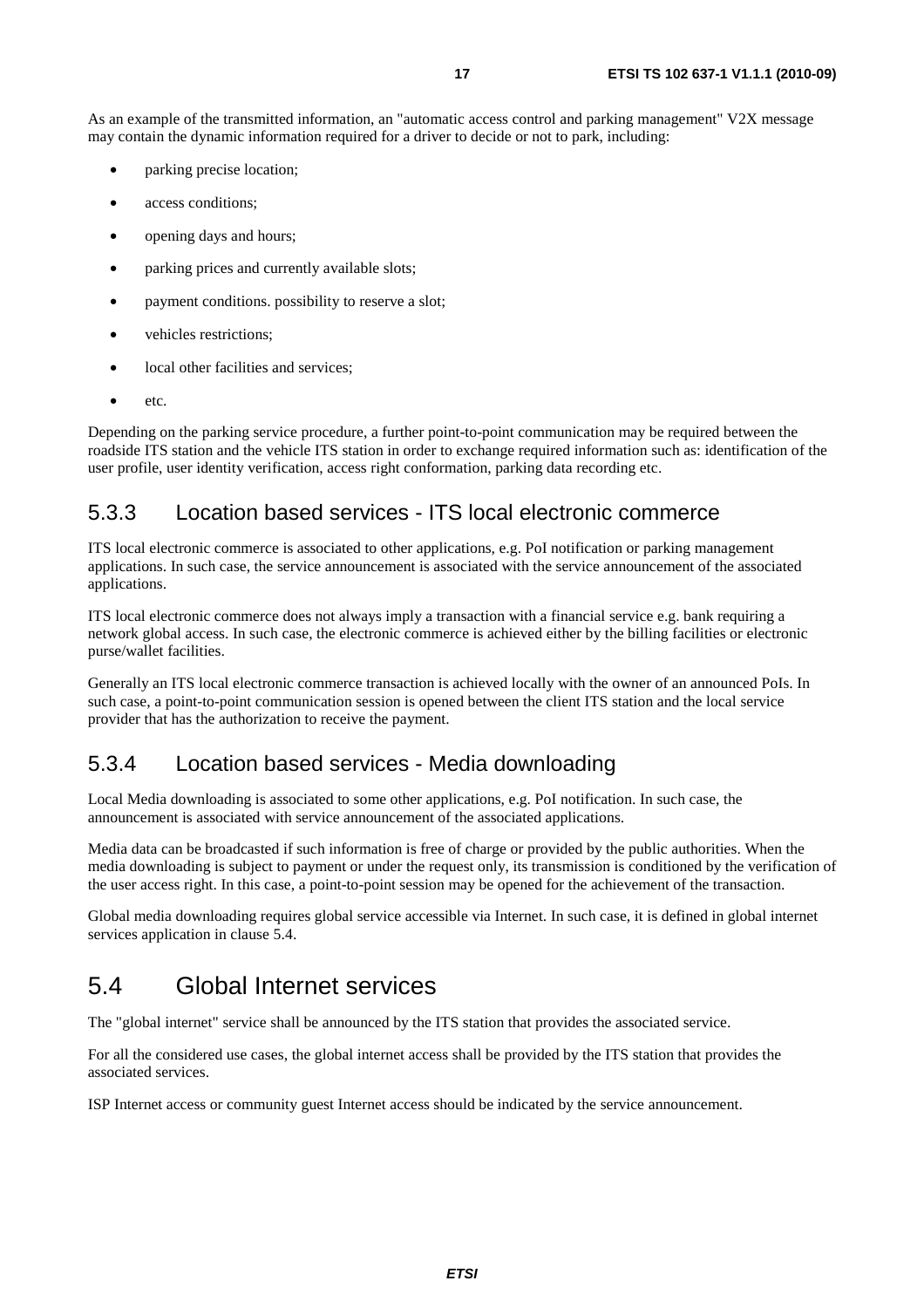### 5.4.1 Communities services - insurance and financial services

The "communities services - insurance and financial" services may be included as a PoI notifications application providing the insurance services to the concerned communities, e.g. discount on public transport at given period of time for a pay as you drive community. However, in this section global internet services offered to a given insurance and financial community is focused.

The internet access is provided either through an internet contract with an ISP or as a guest of the community management.

The used communication profile and communication scenarios for establishing a connection to Internet can be specific to the insurance and financial service provider.

#### 5.4.2 Communities services - fleet management

The "communities services - fleet management" services may be included as a PoI application dedicated to the related professional fleet, e.g. local intervention base of the professional fleet. However, in this section global internet services offered to a given professional fleet is focused.

The internet access is provided to the mobile vehicle occupant as for any access from its professional workstation.

The used communication profile and the communication scenarios for establishing a connection to Internet can be specific to the fleet management service provider.

### 5.4.3 Communities services - loading zone management

The "communities services - loading zone management" services may also be included as a PoI notification application dedicated to the logistic services. However, in this section global internet services offered to the related fleet is focused on.

The internet access is granted to the mobile vehicle occupant as for any access from its professional workstation.

The used communication profile and the communication scenarios for establishing a connection to Internet can be specific to the fleet management service provider.

### 5.4.4 ITS station life cycle management - vehicle software/data provisioning and update

The "ITS station life cycle management - vehicle software/data provisioning and update" service may also be included as a PoI notification application dedicated to the ITS station life cycle management, e.g. sales of some location based services. However, in this section global internet services offered to well identified vehicle ITS station configurations is focused.

The internet access is granted either through an internet contract with an ISP or as a guest of the ITS station community management.

The used communication profile and the communication scenarios for establishing a connection to Internet can be specific to the ITS station life cycle management service provider.

### 5.4.5 ITS station life cycle management - ITS station data calibration

The "ITS station life cycle management - ITS station data calibration" service may also be included a PoI notification application dedicated to the ITS station life cycle management, e.g. data calibration of local roadside ITS station by a local operational support ITS station. However, in this section global internet services offered to well identified ITS station configurations is focused.

The internet access is granted either through an internet contract with an ISP or as a guest of the ITS station life cycle management community management.

The used communication profile and the communication scenarios for establishing a connection to Internet can be specific to the service provider.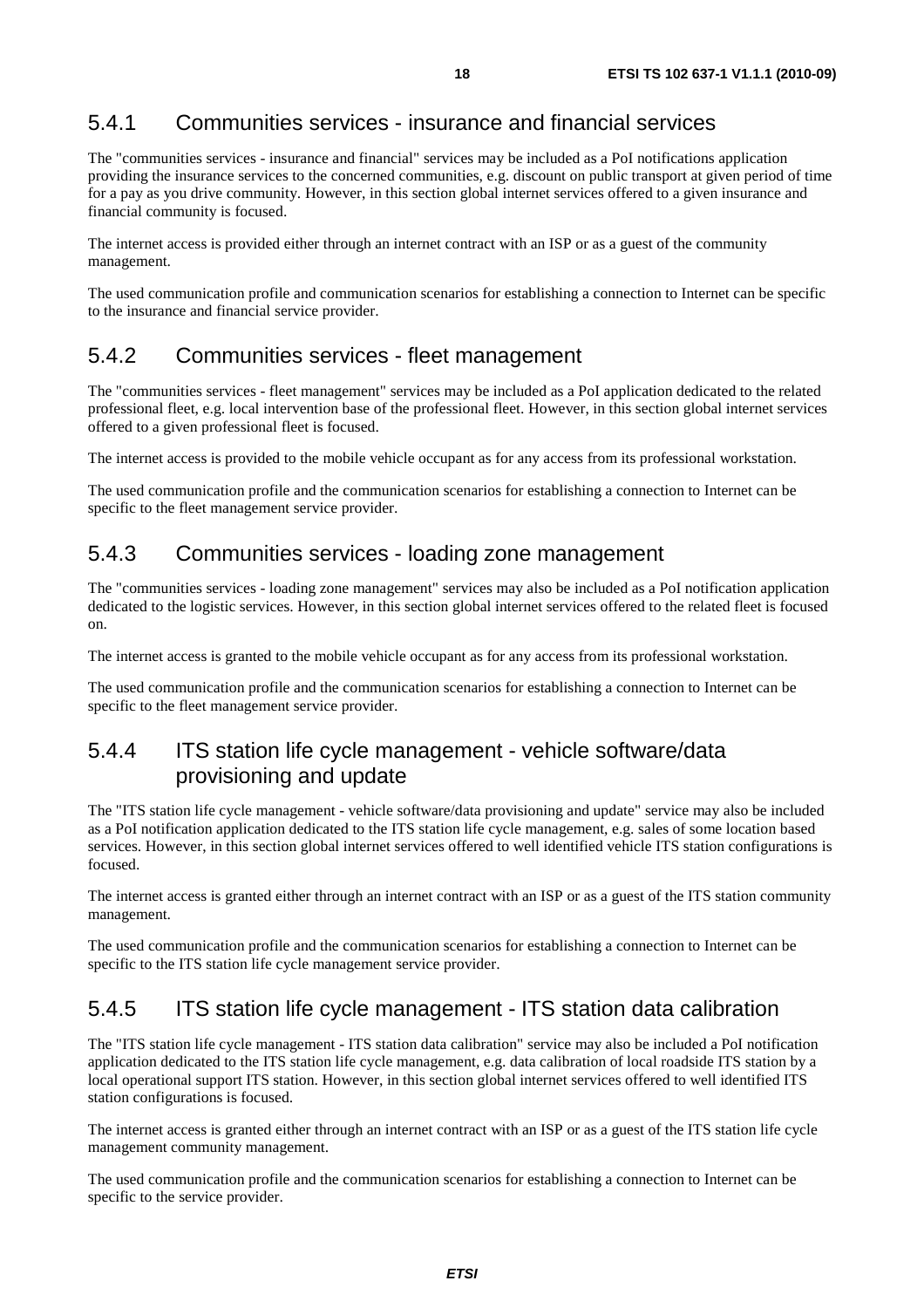## 6. BSA functional requirements

## 6.1 Driving assistance - Co-operative awareness

### 6.1.1 Application overview

This application is assisting vehicles drivers in their driving activities to be aware of the presence of other vehicles or situations in its vicinity such as emergency vehicle approaching, slow vehicle approaching etc. The main characteristic of this application is to make use of the periodically broadcasted CAMs sent from ITS stations. CAM is originated independently of the use cases according to [1]. The transmission of CAM is within the ITS ad hoc networks as defined in [i.1]. Additionally, an ITS station might send out complementary DENMs in order to send the situation information to the longer distance or to provide additional information related to the situation. Upon receiving CAM or DENMs, receiver ITS station judges the risk and relevance of the situation and provides corresponding warning or information to driver via HMI.

NOTE: For use cases belonging to BSA, no automatic intervention of the ITS system to the vehicle is required.

Detailed specifications of CAM are provided within [1].

The co-operative awareness application includes the four following use cases:

- UC001: Emergency vehicle warning;
- UC002: Slow vehicle indication;
- UC003: Intersection collision warning;
- UC004: Motorcycle approaching indication.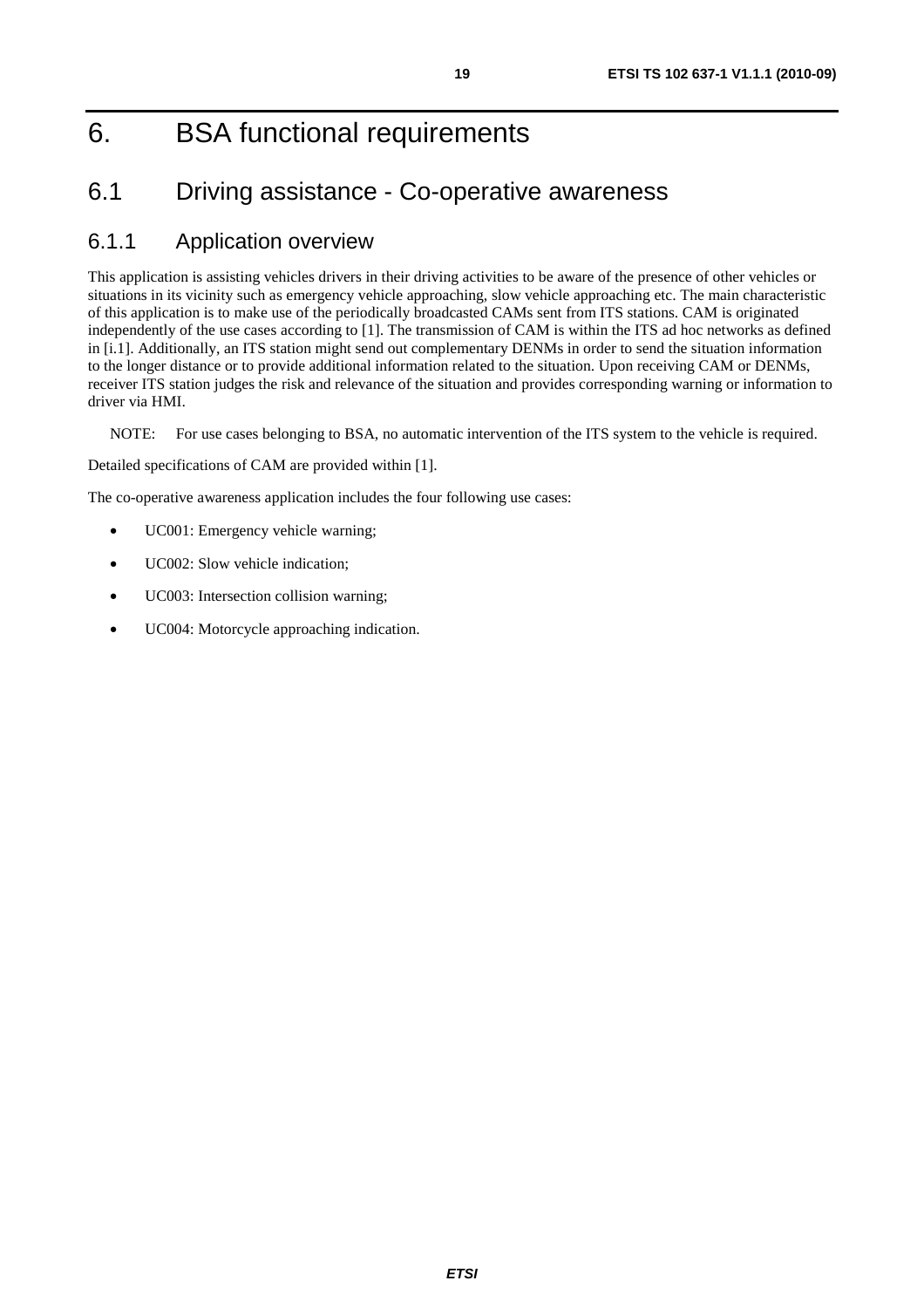### 6.1.2 Application flow diagram

The application flow diagram is represented in the figure 6.1. Only CAM transmission data flow is illustrated.



**Figure 6.1: Application flow diagram Co-operative awareness application** 

- 1) The facilities layer constructs the CAM according to [1] by collecting the necessary data from relevant facilities.
- 2) The facilities layer issues a CAM to the network and transport layer, with the required transmission parameters.
- 3) The lower layers process the CAM and construct the packets for broadcasting.
- 4) The packets are broadcasted in the ITS ad hoc network.
- 5) At receiving ITS station, the lower layer processes the received packets and extract the CAM.
- 6) The CAM is delivered to the facilities layer.
- 7) The facilities layer process the CAM and dispatches the information to the relevant facilities.
- 8) The information in CAM is delivered to the application layer.
- 9) The application layer processes the received CAM information.
- 10) The application layer provides the necessary warning or information via HMI to the driver.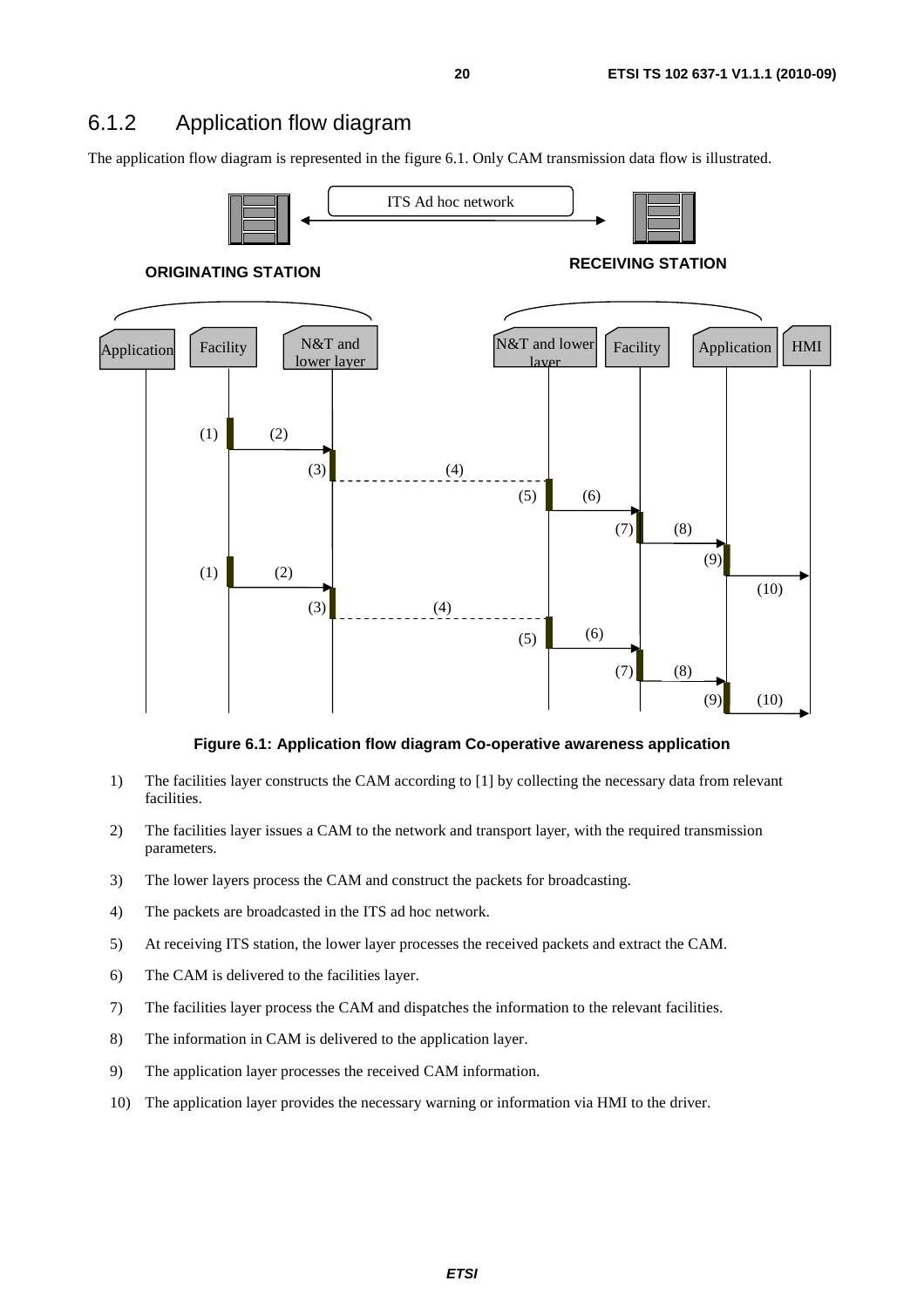## 6.1.3 Application functional requirements

Table 6.1 is a non-exhaustive functional requirements list for the driving assistance - co-operative awareness application.

| An ITS station shall announce its presence to its vicinity.                                                                       |
|-----------------------------------------------------------------------------------------------------------------------------------|
| An ITS station shall broadcasts its position, speed and moving direction to its vicinity.                                         |
| A vehicle ITS station shall broadcast its basic dynamics and status information to its<br>vicinity.                               |
| CAM shall provide the position information with a confidence level that is sufficient for<br>the all use cases of the BSA.        |
| Vehicle ITS station shall have access to the in vehicle system to obtain the required<br>linformation for the CAM construction.   |
| A receiving ITS station should update the position of the sending ITS station.                                                    |
| Information included in CAM shall allow receiving ITS station to estimate the<br>relevance of the information and the risk level. |
| An ITS station shall be able to modify the sending interval of two consecutive CAMs.                                              |
| CAM shall be set with high priority for transmission.                                                                             |
| ITS station shall provide one hop broadcasting functionality for CAM.                                                             |
|                                                                                                                                   |

#### **Table 6.1: Application functional requirements Co-operative awareness application**

## 6.1.4 Use cases specific functional requirements

#### 6.1.4.1 UC001: Emergency vehicle warning

Table 6.2 is a non-exhaustive functional requirements list for the emergency vehicle warning use case.

| [FR_UC001_001_VS]  | Vehicle ITS station shall be able to determine that the vehicle is with a vehicle        |
|--------------------|------------------------------------------------------------------------------------------|
|                    | profile of emergency vehicle in operation.                                               |
| [FR_UC001_002_VS]  | CAM shall provide information of the type and the size of the emergency vehicle.         |
| [FR_UC001_003]     | Unique use case identifier shall be defined for this use case.                           |
| [FR_UC001_004]     | Unique event identifier shall be defined for this use case.                              |
| [FR_UC001_005]     | ITS station should be able to request the construction and the transmission of an        |
|                    | 'emergency vehicle warning" DENM in complementary of CAM.                                |
| [FR_UC001_006_VS]  | If a DENM is sent, the application at the originating vehicle ITS station shall be able  |
|                    | to provide the required information for the DENM construction.                           |
| [FR_UC001_007 _VS] | If a DENM is sent, the application at the originating vehicle ITS station shall define   |
|                    | the transmission rate of the "emergency vehicle warning" DENM.                           |
| [FR_UC001_008 _VS] | If a DENM is sent, the application at the originating vehicle ITS station shall define   |
|                    | the transmission area of the "emergency vehicle warning" DENM and provide to the         |
|                    | network and transport layer.                                                             |
| [FR_UC001_009 _VS] | If DENM is sent, the application at the originating vehicle ITS station shall define the |
|                    | transmission latency requirement and the priority of the "emergency vehicle              |
|                    | warning" DENM.                                                                           |
| [FR_UC001_010_VS]  | If DENM is sent, the application at originating vehicle ITS station shall be able to     |
|                    | stop sending the "emergency vehicle warning" DENM when e.g. the emergency                |
|                    | vehicle has reached the planned destination.                                             |
| [FR_UC001_011_VS]  | CAM or DENM information shall allow receiving vehicle ITS station to check the           |
|                    | relevance of the information and estimate the risk level.                                |
| [FR_UC001_012 _VS] | The application at the receiving ITS station shall decide whether warning or             |
|                    | information of "emergency vehicle warning" is provided to user via HMI.                  |
| [FR_UC001_013 _VS] | The application at the vehicle ITS station should be able to present the "emergency      |
|                    | vehicle warning" information to the drivers via HMI at an appropriate timing.            |
| [FR_UC001_014 _VS] | Additionally, the application at the emergency vehicle ITS station may provide the       |
|                    | itinerary information of the emergency vehicle.                                          |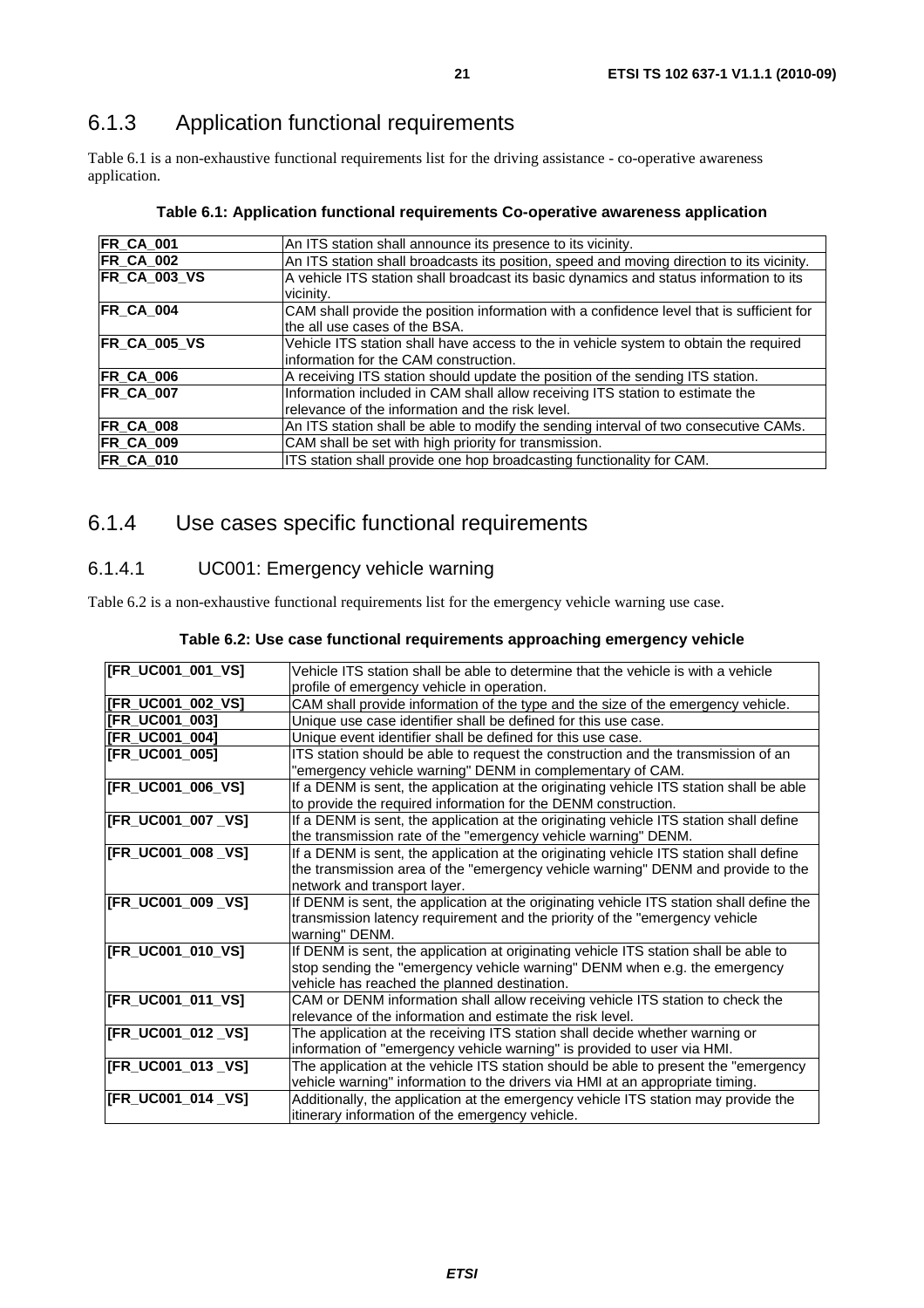Table 6.3 is a non-exhaustive functional requirements list for the slow vehicle indication use case.

#### **Table 6.3: Use case functional requirements slow vehicle indication**

| [FR_UC002_001_VS]     | The vehicle ITS station shall be able to determine that the vehicle is with slow vehicle profile, |
|-----------------------|---------------------------------------------------------------------------------------------------|
|                       | by checking the vehicle status and the vehicle type information.                                  |
| [FR_UC002_002_VS]     | The vehicle ITS station shall be able to determine whether it may create danger for other         |
|                       | vehicles.                                                                                         |
| [FR_UC002_003]        | CAM shall provide the type and the size of the slow vehicle.                                      |
| <b>IFR UC002 0041</b> | Unique use case identifier shall be defined for this use case.                                    |
| [FR_UC002_005]        | Unique event identifier shall be defined for this use case.                                       |
| [FR_UC002_006_VS]     | The application at the vehicle ITS station should be able to request the construction and the     |
|                       | transmission of a "slow vehicle indication" DENM in complementary of CAM.                         |
| [FR_UC002_007]        | If DENM is sent, the application at the originating ITS station shall be able to provide the      |
|                       | required information for the DENM construction.                                                   |
| [FR_UC002_008]        | If DENM is sent, the application at the originating ITS station shall define the transmission     |
|                       | rate of the "slow vehicle indication" DENM.                                                       |
| [FR_UC002_009]        | If DENM is sent, the application at the originating ITS station shall define the transmission     |
|                       | area of "slow vehicle" the DENM and provide to network and transport layer.                       |
| [FR_UC001_010_VS]     | If DENM is sent, the application at the originating ITS station shall define the transmission     |
|                       | latency requirement and the priority of the "slow vehicle" DENM.                                  |
| [FR_UC001_011_VS]     | If DENM is sent, the application at the originating ITS station shall be able to stop sending     |
|                       | the "slow vehicle" DENM when e.g. the slow vehicle has left the road section in which it is       |
|                       | considered as a slow vehicle.                                                                     |
| [FR_UC002_012 _VS]    | CAM or DENM information shall allow the application at the receiving vehicle ITS station to       |
|                       | check the relevance of the information and estimate the risk level.                               |
| [FR_UC002_013 _VS]    | The application at the receiving ITS station shall decide whether a warning or information of     |
|                       | "slow vehicle indication" should be provided to user via HMI.                                     |
| [FR_UC002_014 _VS]    | The application at the vehicle ITS station should present appropriate slow vehicle                |
|                       | information to drivers via HMI at an appropriate timing.                                          |
| [FR_UC002_015 _VS]    | Additionally, the application at the vehicle ITS station may provide the slow vehicle lane        |
|                       | information and the itinerary information.                                                        |
|                       |                                                                                                   |

#### 6.1.4.3 UC003: Intersection collision warning

Table 6.4 is a non-exhaustive functional requirements list for intersection collision warning use case.

#### **Table 6.4: Use case functional requirements intersection collision avoidance**

| [FR_UC003_001]        | Unique use case identifier shall be defined in this use case.                                         |
|-----------------------|-------------------------------------------------------------------------------------------------------|
| <b>IFR UC003 0021</b> | Unique event identifier shall be defined for this use case. If the "intersection collision" event can |
|                       | be divided into multiple sub event types, a unique event identifier shall be defined to each of the   |
|                       | sub event type.                                                                                       |
| [FR_UC003_003]        | The application at the originating ITS station shall be able to request the construction and the      |
|                       | transmission of an "intersection collision warning" DENM in complementary of CAM.                     |
| [FR_UC003_004]        | If DENM is sent, the originating ITS station shall be able to detect the vehicle positions and        |
|                       | movements within the intersection area.                                                               |
| [FR_UC003_005]        | If DENM is sent, the originating ITS station shall be able to verify whether the "intersection"       |
|                       | collision warning" event that may be a risk.                                                          |
| [FR_UC003_006]        | If DENM is sent, the application at the originating ITS station shall be able to provide required     |
|                       | information for the "intersection collision warning" DENM construction.                               |
| [FR_UC003_007]        | If DENM is sent, the application at the originating ITS station shall define the transmission rate    |
|                       | of the "intersection collision warning" DENM.                                                         |
| [FR_UC003_008]        | If DENM is sent, the application at the origination ITS station shall define the transmission area    |
|                       | of the "intersection collision warning" DENM and provide to the network and transport layer.          |
| [FR_UC003_009]        | If DENM is sent, the application at the originating ITS station shall define the transmission         |
|                       | latency requirement and the priority of the "intersection collision warning" DENM.                    |
| [FR_UC003_010]        | If DENM is sent, the application at the ITS station shall provide the estimated intersection          |
|                       | collision position as the event position.                                                             |
| [FR_UC003_011]        | If DENM is sent, the application at the originating ITS station shall be able to stop sending the     |
|                       | DENMs when the "intersection collision" event is terminated.                                          |
| [FR_UC003_012_VS]     | The vehicle ITS stations shall include the vehicle type and size information in CAM.                  |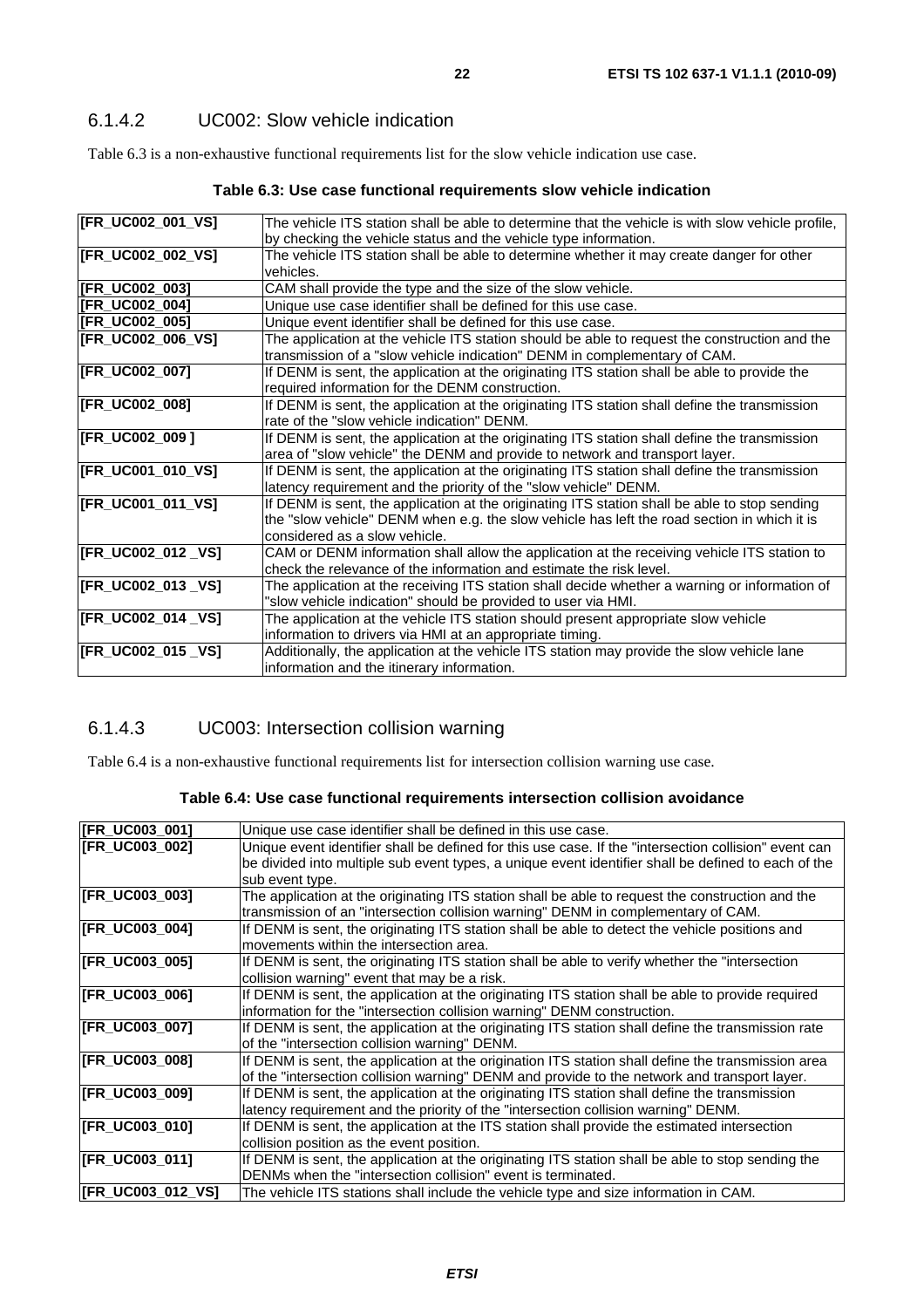| [FR_UC003_013_VS] | Information in CAM or DENM shall allow the application at the receiving vehicle ITS station to       |
|-------------------|------------------------------------------------------------------------------------------------------|
|                   | check the relevance of the information and estimate the risk level.                                  |
| [FR_UC003_014_VS] | The application at the receiving ITS station shall decide whether a warning or information of        |
|                   | "intersection collision" event is provided to the driver via HMI.                                    |
| [FR_UC003_015_VS] | The application at the vehicle ITS station should present the "intersection collision warning" to    |
|                   | the driver via HMI at an appropriate timing.                                                         |
| [FR_UC003_016_VS] | Additionally, the application at the vehicle ITS station may further broadcast its itinerary to pass |
|                   | the intersection.                                                                                    |

#### 6.1.4.4 C004: Motorcycle approaching indication

Table 6.5 is a non-exhaustive functional requirements list for motorcycle approaching indication use case.

#### **Table 6.5: Use case functional requirements motorcycle approaching indication**

| [FR_UC004_001_VS]     | CAM shall include the motorcycle type information.                                            |
|-----------------------|-----------------------------------------------------------------------------------------------|
| [FR_UC004_002]        | Unique use case identifier shall be defined in this use case.                                 |
| [FR_UC004_003]        | Unique event identifier shall be defined for this use case.                                   |
| [FR_UC004_004]        | The application at the ITS station should be able to request the construction and the         |
|                       | transmission of a "motorcycle approaching" DENM in complementary of CAM.                      |
| [FR_UC004_005]        | If DENM is sent, the application at the originating ITS station shall be able to provide the  |
|                       | required information for DENM construction.                                                   |
| <b>IFR UC004 0061</b> | If DENM is sent, the application at the originating ITS station shall define the transmission |
|                       | rate of the "motorcycle approaching" DENM.                                                    |
| [FR_UC004_007]        | If DENM is sent, the application at the originating ITS station shall define the transmission |
|                       | area of the "motorcycle approaching" DENM and provide to the network and transport layer.     |
| [FR_UC004_008]        | If DENM is sent, the application at the originating ITS station shall define the transmission |
|                       | latency requirement and the priority of the "motorcycle approaching" DENM.                    |
| [FR_UC004_011]        | If DENM is sent, the application at the originating ITS station shall provide the current     |
|                       | motorcycle position as the event position.                                                    |
| [FR_UC004_012]        | If DENM is sent, the application at the originating ITS station shall be able to stop sending |
|                       | the "motorcycle approaching" DENM when e.g. the motorcycle has passed the intersection        |
|                       | area.                                                                                         |
| [FR_UC004_013_VS]     | Information included in the CAM and DENM shall allow the application at the receiving         |
|                       | vehicle ITS station to check the relevance and to estimate the collision risk level.          |
| [FR_UC003_014_VS]     | The application at the receiving ITS station shall decide whether a warning or information of |
|                       | "motorcycle approaching" should be provided to the driver via HMI.                            |
| [FR_UC003_015_VS]     | The application at the ITS station should provide appropriate HMI information to driver at an |
|                       | appropriate timing.                                                                           |
| [FR_UC003_016_VS]     | Additionally, the application at the motorcycle ITS station may broadcast its itinerary.      |

## 6.2 Driving assistance - Road hazard warning

## 6.2.1 Application overview

Road hazard warning (RHW) application is assisting ITS users in their driving activities by providing information on the road hazard events.

NOTE: For use cases belonging to the BSA, no automatic driving intervention of the ITS system is required.

Detected events are mainly characterized by the following properties:

- The event position: an event can be either at a specific location or covers a geographic region or road sections. The event can be moving or static.
- Duration: an event duration may vary from e.g. several minutes to several days or months.
- Severity: the safety impact on road safety or traffic efficiency caused by the event.
- Evolution: an event may evolve both in time and in space.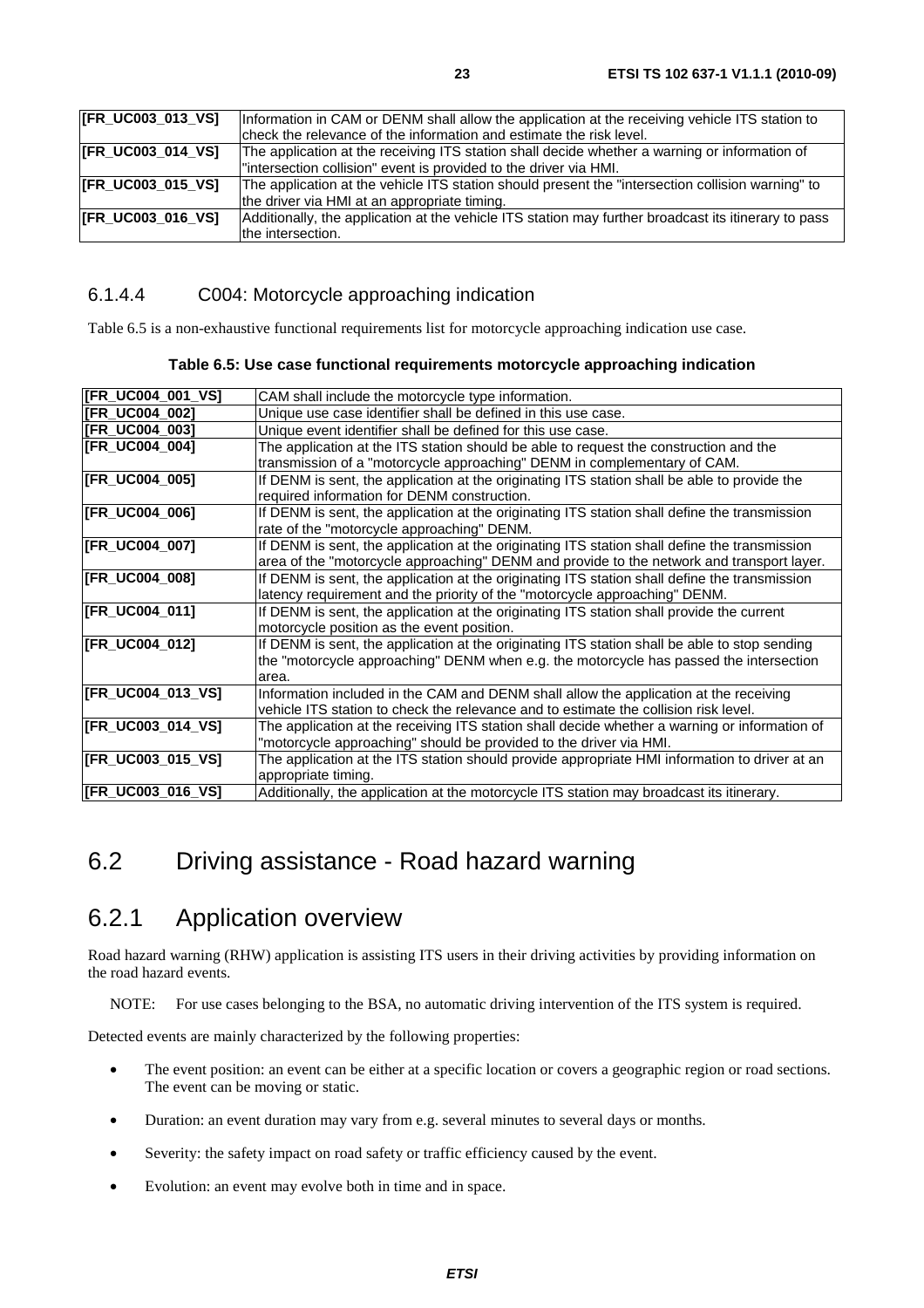This application is characterized by the usage of the Decentralized Environmental Notification (DEN) basic service and the dissemination of the DENMs. The DEN basic service is a set of application component and facilities that are required for the RHW use case development and execution. The specific DENM management rules are under the responsibility of the DEN basic service. In particular, DEN basic service includes the following main components and functionalities:

- DENM management: construction and management of DENMs.
- RHW application: a RHW use case requires a close interaction between the application layer and the facilities layer. A RHW application component specific to the RHW use case is included in the DEN basic service. The main functionalities of a RHW application includes the detection of the event , initiation and termination of the DENM broadcasting, definition of the use case specific information needed by the construction of DENM message and the DENM dissemination, in particular:
	- the event type;
	- the event location:
	- the transmission area of the DENM:
	- the event duration, which can be an estimated or predefined duration for the event;
	- the DENM transmission rate:
	- the updating of the event evolution in the updated DENM.
- LDM: management of the event in the LDM database.

The purpose of the RHW application is to improve the road safety, the dissemination of the DENMs for the RHW application is mainly realized in the ITS ad hoc networks. Furthermore, RHW application can provide information for the traffic management purpose related to road hazards. For such purpose, communication with central ITS station may be established to inform the detected event so that the corresponding rescues or other traffic management measures are taken.

A DENM can be updated if the evolution of the event is detected. Communication systems of the ITS stations should be capable of keeping a DENM alive inside the relevance area, as long as the the DENM is still valid, even though the originator ITS station of the DENM has stopped sending DENMs or has moved away from the event position. The termination of the event is either triggered by the originator ITS station by sending a specific version of DENM (cancellation DENM) or by an authorized third part ITS stations by sending a negation DENM. The updated DENM, cancellation DENM and the negation DENM shall be referenced to the DENMs that have been previously sent.

Upon the reception of a DENM, an ITS station analyzes if it is concerned by the event and provides corresponding information or warning to the road user via HMI.

Detailed specifications of the DEN basic service and DENM are defined in [2].

The following use cases are considered in BSA:

- UC005: emergency electronic brake lights;
- UC006: wrong way driving warning;
- UC007: stationary vehicle warning accident;
- UC008: stationary vehicle warning vehicle problem;
- UC009: traffic condition warning;
- UC010: signal violation warning;
- UC011: roadwork warning;
- UC012: collision risk warning;
- UC013: decentralized floating car data hazardous location;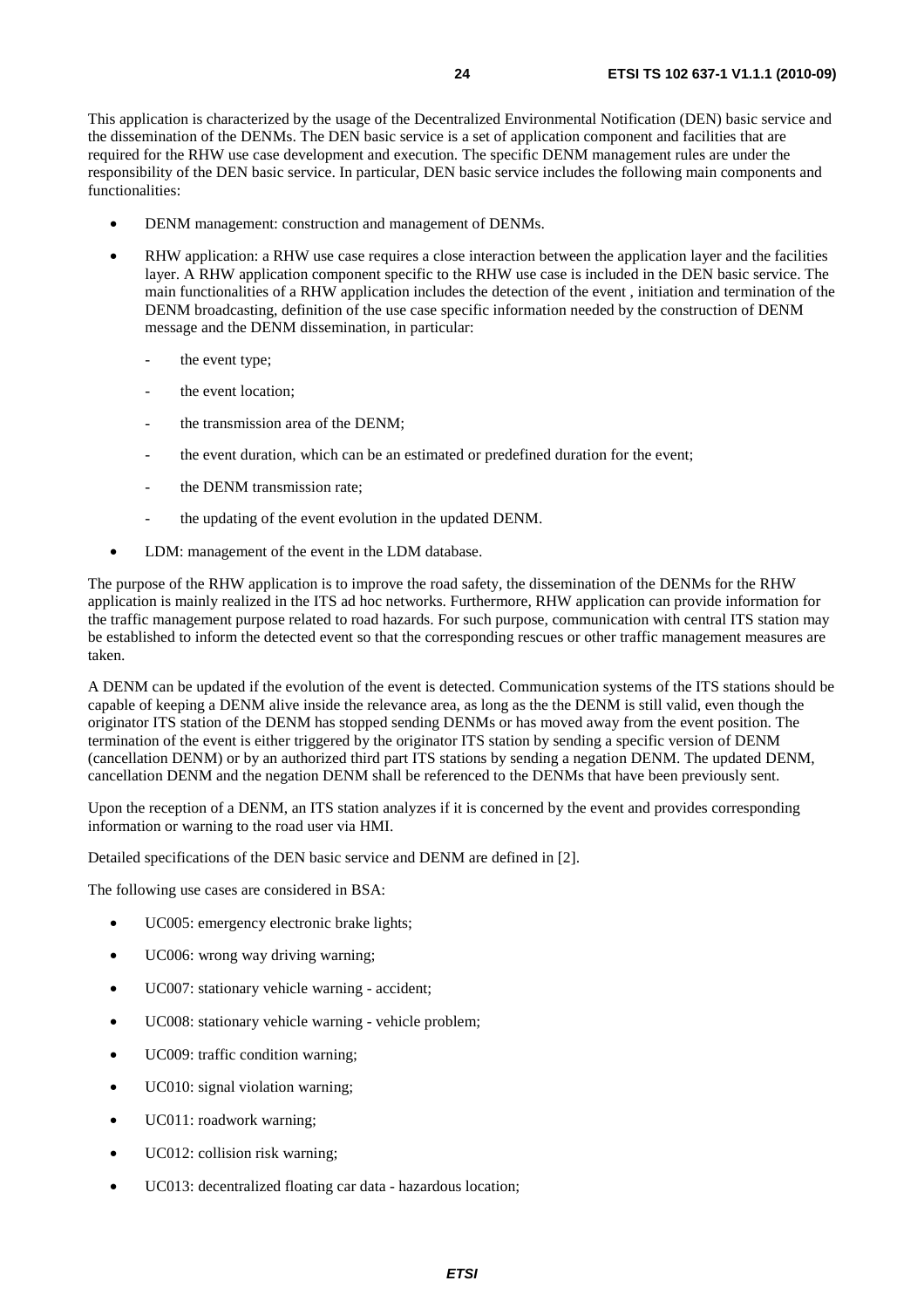- UC014: decentralized floating car data precipitation;
- UC015: decentralized floating car data road adhesion condition;
- UC016: decentralized floating car data visibility condition;
- UC017: decentralized floating car data wind problem.

Two scenarios can be described for the RHW use cases:

- A vehicle that detects the road hazard event;
- A roadside equipment that detects or is programmed to signal a road hazard event.

#### 6.2.1.1 Road hazard event detected by a vehicle

In general, a road hazard event detected by a vehicle is consecutive to the detection of status evolution at the vehicle electronic level. The evolution can be dynamic (e.g. slippery road detected by the ESC/ESP) or static (e.g. the switching on of fog lights or windscreen wipers).

When a road hazard event is detected, the RHW application requests the construction of a DENM, which is broadcasted/geocasted according to the application rules specific to the use case and the detected event. Even after the originating vehicle ITS station has passed by, receiving ITS stations should keep the DENM dissemination ongoing within the transmission area as along as the DENM is still valid and no cancellation DENM or negation DENM is received. In a dense traffic, reasonable efforts should be made to reduce the network congestion. In a loose traffic, an ITS station may physically store the DENM and forward to another ITS stations located in or entering into the transmission area.

#### 6.2.1.2 Road hazard event detected by a roadside equipement

Generally, a road hazard warning signalled by a roadside ITS station does not present the same dynamicity as those generated by a moving vehicle ITS station. However, the functioning and application processing is similar. In order to be able to support the RHW application, a roadside ITS station is required to be equipped with the specific sensors to detect the corresponding road hazard event. Such roadside ITS station shall be authorized to provide such RHW application.

#### 6.2.2 Application flow diagram

The RHW application flow diagram is represented in figure 6.2.

- 1) By detecting a road hazard event, the RHW application decides whether or not to send a request for a DENM construction.
- 2) The RHW application issues a service request to the DENM management facility, the related event information is provided at the meantime to the facilities layer.
- 3) The DENM management facility constructs a DENM as specified by [2] by collecting necessary information from the relevant facilities and received from the RHW application.
- 4) Once the DENM is properly formatted, the facilities layer issues a service request to the network and transport layer for the DENM transmission. The facilities layer also sends the communication requirements and the DENM to the network and transport layer.
- 5) The lower layers process the DENM and construct the transmission packets for broadcasting.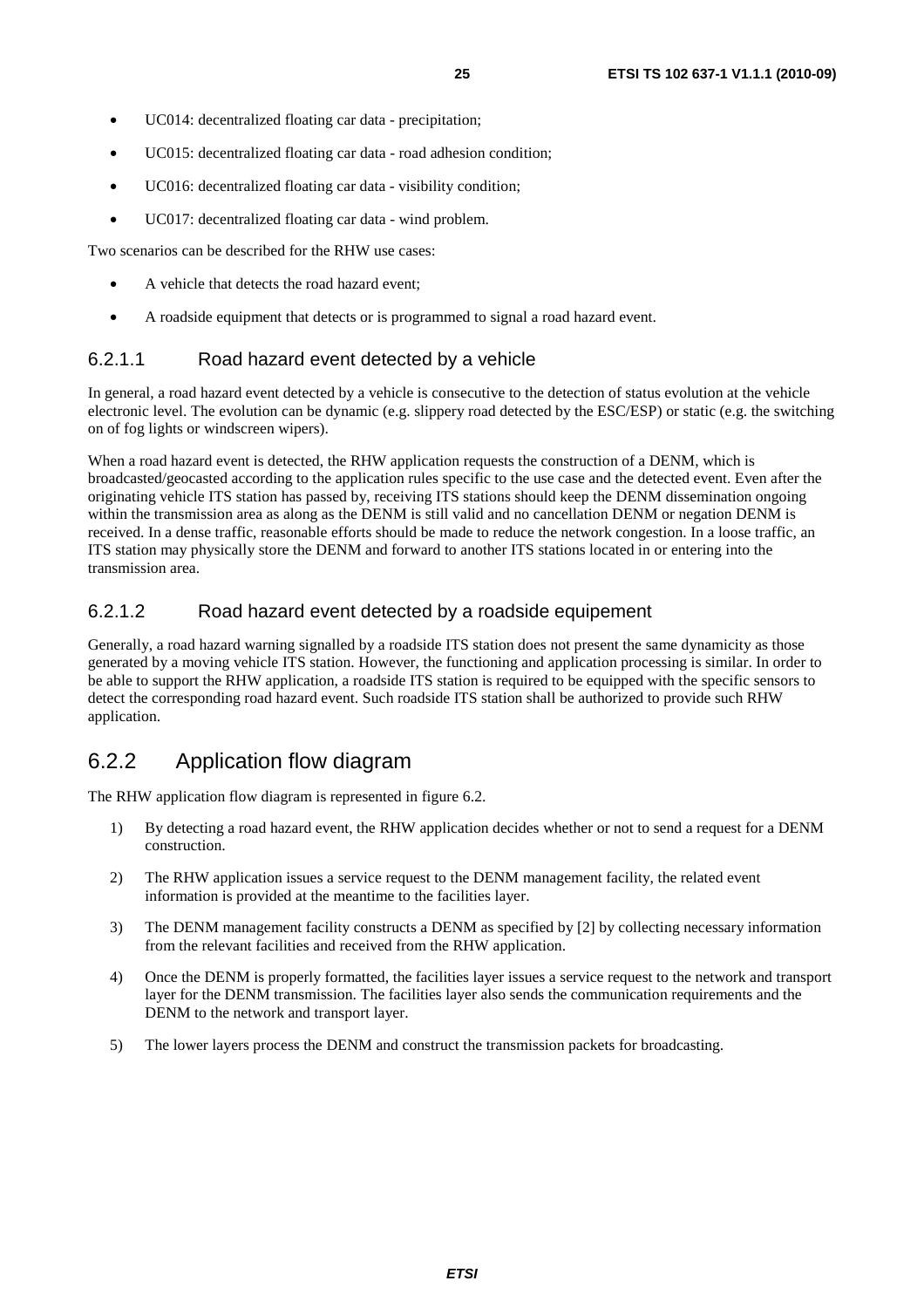

**Figure 6.2: Application functional summary and flow diagram Road Hazard Warning application** 

- 1) Packets are transmitted over the selected communication channel.
- 2) Upon reception, processing of received packets at lower layers. Packets are either further forwarded to other ITS stations, or delivered to the facilities layer if the ITS station is located within the dissemination area.
- 3) The DENM is delivered from the network and transport layer to the facilities layer.
- 4) The facilities layer process the DENM at the DENM management, the LDM is updated accordingly.
- 5) If the received DENM is relevant to the ITS station, the event information is delivered to the RHW application.
- 6) The RHW application processes the event information and decides whether and when to issue a warning or an information via HMI.
- 7) Based on the result of (11), the ITS station issues the warning via the HMI.
- 8) As required by the RHW use case, the ITS station detects the evolution of the event. The time interval of the detection is specific to the RHW use case.
- 9) The updated event information or updated DENM management rules are passed to the DENM management. Application issues a service request to construct an updated DENM.
- 10) The facilities layer constructs an updated DENM.
- 11) As defined in (4).
- 12) As defined in (5).
- 13) As defined in (6).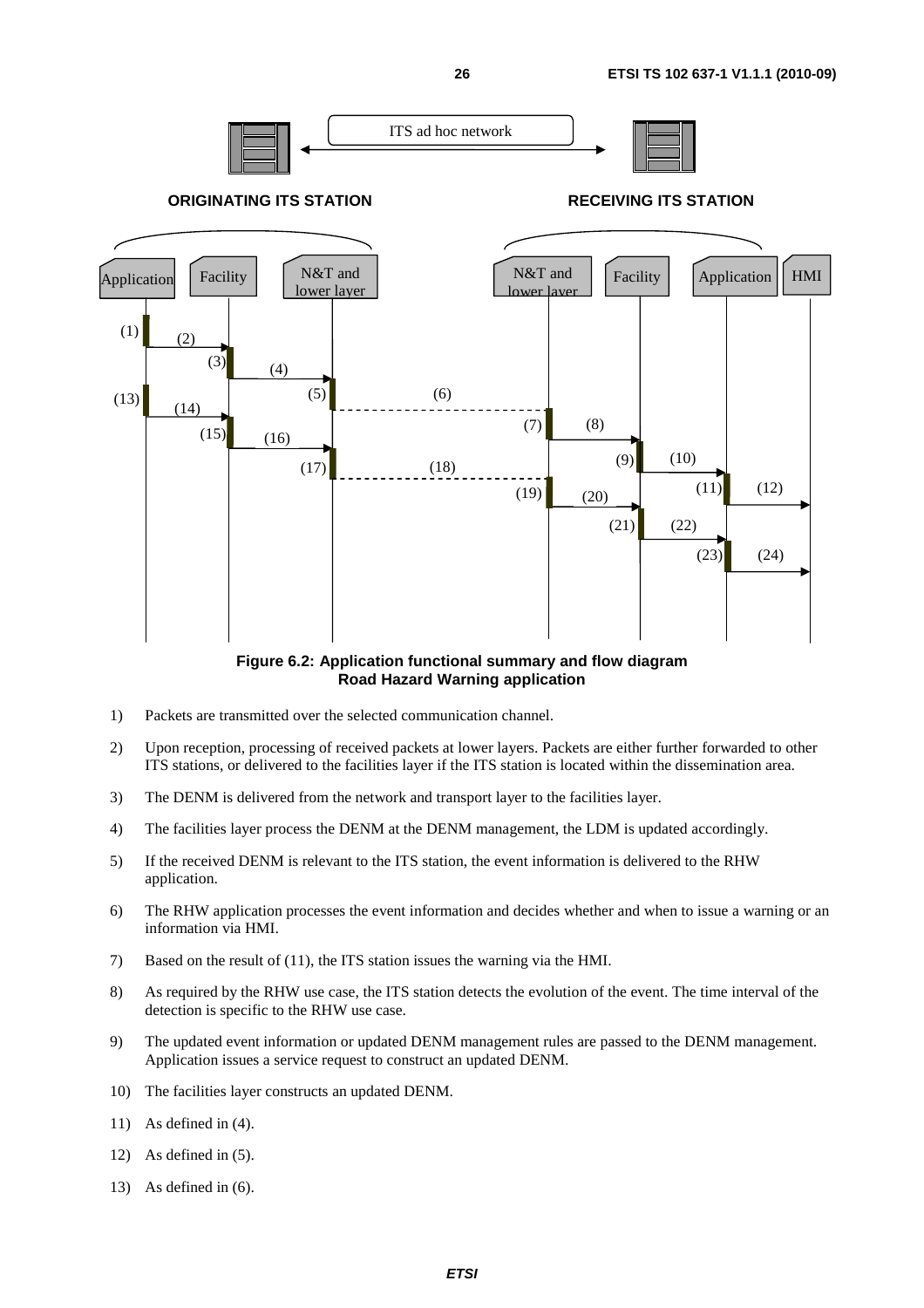- 14) As defined in (7).
- 15) As defined in (8).
- 16) As defined in (9). In case the received updated DENM is to inform the event termination, receiving ITS station may decide to invalidate the relevant event information in the relevant components inside the ITS station e.g. LDM.
- 17) As defined in (10), updated event information is delivered to the RHW application.
- 18) As defined in (11). In case of the event termination, the RHW application is terminated.
- 19) As defined in (12). In case of the event termination. This step is not present.

### 6.2.3 Application functional requirements

Table 6.6 is a non-exhaustive list of functional requirements for the RHW application.

#### **Table 6.6: Application functional requirements Road Hazard Warning application**

| <b>[FR_RHW_001]</b> | Standardized message format and corresponding syntax and semantic shall be defined for the<br>DENM. |
|---------------------|-----------------------------------------------------------------------------------------------------|
| [FR_RHW_002]        | A DENM shall include information of the event position.                                             |
| [FR_RHW_003]        | ADENM shall include information of the event type.                                                  |
| IFR RHW 0041        | A DENM shall include information in order that a receiver ITS station is able to distinguish the    |
|                     | originator ITS station and the event evolution status without ambiguity.                            |
| IFR RHW 0051        | The DEN basic service shall provide interface with the related facilities and the RHW application   |
|                     | to construct the DENM.                                                                              |
| <b>IFR RHW 0061</b> | A DENM shall include information to indicate different version of the event information.            |
| IFR RHW 0071        | Receiving ITS station shall dispatch the DENM information to the related facilities and             |
|                     | applications.                                                                                       |
| [FR_RHW_008]        | The DEN basic service should invalidate outdated DENM and the related event information if the      |
|                     | event termination is detected or informed.                                                          |
| [FR_RHW_009]        | The ITS station should keep the valid DENM messages alive in the transmission area.                 |
| [FR_RHW _010]       | The receiving ITS station may forward the valid DENM messages in the transmission area.             |
| [FR_RHW_011]        | Given necessary connectivity, all ITS stations in the required DENM destination area or entering    |
|                     | the destination area during the DENM valid time shall receive the message, e.g. using store and     |
|                     | forward mechanisms and repetition.                                                                  |
| [FR_RHW_012]        | Other communication means may be used in order to assist the distribution of the information,       |
|                     | e.g. distribution via infrastructure network between roadside ITS stations, cellular                |
|                     | communication.                                                                                      |

#### 6.2.4 Use cases specific functional requirements

#### 6.2.4.1 UC005: Emergency electronic brake lights

Table 6.7 is a non-exhaustive list of functional requirements for the emergency electronic brake lights use case.

#### **Table 6.7: Application functional requirements emergency electronic brake lights**

| [FR_UC005_001]           | Unique use case identifier shall be defined for this use case.                                                                                                                                                     |
|--------------------------|--------------------------------------------------------------------------------------------------------------------------------------------------------------------------------------------------------------------|
| [FR_UC005_002]           | Unique event identifier shall be assigned to the "emergency electronic brake lights" event.                                                                                                                        |
| <b>IFR UC005 003 VS1</b> | The vehicle ITS station shall have access to the in vehicle system to detect the "emergency"<br>electronic brake lights" event. This shall be at least the emergency brake light and the vehicle<br>lbrake status. |
| [FR_UC005_004_VS]        | The vehicle ITS stations shall be able to verify whether the "emergency electronic brake lights"<br>event may be a risk to other vehicles.                                                                         |
| <b>IFR_UC005_005_VS]</b> | If an ITS station detects an "emergency electronic brake lights" event, the corresponding RHW<br>application shall be triggered.                                                                                   |
| <b>IFR_UC005_006_VS]</b> | The corresponding RHW application shall request to construct and transmit an "emergency<br>electronic brake lights" DENM.                                                                                          |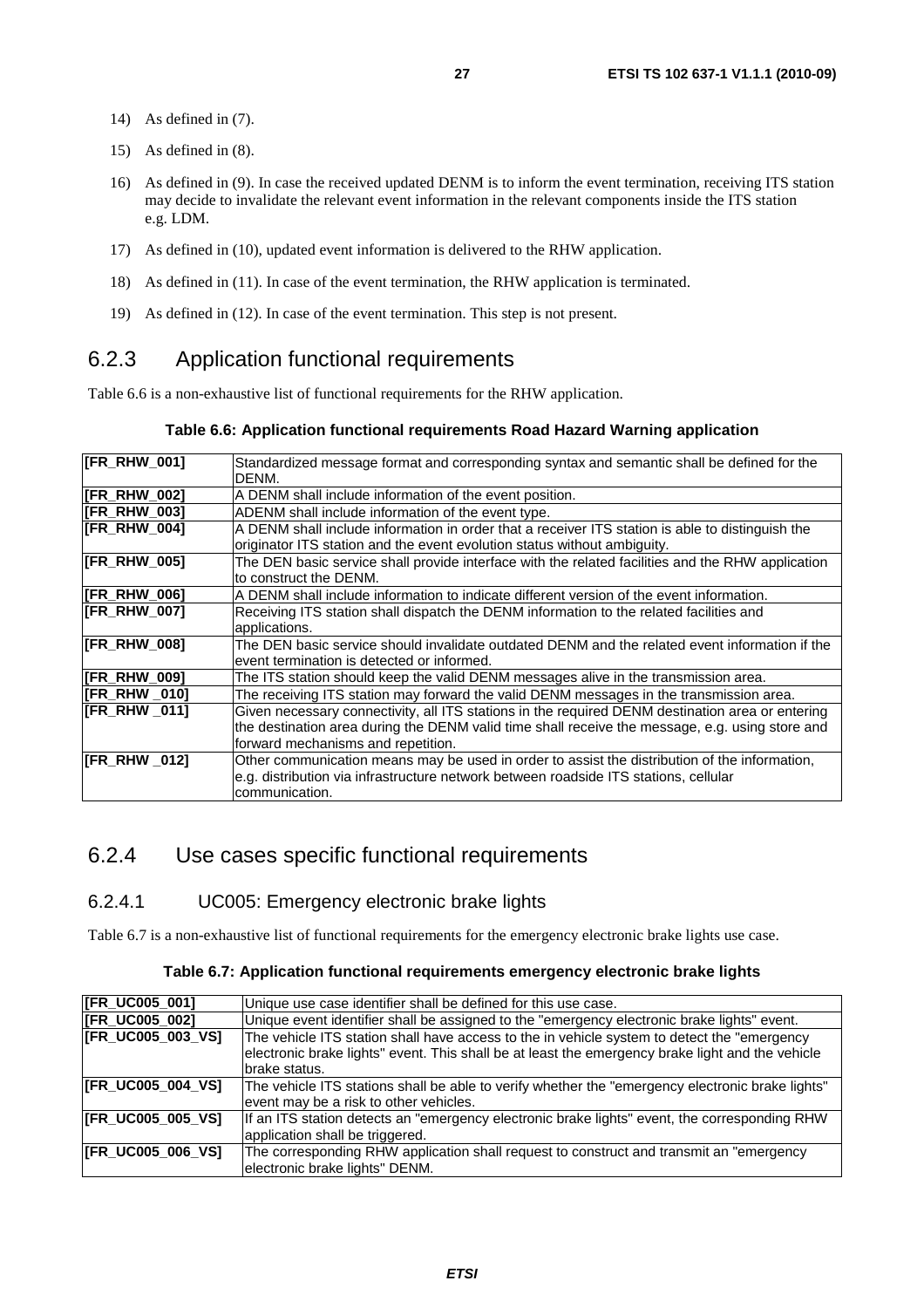| [FR_UC005_007_VS] | The originating ITS station shall transmit the "emergency electronic brake lights" DENM at a      |
|-------------------|---------------------------------------------------------------------------------------------------|
|                   |                                                                                                   |
|                   | defined transmission rate during a valid time.                                                    |
| [FR_UC005_008_VS] | If the originating ITS station detects the event termination of the "emergency electronic brake"  |
|                   | lights" event, it shall send out a cancellation DENM. This new DENM shall reference to the        |
|                   | previous DENM.                                                                                    |
| [FR_UC005_009_VS] | The originating vehicle ITS station shall add an estimated valid time to the "emergency           |
|                   | electronic brake lights" DENM.                                                                    |
| [FR_UC005_010_VS] | The RHW application of the originating ITS station shall determine the transmission latency of    |
|                   | the "emergency electronic brake lights" DENM.                                                     |
| [FR_UC005_011]    | The RHW application at the originating vehicle station shall determine the transmission area of   |
|                   | the "emergency electronic brake lights" DENM.                                                     |
| [FR_UC005_012]    | The "emergency electronic brake lights" DENM shall provide the emergency brake vehicle            |
|                   | current position as the event position with a location referencing sufficient for matching to a   |
|                   | certain road section. The location reference shall include at least coordinates in the WGS84      |
|                   | coordinate system and heading information of the vehicle.                                         |
| [FR_UC005_013_VS] | Information included in the DENM shall allow a receiving vehicle ITS station to check the         |
|                   | relevance of the "emergency electronic brake lights" event and estimate the collision risk level. |
| [FR_UC005_014_VS] | The RHW application shall decide whether an"emergency electronic brake lights" warning            |
|                   | information should be provided to user via HMI.                                                   |
| [FR_UC005_015_VS] | The "emergency electronic brake lights" warning information should be provided with an            |
|                   | appropriate timing.                                                                               |
| [FR_UC005_016]    | Additional to the information distributed via DENM, the RWH application may use information       |
|                   | of the CAM containing information about the vehicle brake status, vehicle speed, and the          |
|                   | vehicle position.                                                                                 |
|                   |                                                                                                   |

#### 6.2.4.2 UC006: Wrong way driving warning

Wrong way driving can be issued by the vehicle ITS station driving in the wrong way driving , or by a third part ITS station detecting another vehicle driving in the wrong way, such third part ITS station shall be an authorized ITS station in order to issue the wrong way driving warning.

Table 6.8 is a non-exhaustive list of functional requirements for wrong way driving warning use case.

| Table 6.8: Use case functional requirements wrong way driving warning |  |  |
|-----------------------------------------------------------------------|--|--|
|                                                                       |  |  |

| [FR_UC006_001]    | Unique use case identifier shall be defined for this use case.                                                                                                                                                                           |
|-------------------|------------------------------------------------------------------------------------------------------------------------------------------------------------------------------------------------------------------------------------------|
| [FR_UC006_002]    | Unique event identifier shall be assigned to the "wrong way driving" event.                                                                                                                                                              |
| [FR_UC006_003_VS] | The vehicle ITS station shall have access to the in vehicle system to detect the "wrong way<br>driving" event.                                                                                                                           |
| [FR_UC006_004]    | If an ITS station detects a "wrong way driving" event, the corresponding RHW application shall<br>be triggered.                                                                                                                          |
| [FR_UC006_005]    | The RHW application shall request to construct and transmit a "wrong way driving warning"<br>DENM construction.                                                                                                                          |
| [FR_UC006_006_VS] | In case that the RHW application is triggered by the vehicle ITS station driving in the wrong<br>way, the RHW application of this ITS station shall be able to detect whether it is engaged in a<br>road section from a wrong direction. |
| [FR_UC006_007]    | In case that the RHW application is triggered by an authorized third part ITS station, the RHW<br>application of this ITS station shall have the capability to detect that a vehicle is driving in a<br>wrong way.                       |
| [FR_UC006_008]    | The ITS station that detects a "wrong way driving" event shall have the knowledge of the<br>authorized driving direction of the road section where the wrong way vehicle is located.                                                     |
| [FR_UC006_009]    | In case that the RHW application is triggered by an authorized third part ITS station, this one<br>should have the capability to detect the approaching vehicle, its position and its moving<br>direction.                               |
| [FR_UC006_010]    | The originating ITS station shall transmit the "wrong way driving warning" DENM at a defined<br>transmission rate as long as the "wrong way driving" event persist.                                                                      |
| [FR_UC006_011]    | If the originating ITS station detects the event termination of the "wrong way driving" event, it<br>shall send out a cancellation DENM. This new DENM shall reference to the previous "wrong<br>way driving warning" DENMs.             |
| [FR_UC006_012]    | If the third part ITS station detects the event termination of ""wrong way driving" event, it may<br>send out a negation DENM. This new negation DENM shall reference the previous "wrong way<br>driving" DENMs.                         |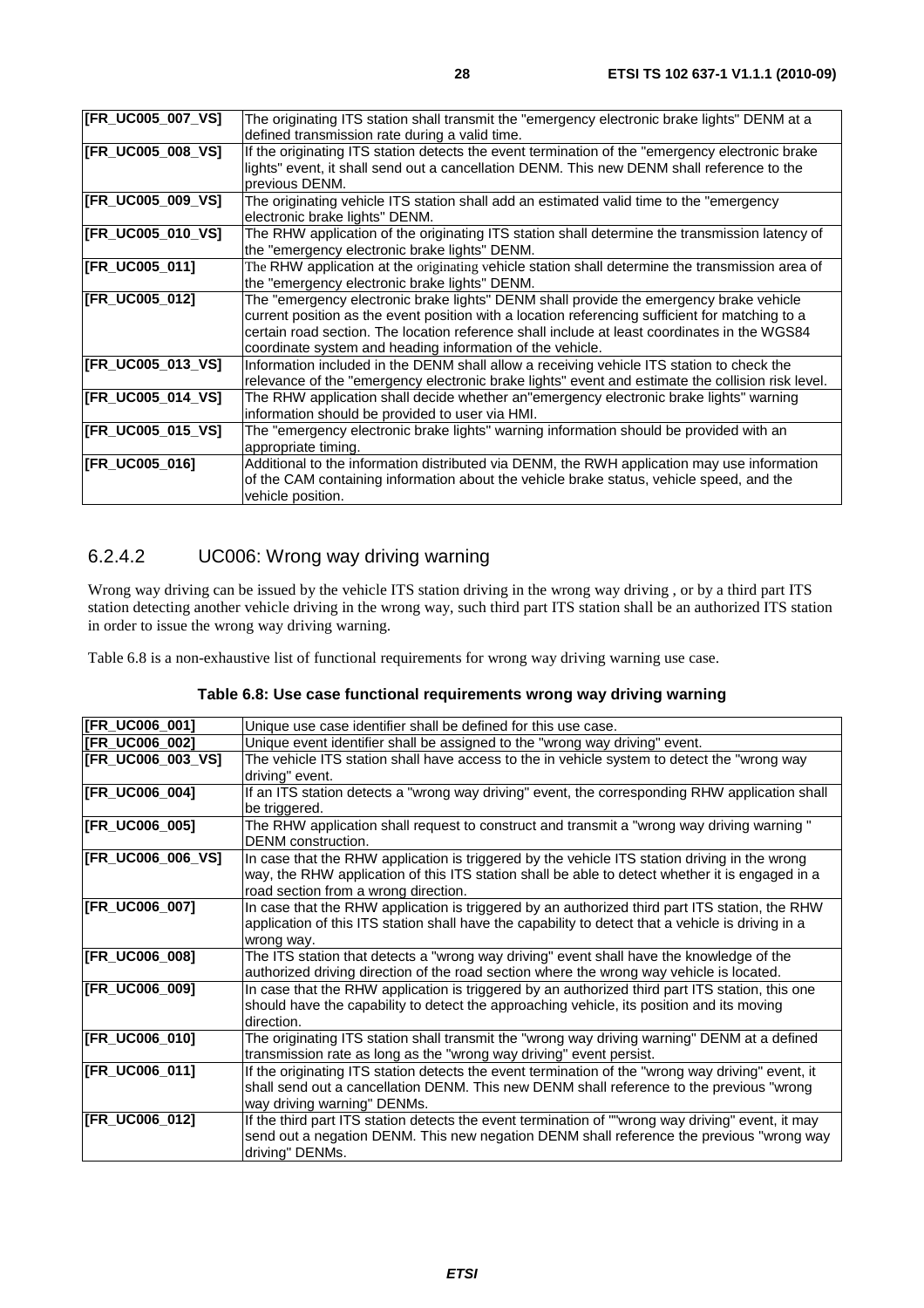| [FR_UC006_013]           | The originating vehicle ITS station shall add an estimated valid time to the "wrong way driving<br>warning" DENM.                                                                                                                                                                                                                               |
|--------------------------|-------------------------------------------------------------------------------------------------------------------------------------------------------------------------------------------------------------------------------------------------------------------------------------------------------------------------------------------------|
| [FR_UC006_014]           | If a new estimated valid time is detected, the originating ITS station shall send out an updated<br>"wrong way driving warning" DENM before the DENM valid time expires. This updated DENM<br>shall reference to the previous "wrong way driving warning" DENM.                                                                                 |
| [FR_UC006_015]           | The RHW application of the originating ITS station shall determine the transmission latency of<br>the "wrong way driving warning" DENM.                                                                                                                                                                                                         |
| [FR_UC006_016]           | The RHW application at the originating vehicle station shall determine the transmission area of<br>the "wrong way driving warning" DENM.                                                                                                                                                                                                        |
| [FR_UC006_017]           | The "wrong way driving" DENM should provide the position of the vehicle driving in the wrong<br>way as the event location with a location referencing sufficient for matching to a certain road<br>section. The location reference shall include at least coordinates in the WGS84 coordinate<br>system and heading information of the vehicle. |
| <b>IFR UC006 018 VS1</b> | Information sent included in the "wrong way driving warning" DENM shall allow a receiving<br>vehicle ITS station to check the relevance of the "wrong way driving" event and estimate the<br>collision risk with vehicle driving in the wrong way level.                                                                                        |
| [FR_UC006_019_VS]        | The RHW application shall decide whether warning "wrong way driving warning" information<br>should be provided via HMI.                                                                                                                                                                                                                         |
| [FR_UC006_020_VS]        | The "wrong way driving warning" HMI warning should shall be provided with an appropriate<br>timing.                                                                                                                                                                                                                                             |
| [FR_UC006_021]           | Additional to the "wrong way driving warning" DENM, the RHW application use case<br>implementation may use information of the CAM containing information about the brake status,<br>the vehicle speed, and the vehicle position.                                                                                                                |

#### 6.2.4.3 UC007: Stationary vehicle - accident

Stationary vehicle warning - accident use case can be either triggered by a vehicle ITS station being engaged in the accident, or by an authorized and capable ITS station being able to detect the accident event.

Table 6.9 is a non-exhaustive list of functional requirements for stationary vehicle warning/accident use case.

#### **Table 6.9: Use case functional requirements Stationary vehicle warning/accident**

| [FR_UC007_001]           | Unique use case identifier shall be defined for this use case.                                       |
|--------------------------|------------------------------------------------------------------------------------------------------|
| <b>IFR UC007 0021</b>    | Unique event identifier shall be assigned to the "stationary vehicle - accident".                    |
| <b>IFR UC007 003 VS1</b> | The vehicle ITS station shall have access to the in vehicle system to detect the accident event.     |
| <b>IFR UC007 0041</b>    | The ITS station shall be able to verify whether the "stationary vehicle - accident" event may be     |
|                          | a risk to other vehicles.                                                                            |
| [FR_UC007_005]           | If an ITS station detects an "stationary vehicle - accident" event, the corresponding RHW            |
|                          | application shall be triggered.                                                                      |
| [FR_UC007_006]           | The RHW application shall request to construct and transmit a "stationary vehicle - accident"        |
|                          | DENM.                                                                                                |
| [FR_UC007_007]           | In case that the accident vehicle is not capable of sending the "stationary                          |
|                          | vehicle - accident" DENM, e.g. lack of battery or not equipped with ITS system, an authorized        |
|                          | third part ITS station may take the role of sending the "stationary vehicle - accident" DENM.        |
| [FR_UC007_008]           | In case that the RHW application is triggered at a third party ITS station, this third part ITS      |
|                          | station shall be able to detect the "stationary vehicle - accident" event and/or to update the       |
|                          | DENM messages.                                                                                       |
| [FR_UC007_009]           | In case that the RHW application is triggered by a third part ITS station, this third part ITS       |
|                          | station shall be able to detect or estimate the accident vehicle position.                           |
| [FR_UC007_010]           | The originating ITS station shall transmit the "stationary vehicle - accident" DENM at a defined     |
|                          | transmission rate at a given valid time.                                                             |
| [FR_UC007_011]           | If the originating ITS station detects the event termination of the "stationary vehicle - accident"  |
|                          | event, it shall send out a cancellation DENM. This cancellation DENM shall reference the             |
|                          | previous "stationary vehicle - accident" DENMs.                                                      |
| [FR_UC007_012]           | If the third part ITS station detects the event termination of "stationary vehicle - accident" event |
|                          | e.g. a roadwork vehicle taking away the accident vehicle, it may send out a negation DENM.           |
|                          | This new negation DENM shall reference the previous "stationary vehicle - accident" DENMs.           |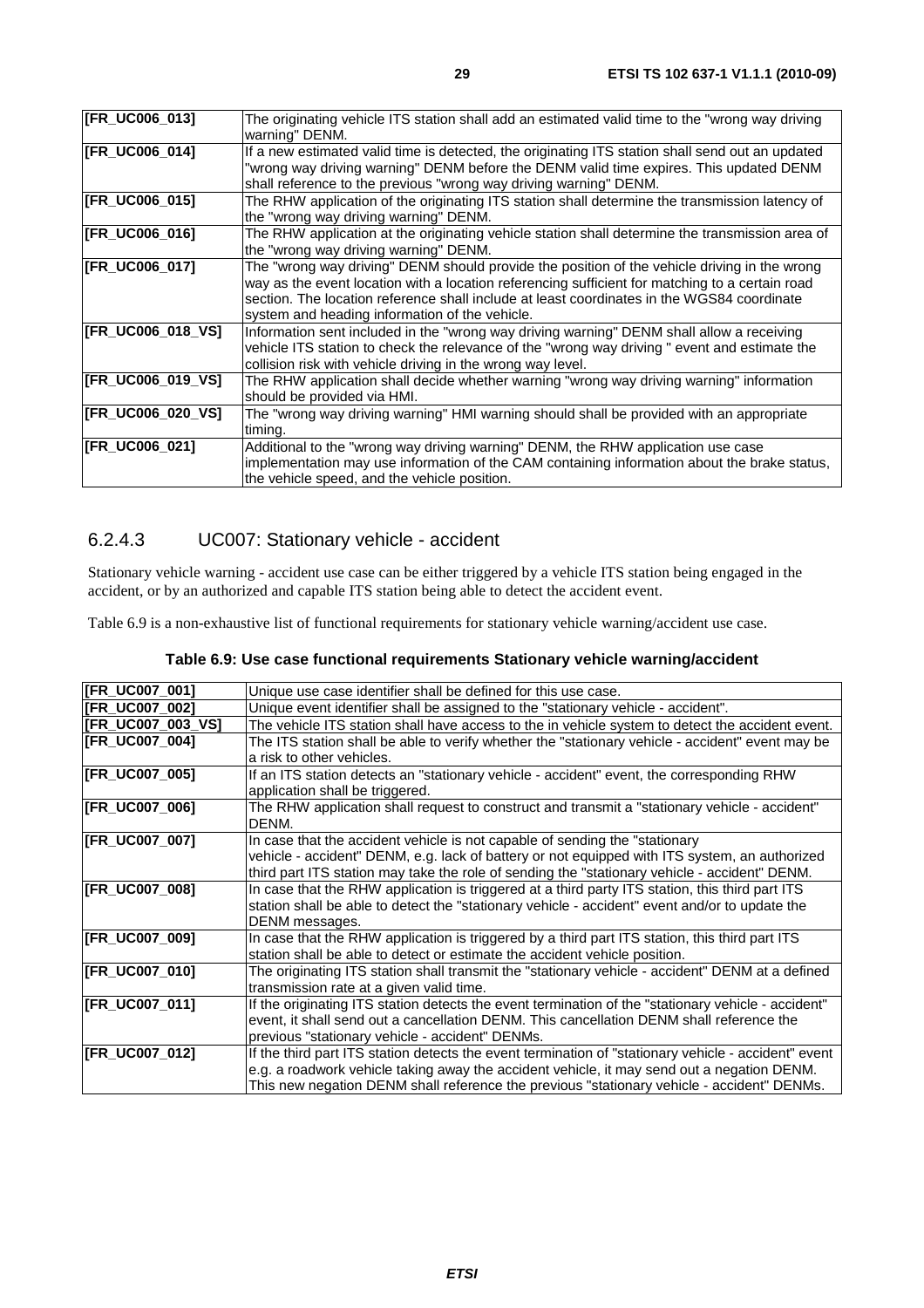| [FR_UC007_013]        | The originating ITS station shall add an estimated valid time to the "stationary<br>vehicle - accident" DENM.                                                                                                                                                                                                     |
|-----------------------|-------------------------------------------------------------------------------------------------------------------------------------------------------------------------------------------------------------------------------------------------------------------------------------------------------------------|
| [FR_UC007_014]        | If a new estimated valid time is available, the originating ITS station shall send out an updated<br>'stationary vehicle - accident" DENM before the previously valid time expires. This updated<br>'stationary vehicle - accident" DENM shall reference to the previous "stationary vehicle -<br>accident" DENM. |
| [FR_UC007_015]        | The RHW application of the originating ITS station shall determine the transmission latency of<br>the "stationary vehicle - accident" DENM.                                                                                                                                                                       |
| [FR_UC007_016]        | The RHW application at the originating vehicle shall determine the transmission area of the<br>"stationary vehicle - accident" DENM.                                                                                                                                                                              |
| <b>IFR UC007 0171</b> | The "stationary vehicle - accident" DENM should provide the accident vehicle position as the<br>event position with a location referencing sufficient for matching to a certain road section. The<br>location reference shall include at least coordinates in the WGS84 coordinate system of the<br>vehicle.      |
| [FR_UC007_018_VS]     | Information sent in the "stationary vehicle - accident" DENM shall allow a receiving vehicle ITS<br>station to check the relevance of the "stationary vehicle - accident" event and estimate the<br>collision risk level.                                                                                         |
| [FR_UC007_019_VS]     | The RHW application at the receiving ITS station shall decide whether a "stationary<br>vehicle - accident" warning information should be provided via HMI.                                                                                                                                                        |
| [FR_UC007_020_VS]     | The "stationary vehicle - accident" HMI warning information shall be provided with an<br>appropriate timing.                                                                                                                                                                                                      |
| [FR_UC007_021]        | Additional to "stationary vehicle - accident" DENM, an RHW application may use information<br>of CAM containing information about the vehicle brake status and the vehicle position.                                                                                                                              |

#### 6.2.4.4 UC08: Stationary vehicle - vehicle problem

Stationary vehicle warning - vehicle problem use case can be either triggered by the stationary vehicle, or by an authorized and capable ITS station e.g. roadside station being able to detect the stationary vehicle.

Table 6.10 is a non-exhaustive list of functional requirements for stationary vehicle warning/accident use case.

#### **Table 6.10: Use case functional requirements Stationary vehicle warning/vehicle problem**

| [FR_UC008_001]    | Unique use case identifier shall be defined for this use case.                                   |
|-------------------|--------------------------------------------------------------------------------------------------|
| [FR_UC008_002]    | Unique event identifier shall be assigned to the "stationary vehicle - vehicle problem".         |
| [FR_UC008_003_VS] | The vehicle ITS station shall have access to the in vehicle system to detect the abnormal        |
|                   | vehicle problem.                                                                                 |
| [FR_UC008_004]    | The ITS station shall be able to verify whether the "stationary vehicle - vehicle problem" may   |
|                   | be a risk to other vehicles.                                                                     |
| [FR_UC008_005]    | If an ITS station detects an "stationary vehicle - vehicle problem" event, the corresponding     |
|                   | RHW application shall be triggered.                                                              |
| [FR_UC008_006]    | The RHW application shall request to construct and transmit a corresponding "stationary          |
|                   | vehicle - vehicle problem" DENM.                                                                 |
| [FR_UC008_007]    | In case that the stationary vehicle is not capable of sending out the "stationary vehicle -      |
|                   | vehicle problem" DENM, e.g. lack of battery or not equipped with ITS system, an authorized       |
|                   | third part ITS station may take the role of originating a "stationary vehicle - vehicle problem" |
|                   | DENM.                                                                                            |
| [FR_UC008_008]    | In case that the RHW application is triggered by a third part ITS station, this third part ITS   |
|                   | station shall be able to detect the "stationary vehicle - vehicle problem" event.                |
| [FR_UC008_009]    | In case that the RHW application is triggered by a third party ITS station, this third part      |
|                   | detection ITS station shall be able to detect or estimate the stationary vehicle location.       |
| [FR_UC008_010]    | The originating ITS station shall transmit the "stationary vehicle - vehicle problem" DENM at a  |
|                   | defined transmission rate at a given valid time.                                                 |
| [FR_UC008_011]    | If the originating ITS station detects the event termination of the "stationary                  |
|                   | vehicle - vehicle problem" event, it shall send out a cancellation DENM. This cancellation       |
|                   | DENM shall reference to the previous "stationary vehicle - vehicle problem" DENMs.               |
| [FR_UC008_012]    | If a third part ITS station detects the event termination of the "stationary vehicle - accident" |
|                   | event e.g. a roadwork vehicle taking away the accident vehicle, it should send out a negation    |
|                   | DENM. This negation DENM shall reference to the previous "stationary                             |
|                   | vehicle - vehicle problem" DENMs.                                                                |
| [FR_UC008_013]    | The originating ITS station shall add an estimated valid time to the "stationary                 |
|                   | vehicle - vehicle problem" DENM.                                                                 |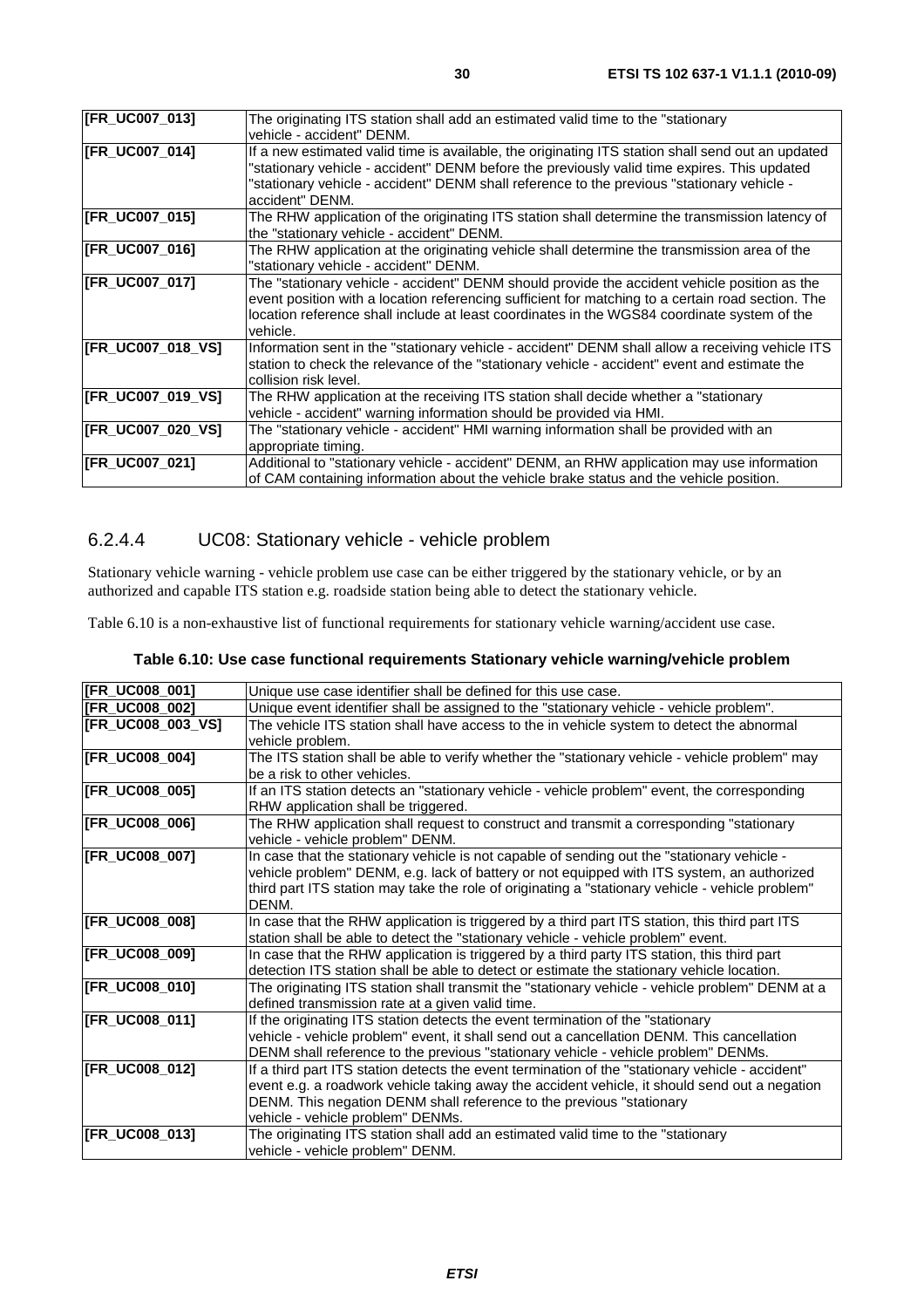| [FR_UC008_014]        | If a new estimated valid time is available, the originating ITS station shall send out an updated |
|-----------------------|---------------------------------------------------------------------------------------------------|
|                       | DENM before the previously valid time expires. This updated DENM shall reference to the           |
|                       | previous "stationary vehicle - vehicle problem" DENM.                                             |
|                       |                                                                                                   |
| [FR_UC008_015]        | The RHW application at the originating ITS station shall determine the transmission latency of    |
|                       | the "stationary vehicle - vehicle problem" DENM.                                                  |
| [FR_UC008_016]        | The RHW application at the originating ITS station shall determine the transmission area of       |
|                       | the "stationary vehicle - vehicle problem" DENM.                                                  |
| [FR_UC008_017]        | DENM shall provide the stationary vehicle position as the event location with a location          |
|                       | referencing sufficient for matching to a certain road. The location reference shall include at    |
|                       | least coordinates in the WGS84 coordinate system of the vehicle.                                  |
| [FR_UC008_019_VS]     | Information sent in the "stationary vehicle - vehicle problem" DENM shall allow receiving         |
|                       | vehicle ITS station to check the relevance of the "stationary vehicle - vehicle problem" event    |
|                       | and estimate the collision risk level.                                                            |
|                       |                                                                                                   |
| [FR_UC008_019_VS]     | The RHW application at a receiving ITS station shall decide whether a "stationary"                |
|                       | vehicle - vehicle problem" warning information should be provided via HMI.                        |
| [FR_UC008_019_VS]     | The "stationary vehicle - vehicle problem" warning information shall be provided in an with an    |
|                       | appropriate timing.                                                                               |
| <b>IFR UC008 0201</b> | Additional to the "stationary vehicle - vehicle problem" DENM, an RHW application information     |
|                       | of CAM containing information about the brake status and the position of the vehicle.             |
|                       |                                                                                                   |

## 6.2.4.5 UC009: Traffic condition warning

Table 6.11 is a non-exhaustive list of functional requirements for traffic condition warning use case.

| [FR_UC009_001] | Unique use case identifier shall be defined for this use case.                                      |
|----------------|-----------------------------------------------------------------------------------------------------|
| [FR_UC009_002] | Unique event identifier shall be assigned to the "traffic congestion" condition. If the event can   |
|                | be divided into multiple sub event type, then a unique event identifier shall be assigned to each   |
|                | of the sub event type.                                                                              |
| [FR_UC009_003] | ITS Stations shall be able to determine detect "traffic congestion" situation, either by its own    |
|                | detection means, or by received information e.g. from a central ITS station.                        |
| [FR_UC009_004] | If an ITS station detects a "traffic congestion condition", the corresponding RHW application       |
|                | shall be triggered.                                                                                 |
| [FR_UC009_005] | The RHW application shall request to construct and transmit a "traffic congestion condition"        |
|                | DENM.                                                                                               |
| [FR_UC009_006] | ITS station should repeat the "traffic congestion condition" detection in order to detect the       |
|                | event evolution. The time interval of the detection is determined by the RHW application.           |
| [FR_UC009_010] | The originating ITS station shall transmit the "traffic congestion condition" DENM at a             |
|                | transmission rate at a given valid time.                                                            |
| [FR_UC009_011] | If the originating ITS station detects the event termination of the "traffic congestion condition"  |
|                | event, it shall send out a cancellation DENM. This cancellation DENM shall reference to             |
|                | previous "traffic congestion condition" DENMs.                                                      |
| [FR_UC009_012] | If a third part ITS station detects the event termination of the "traffic congestion condition"     |
|                | event e.g. an oncoming vehicle ITS station that pass the indicated position without entering into   |
|                | jam situation, it may send out a negation DENM. This negation DENM shall reference to the           |
|                | previous "traffic congestion condition" DENMs.                                                      |
| [FR_UC009_013] | The originating ITS station shall add an estimated valid time to the "traffic congestion condition" |
|                | DENM.                                                                                               |
| [FR_UC009_014] | If a new estimated valid time is available, the originating ITS station shall send out an updated   |
|                | "traffic congestion condition" DENM before the previous valid time expires. This new DENM           |
|                | shall reference to the previous "traffic congestion condition" DENM.                                |
| [FR_UC009_015] | The RHW application of the originating ITS station shall determine the transmission latency of      |
|                | the "traffic congestion condition" DENM.                                                            |
| [FR_UC009_016] | The RHW application at the originating vehicle station shall determine the transmission area of     |
|                | the "traffic congestion condition" DENM.                                                            |
| [FR_UC009_017] | The "traffic congestion condition" DENM should provide the upstream front end of traffic            |
|                | congestion as the event position with a location referencing sufficient for matching to a certain   |
|                | road. The location reference shall include at least coordinates in the WGS84 coordinate             |
|                | system.                                                                                             |
| [FR_UC009_018] | The RHW application at the originating ITS station should provide the traffic congestion            |
|                | evolution information in updated DENM if the evolution is detected.                                 |

#### **Table 6.11: Use case functional requirements Traffic condition warning**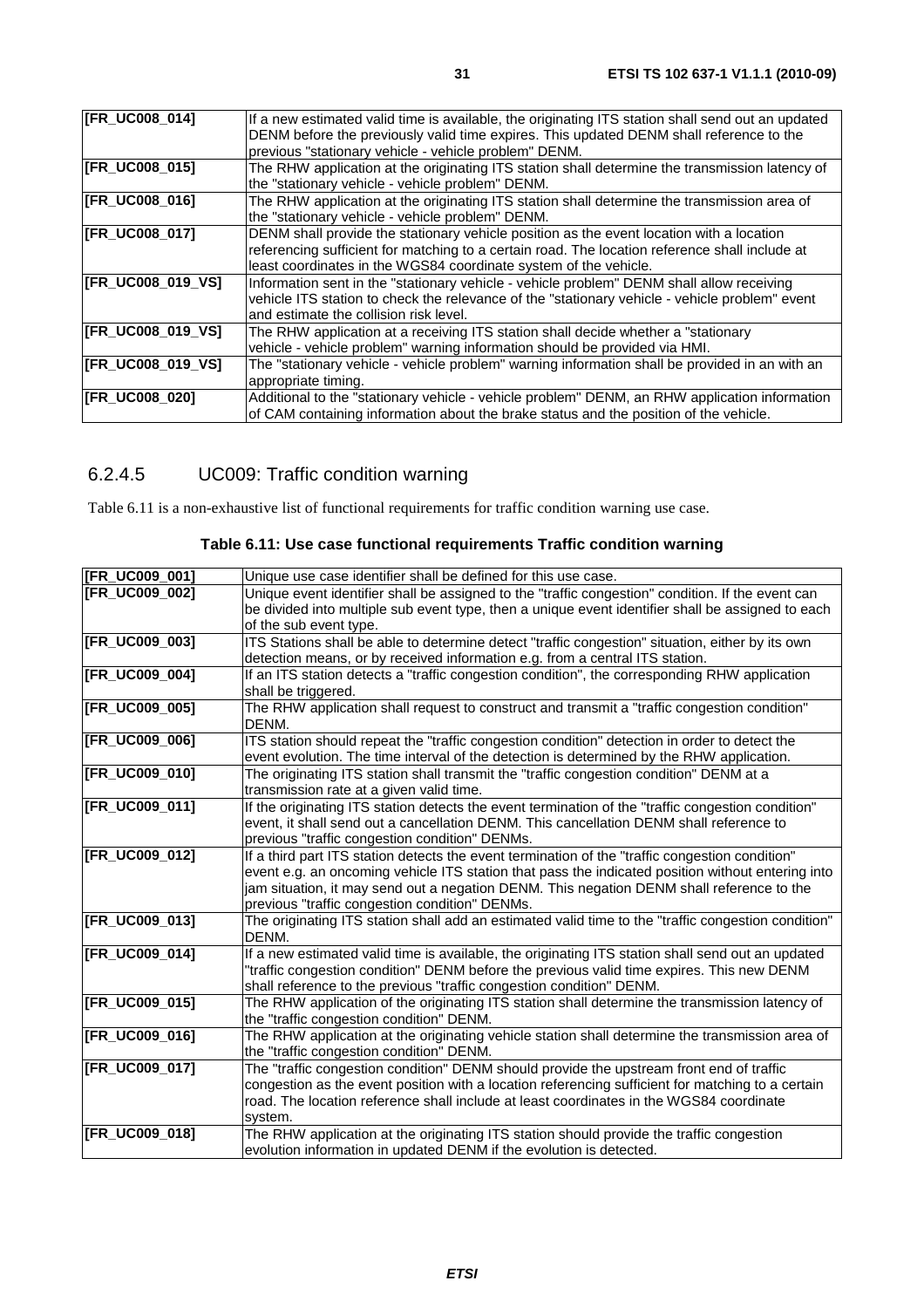| <b>IFR UC009 0191</b>    | The RHW application at an ITS station may decide not to originate a "traffic congestion"            |
|--------------------------|-----------------------------------------------------------------------------------------------------|
|                          | condition" DENM even upon the detection of the "traffic congestion" event, when e.g. another        |
|                          |                                                                                                     |
|                          | "traffic congestion condition" DENM concerning the same event has been transmitted and              |
|                          | received from other ITS stations.                                                                   |
| <b>IFR_UC009_020_VS]</b> | Information sent in the "traffic congestion condition" DENM shall allow the receiving vehicle ITS   |
|                          |                                                                                                     |
|                          | station to check the relevance of the "traffic congestion" event and estimate collision risk level. |
| [FR_UC009_021_VS]        | The RHW application at the receiving ITS station shall decide whether a "traffic congestion"        |
|                          | warning or information should be provided via HMI.                                                  |
| [FR_UC009_022_VS]        | The "traffic congestion condition" warning information shall be provided with an appropriate        |
|                          |                                                                                                     |
|                          | timing.                                                                                             |
| <b>IFR UC009 0231</b>    | Additional to the information distributed via the "traffic congestion condition" DENM, the RHW      |
|                          | application may use information of the CAM containing information about the brake status,           |
|                          |                                                                                                     |
|                          | speed, and position of a vehicle.                                                                   |

## 6.2.4.6 UC010: Signal violation warning

Table 6.12 is a non-exhaustive list of functional requirements for signal violation warning use case.

| Table 6.12: Use case functional requirements Signal violation warning |  |  |
|-----------------------------------------------------------------------|--|--|
|                                                                       |  |  |

| [FR_UC010_001]        | Unique use case identifier shall be defined for this use case.                                                                                                                                                                                                                                                                                                                    |
|-----------------------|-----------------------------------------------------------------------------------------------------------------------------------------------------------------------------------------------------------------------------------------------------------------------------------------------------------------------------------------------------------------------------------|
| <b>[FR_UC010_002]</b> | Unique event identifier shall be assigned to the "signal violation" warning. If the event can be<br>divided into multiple sub event type, then a unique event identifier shall be assigned to each of<br>the sub event type.                                                                                                                                                      |
| [FR_UC010_003]        | ITS stations shall be able to detect the "signal violation" event that might be a risk to other<br>vehicles.                                                                                                                                                                                                                                                                      |
| [FR_UC010_004]        | If an ITS station detects an event "signal violation", the corresponding RHW application shall<br>be triggered.                                                                                                                                                                                                                                                                   |
| [FR_UC010_005]        | Required by the "signal violation" event detection, the ITS station shall be able to detect the<br>approaching vehicles, their positions as well as their movement within the intersection area.                                                                                                                                                                                  |
| [FR_UC010_006]        | Required by the "signal violation" event detection, the ITS station shall have the knowledge of<br>the intersection topology, priority configuration and regulations.                                                                                                                                                                                                             |
| [FR_UC010_007]        | Required by the "signal violation" event detection, the ITS station that detects the "signal<br>violation" event shall provide functions to match the vehicles position at lane level if required<br>by the "signal violation" event detection.                                                                                                                                   |
| [FR_UC010_008]        | The RHW application shall request to construct and transmit a "signal violation warning"<br>DENM.                                                                                                                                                                                                                                                                                 |
| [FR_UC010_009]        | In case that the RHW application is triggered by a third party ITS station, this third part<br>detection ITS station shall be able to detect or estimate the "signal violation" location.                                                                                                                                                                                         |
| [FR_UC010_010]        | In case that the RHW application is triggered at a third part ITS station, this ITS station shall<br>be able to detect the "signal violation" event and/or to update the DENM messages.                                                                                                                                                                                           |
| [FR_UC010_011]        | The originating ITS station shall transmit the "signal violation warning" DENM at a<br>transmission rate at a given valid time.                                                                                                                                                                                                                                                   |
| [FR_UC010_012]        | If the originating ITS station detects the event termination of the "signal violation" event, it shall<br>send out a cancellation DENM. This cancellation DENM shall reference to the previous "signal<br>violation" DENMs.                                                                                                                                                       |
| [FR_UC010_013]        | If the originating ITS station detects the event termination of the "signal violation" event, it shall<br>send out a negation DENM. This negation DENM shall reference to the previous "signal<br>violation" DENMs.                                                                                                                                                               |
| [FR_UC010_014]        | The originating ITS station shall add an estimated valid time to the "signal violation warning"<br>DENM.                                                                                                                                                                                                                                                                          |
| [FR_UC010_015]        | If a new estimated valid time is available, the originating ITS station shall send out an updated<br>"signal violation warning" DENM with the valid time before the previous valid time expires.<br>This updated DENM shall reference to the previous "signal violation warning" DENM.                                                                                            |
| [FR_UC010_016]        | The RHW application of the originating ITS station shall determine the transmission latency of<br>the "signal violation warning" DENM.                                                                                                                                                                                                                                            |
| [FR_UC010_017]        | The RHW application at the originating vehicle station shall determine the transmission area of<br>the "signal violation warning" DENM.                                                                                                                                                                                                                                           |
| [FR_UC010_018]        | The "signal violation warning" DENM should provide the current violating vehicle location as<br>the event position with a location referencing sufficient for matching to a certain road or a<br>certain lane if required by the application. The location reference shall include at least<br>coordinates in the WGS84 coordinate system and heading information of the vehicle. |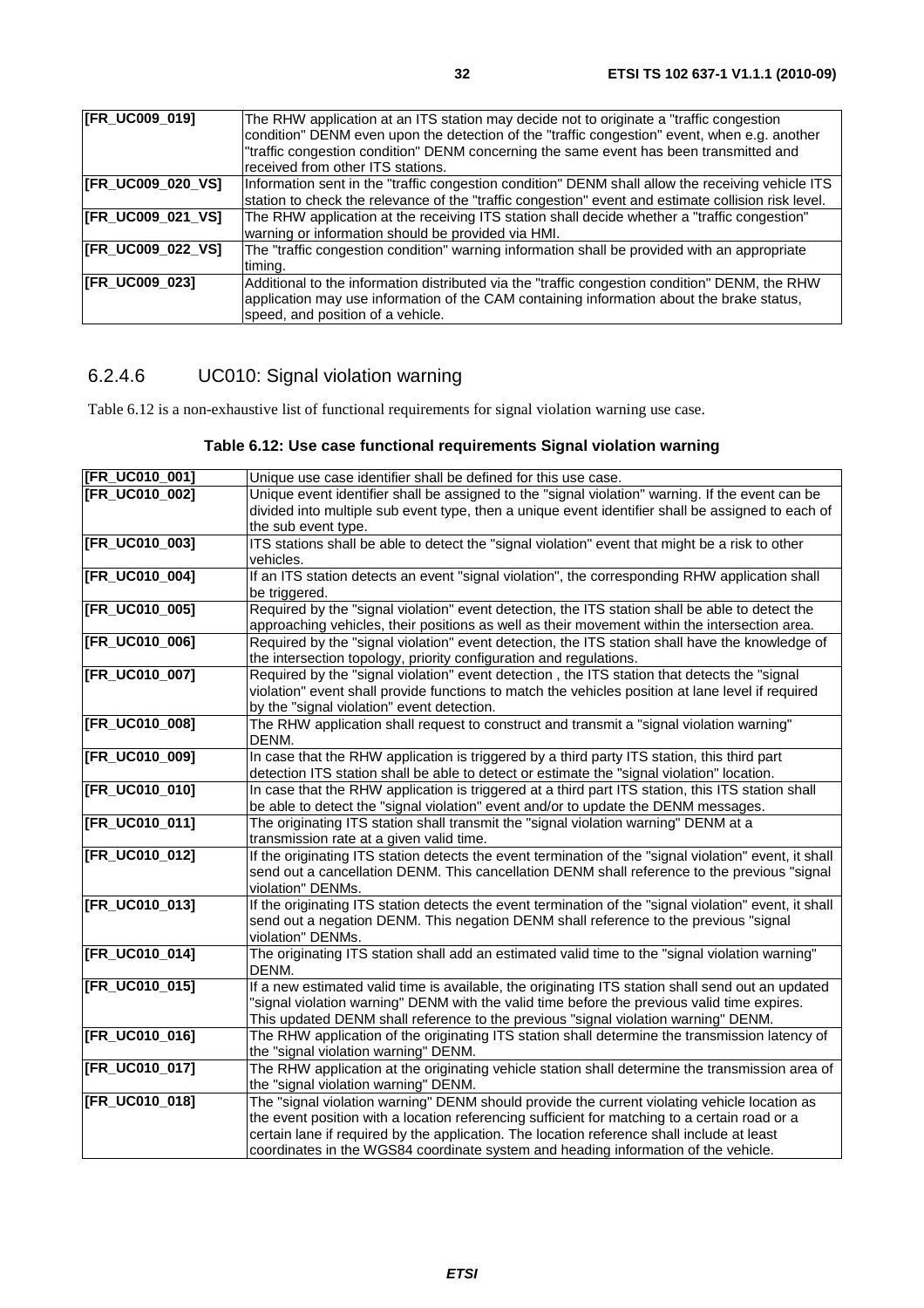| [FR_UC010_019_VS] | Information in the "signal violation warning" DENM shall allow the receiving vehicle ITS station<br>to check the relevance of the "signal violation" event and estimate the risk level with the<br>vehicle violating the signal. |
|-------------------|----------------------------------------------------------------------------------------------------------------------------------------------------------------------------------------------------------------------------------|
| [FR_UC010_020_VS] | The RHW application at the receiving ITS station shall decide whether a "signal violation"<br>warning information should be provided via HMI.                                                                                    |
| [FR_UC010_021_VS] | The "signal violation warning" warning information shall be provided with an appropriate<br>timing.                                                                                                                              |
| [FR_UC010_022]    | Additional to the information distributed via the "signal violation warning" DENM, the RHW<br>application may use information of CAM containing information about the brake status, the<br>speed, and the position of a vehicle. |

#### 6.2.4.7 UC011: Roadwork warning

Table 6.13 is a non-exhaustive list of functional requirements for road work warning use case.

| [FR_UC011_001]          | Unique use case identifier shall be defined to this use case.                                    |
|-------------------------|--------------------------------------------------------------------------------------------------|
| [FR_UC011_002]          | Unique event identifier shall be assigned to the "roadwork" warning.                             |
| [FR_UC011_003]          | The "roadwork" RWH application shall be triggered by an authorized ITS station.                  |
| [FR_UC011_004]          | The RWH application shall request to construct and transmit "roadwork warning" DENM.             |
| [FR_UC011_005]          | The authorized ITS station shall broadcast the "roadwork warning" DENM at a                      |
|                         | predetermined transmission rate during the road work duration.                                   |
| [FR_UC011_006]          | In case roadwork event termination is detected before the defined roadwork duration, the         |
|                         | originating ITS station shall send out a cancellation DENM. This cancellation DENM shall         |
|                         | be able to reference to previous "roadwork warning" DENM.                                        |
| [FR_UC011_007]          | The originating ITS station shall add a valid time to the "roadwork warning" DENM.               |
| [FR_UC011_008]          | If a new estimated valid time is available, the originating ITS station shall send out an        |
|                         | updated "roadwork warning" DENM with the valid time before the previous valid time               |
|                         | expires. This updated DENM shall reference to the previous "roadwork warning" DENM.              |
| [FR_UC011_009]          | The RHW application of the originating ITS station shall determine the transmission latency      |
|                         | of the "roadwork warning" DENM.                                                                  |
| [FR_UC011_010]          | The RHW application at the originating vehicle station shall determine the transmission          |
|                         | area of the "roadwork warning" DENM.                                                             |
| [FR_UC011_012]          | DENM should provide the upstream front end of roadwork road section as the event                 |
|                         | position with a location referencing sufficient for matching to a certain road or a certain lane |
|                         | if required by the application. The location reference shall include at least coordinates in     |
|                         | the WGS84 coordinate system and heading information of the vehicle.                              |
| [FR_UC010_013_VS]       | Information in the "roadwork warning" DENM shall allow receiving vehicle ITS station to          |
|                         | check the relevance of the event and estimate the risk level.                                    |
| [FR_UC010_014_VS]       | The RHW application at the receiving ITS station shall decide whether a "roadwork"               |
|                         | warning information should be provided via HMI.                                                  |
| <b>FR UC010 015 VS1</b> | The "roadwork" warning information shall be provided with an appropriate timing.                 |
| [FR_UC010_016]          | Additional to the information distributed via the "roadwork" DENM, the RHW application           |
|                         | may use information of CAM containing the information about the brake status, the speed,         |
|                         | and the position of a vehicle.                                                                   |

#### **Table 6.13: Use case functional requirements road work warning**

#### 6.2.4.8 UC012: Collision risk warning

Collision risk warning use case can be triggered by an authorized roadside ITS station being capable of detecting collision risk in particular in intersection area where vehicle CAM may not be successfully received by vehicles due to obstacles.

Table 6.14 is a non-exhaustive list of functional requirements for collision risk warning use case.

| [FR_UC012_001]        | Unique use case identifier shall be defined for this use case.                                                                                                                                                                 |
|-----------------------|--------------------------------------------------------------------------------------------------------------------------------------------------------------------------------------------------------------------------------|
| <b>IFR UC012 0021</b> | Unique event identifier shall be assigned to "collision risk" warning. If this "collision risk" can be<br>divided into multiple event sub types, then a unique identifier shall be assigned to each of this<br>sub event type. |
| <b>IFR UC012 0031</b> | The ITS station shall be able to detect the "collision risk" event and determinate possible<br>collision risk between vehicles.                                                                                                |

**Table 6.14: Use case functional requirements collision risk warning**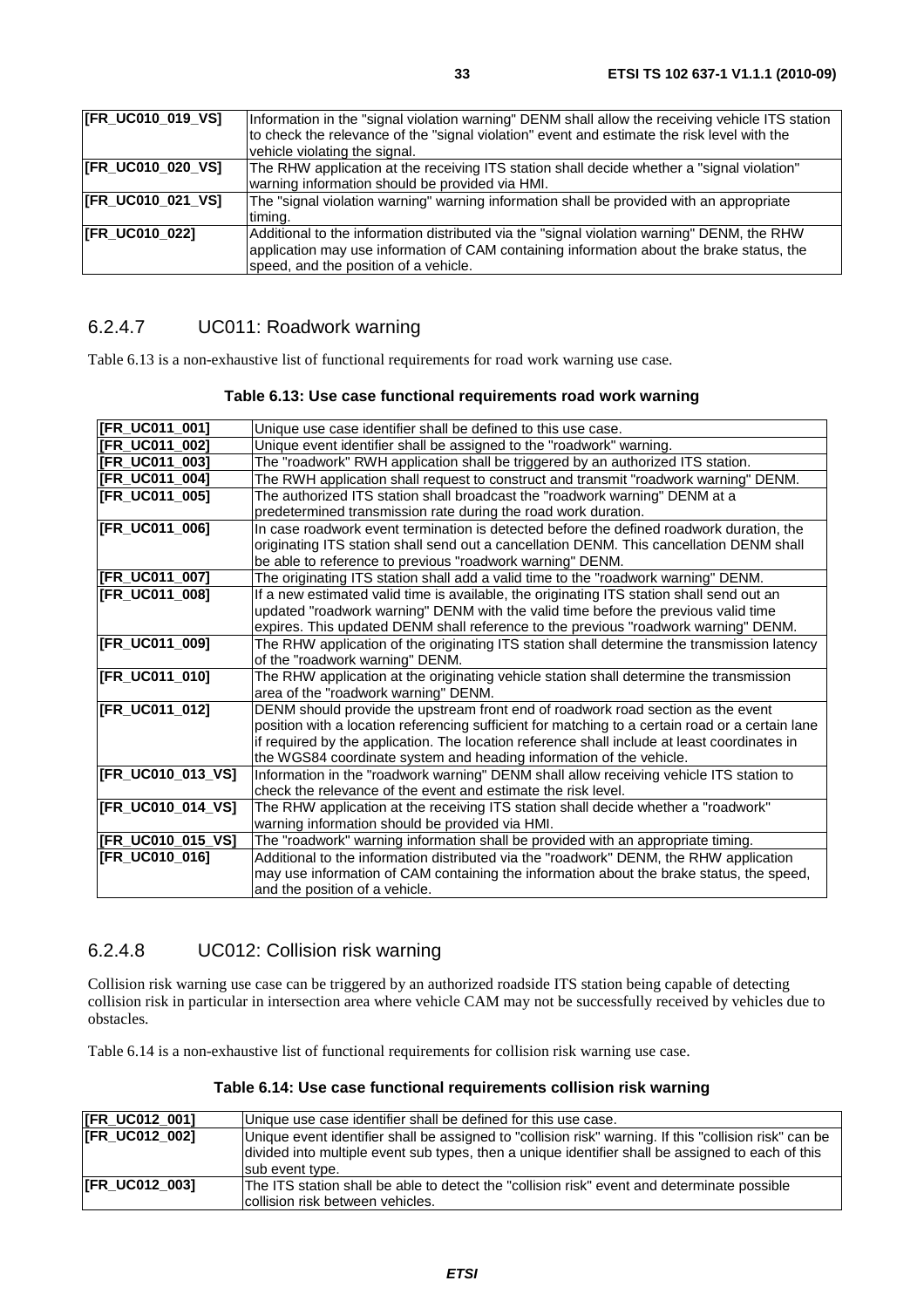| [FR_UC012_004]        | The roadside ITS station or vehicle ITS station shall have the capabilities to detect and            |
|-----------------------|------------------------------------------------------------------------------------------------------|
|                       | evaluate the collision risk between vehicles.                                                        |
| [FR_UC012_005]        | ITS station shall be able to detect the vehicles, their positions as well as their movement within   |
|                       | the intersection area.                                                                               |
| [FR_UC012_006]        | Required by the collision risk detection, the ITS station should be able to estimate the future      |
|                       | itinerary of surrounding vehicles to cross the intersection.                                         |
| [FR_UC012_007]        | Required by the collision risk detection, the vehicle ITS station should have the knowledge of       |
|                       | its own future itinerary to cross the intersection area.                                             |
| [FR_UC012_008]        | Required by the collision risk detection, the ITS station shall be able to determine or to           |
|                       | estimate the possible crossing positions of the "collision risk" event.                              |
| [FR_UC012_009]        | If an ITS station detects a "collision risk" event, the corresponding RHW application shall be       |
|                       | triggered.                                                                                           |
| [FR_UC012_010]        | The RHW application shall request to construct and transmit a "collision risk warning" DENM.         |
| <b>[FR_UC012_011]</b> | The originating ITS station shall broadcast the "collision risk warning" DENM at a                   |
|                       | predetermined transmission rate in a given valid time.                                               |
| [FR_UC012_012]        | If the originating ITS station detects the event termination of the "collision risk" event, it shall |
|                       | send out a cancellation DENM. This cancellation DENM shall reference to the previous                 |
|                       | "collision risk" DENMs.                                                                              |
| <b>[FR_UC012_013]</b> |                                                                                                      |
|                       | The originating ITS station shall add an estimated valid time to the "collision risk" DENM.          |
| <b>[FR_UC012_014]</b> | If a new estimated valid time is available, the originating ITS station shall send out an updated    |
|                       | "collision risk" DENM with the valid time before the previous valid time expires. This updated       |
|                       | DENM shall reference to the previous "collision risk" DENM.                                          |
| [FR_UC012_015]        | The RHW application of the originating ITS station shall determine the transmission latency of       |
|                       | the "collision risk" DENM.                                                                           |
| [FR_UC012_016]        | The RHW application at the originating vehicle station shall determine the transmission area of      |
|                       | the "collision risk" DENM.                                                                           |
| [FR_UC012_017]        | The "collision risk" DENM should provide the determined or estimated collision position as the       |
|                       | event position with a location referencing sufficient for matching to a certain road or a certain    |
|                       | lane if required by the application. The location reference shall include at least coordinates in    |
|                       | the WGS84 coordinate system and heading information of the vehicle.                                  |
| [FR_UC012_018_VS]     | The RHW application of the receiving vehicle ITS station shall check the relevance of the risk       |
|                       | level with regards to the event position.                                                            |
| [FR_UC012_019_VS]     | The RHW application at the receiving ITS station shall decide whether to deliver a "collision        |
|                       | risk" warning information via HMI.                                                                   |
| [FR_UC012_020_VS]     | The "collision risk" HMI warning shall be provided with an appropriate timing.                       |
| [FR_UC012_022]        | Additional to the information distributed via the "collision risk" DENM, the RHW application may     |
|                       | use information of CAM containing information about brake status, speed, and location of a           |
|                       | vehicle.                                                                                             |
|                       |                                                                                                      |

#### 6.2.4.9 UC013: Decentralized floating car data - hazardous location

Table 6.15 is a non-exhaustive list of functional requirements for DFCD/hazardous location use case.

| [FR_UC013_001]        | Unique use case identifier shall be defined for this use case.                                     |
|-----------------------|----------------------------------------------------------------------------------------------------|
| [FR_UC013_002]        | Unique event identifier shall be assigned to the "hazardous location". If this "hazardous          |
|                       | location" can be divided into multiple event sub types, then a unique identifier shall be assigned |
|                       | to each of this sub event type.                                                                    |
| [FR_UC013_003_VS]     | Vehicle ITS station shall have access to in vehicle sensor and in vehicle system to detect the     |
|                       | "hazardous location".                                                                              |
| [FR_UC013_004]        | ITS station shall be able to detect the "hazardous location" event that might be a risk to other   |
|                       | vehicles.                                                                                          |
| [FR_UC013_005]        | ITS stations shall be able to determine or estimate the position of the "hazardous location"       |
|                       | event and the evolution of the event.                                                              |
| <b>IFR_UC013_006]</b> | If an ITS station detects a "hazardous location" event, the corresponding RHW application shall    |
|                       | be triggered.                                                                                      |
| [FR_UC013_007]        | ITS station should repeat the "hazardous location" event detection in order to detect the event    |
|                       | evolution. The time interval of the detection is determined by the RHW application.                |
| [FR_UC013_008]        | The RHW application shall decide whether to request the construction and the transmission of       |
|                       | a "hazardous location" DENM.                                                                       |
| [FR_UC013_009]        | The ITS station shall be an authorized ITS station to originate the "hazardous location" DENM.     |
| <b>IFR UC013 0101</b> | The originating ITS station shall broadcast the "hazardous location" DENM at a predetermined       |
|                       | transmission rate in a given valid time.                                                           |

#### **Table 6.15: Use case functional requirements hazardous location**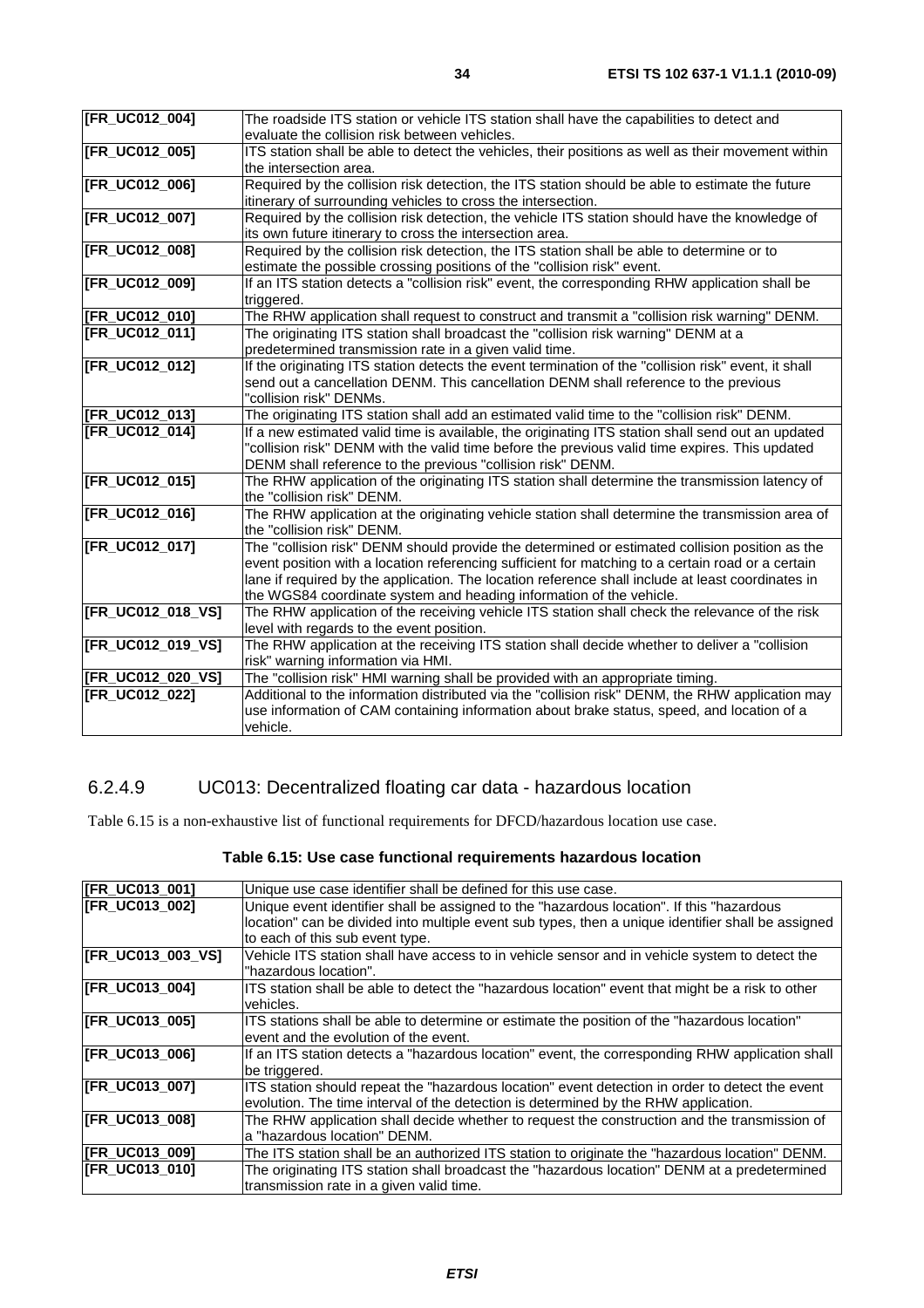| [FR_UC013_011]    | If the originating ITS station detects the event termination of the "hazardous location" event, it<br>shall send out a cancellation DENM. This cancellation DENM shall reference to the previous<br>"hazardous location" DENMs.                                                                                                                                     |
|-------------------|---------------------------------------------------------------------------------------------------------------------------------------------------------------------------------------------------------------------------------------------------------------------------------------------------------------------------------------------------------------------|
| [FR_UC013_012]    | If a third part ITS station detect detects the event termination of the "hazardous location" event<br>e.g. a vehicle ITS station passed the same event position without detecting any "hazardous<br>location" event, it may send out a negation DENM. This negation DENM shall reference to the<br>previous "hazardous location" DENMs.                             |
| [FR_UC013_013]    | The originating ITS station shall add an estimated valid time to the "hazardous location"<br>DENM.                                                                                                                                                                                                                                                                  |
| [FR_UC013_014]    | If a new estimated valid time is available, the originating ITS station shall send out an updated<br>"hazardous location" DENM with the valid time before the previous valid time expires. This<br>updated DENM shall reference to the previous "hazardous location" DENM.                                                                                          |
| [FR_UC013_015]    | The RHW application of the originating ITS station shall determine the transmission latency of<br>the "hazardous location" DENM.                                                                                                                                                                                                                                    |
| [FR_UC013_016]    | The RHW application at the originating vehicle station shall determine the transmission area of<br>lthe "hazardous location" DENM.                                                                                                                                                                                                                                  |
| [FR_UC013_017]    | The "hazardous location" DENM should provide the current hazardous location as the event<br>position with a location referencing sufficient for matching to a certain road or a certain lane if<br>required by the application. The location reference shall include at least coordinates in the<br>WGS84 coordinate system and heading information of the vehicle. |
| [FR_UC013_018]    | An ITS station may decide not to originate a "hazardous location" DENM even the event is<br>detected, when e.g. a "hazardous location" DENM concerning the same event has already<br>been received from other stations.                                                                                                                                             |
| [FR_UC013_019_VS] | Information sent in the "hazardous location" DENM shall allow receiving vehicle ITS station to<br>check the relevance of the event and estimate collision risk level.                                                                                                                                                                                               |
| [FR_UC013_020_VS] | The RHW application at the receiving ITS station shall decide whether a "hazardous location"<br>warning information is provided via HMI.                                                                                                                                                                                                                            |
| [FR_UC013_021_VS] | The "hazardous location" HMI warning information shall be provided with an appropriate timing.                                                                                                                                                                                                                                                                      |
| [FR_UC013_022]    | Additional to the information distributed via the "hazardous location" DENM, the RHW<br>application may use information of CAM containing information about in vehicle data, speed,<br>and location.                                                                                                                                                                |
|                   |                                                                                                                                                                                                                                                                                                                                                                     |

#### 6.2.4.10 UC014: Decentralized floating car data - precipitations

Table 6.16 is a non-exhaustive list of functional requirements for DFCD/precipitation location use case.

#### **Table 6.16: Use case functional requirements DFCD/precipitation location**

| [FR_UC014_001]           | Unique use case identifier shall be defined for this use case.                                      |
|--------------------------|-----------------------------------------------------------------------------------------------------|
| [FR_UC014_002]           | Unique event identifier shall be assigned to the "precipitation" event.                             |
| <b>IFR UC014 003 VS1</b> | The vehicle ITS station shall have the access to the in vehicle system to detect the                |
|                          | 'precipitation" event. This shall include at least the status of wind wiper blade.                  |
| [FR_UC014_004]           | The originating ITS station shall be able to detect the "precipitation" event that might be a risk  |
|                          | to other vehicles.                                                                                  |
| [FR_UC014_005]           | The originating ITS stations shall be able to determine or estimate the position of the             |
|                          | 'precipitation" event and the evolution of the event.                                               |
| [FR_UC014_006]           | If an ITS station detects a "precipitation" event, the corresponding RHW application shall be       |
|                          | triggered.                                                                                          |
| [FR_UC014_007]           | The ITS station should repeat the "precipitation" event detection in order to detect the event      |
|                          | evolution. The time interval of the detection is determined by the RHW application.                 |
| [FR_UC014_008]           | The RHW application shall decide whether to request the construction and the transmission of        |
|                          | a "precipitation" DENM.                                                                             |
| [FR_UC014_009]           | The ITS station shall be an authorized ITS station to originate a "precipitation" DENM.             |
| [FR_UC014_010]           | The originating ITS station shall broadcast the "precipitation" DENM at a predetermined             |
|                          | transmission rate in a given valid time.                                                            |
| [FR_UC014_011]           | If the originating ITS station detects the event termination of the "precipitation" event, it shall |
|                          | send out a cancellation DENM. This cancellation DENM shall reference to the previous                |
|                          | 'precipitation" DENMs.                                                                              |
| [FR_UC014_012]           | If a third part ITS station detect detects the event termination of the "precipitation" event       |
|                          | e.g. a vehicle ITS station passed the same event position without detecting any "precipitation"     |
|                          | event, it may send out a negation DENM. This negation DENM shall reference to the previous          |
|                          | "precipitation" DENMs.                                                                              |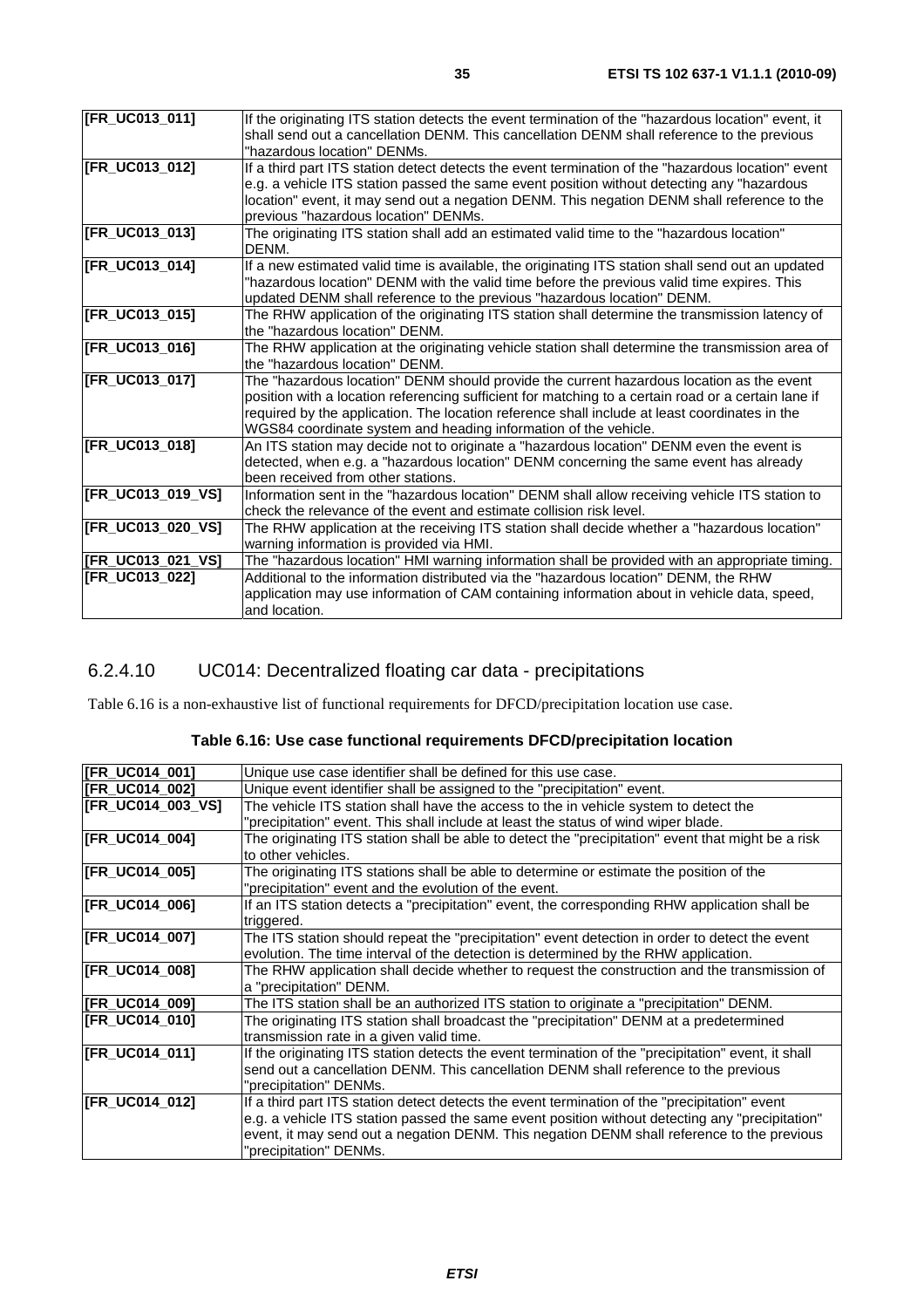| [FR_UC014_013]        | The originating ITS station shall add an estimated valid time to the "precipitation" DENM.                                                                                                                                                                                                                                             |
|-----------------------|----------------------------------------------------------------------------------------------------------------------------------------------------------------------------------------------------------------------------------------------------------------------------------------------------------------------------------------|
| <b>IFR UC014 0141</b> | If a new estimated valid time is available, the originating ITS station shall send out an updated<br>'precipitation" DENM with the valid time before the previous valid time expires. This updated<br>DENM shall reference to the previous "precipitation" DENM.                                                                       |
| [FR_UC014_015]        | The RHW application of the originating ITS station shall determine the transmission latency of<br>the "precipitation" DENM.                                                                                                                                                                                                            |
| [FR_UC014_016]        | The RHW application at the originating vehicle station shall determine the transmission area of<br>the "precipitation" DENM.                                                                                                                                                                                                           |
| [FR_UC014_017]        | The "precipitation" DENM may provide the upstream front end of the "precipitation" area as the<br>event position with a location referencing sufficient for matching to a certain road. The location<br>reference shall include at least coordinates in the WGS84 coordinate system and direction<br>linformation of the road traffic. |
| [FR_UC014_018]        | An ITS station may decide not to originate a "precipitation" DENM even the "precipitation"<br>event is detected, when e.g. if another "precipitation" DENM concerning the same<br>"precipitation" event has already been received from other stations.                                                                                 |
| [FR_UC014_019_VS]     | Information sent in the "precipitation" DENM shall allow receiving vehicle ITS station to check<br>the relevance of the event and estimate collision risk level.                                                                                                                                                                       |
| [FR_UC014_020_VS]     | The RHW application at the receiving ITS station shall decide whether a "precipitation" warning<br>information is provided via HMI.                                                                                                                                                                                                    |
| [FR_UC014_021_VS]     | The "precipitation" HMI warning information shall be provided with an appropriate timing.                                                                                                                                                                                                                                              |
| <b>IFR UC014 0221</b> | Additional to the information distributed via the "precipitation" DENM, the RHW application may<br>use information of CAM containing information about in vehicle data, speed, and location.                                                                                                                                           |

#### 6.2.4.11 UC015: Decentralized floating car data - road adhesion

Table 6.17 is a non-exhaustive list of functional requirements for DFCD/road adhesion condition use case.

| [FR_UC015_001]    | Unique use case identifier shall be defined for this use case.                                    |
|-------------------|---------------------------------------------------------------------------------------------------|
| [FR_UC015_002]    | Unique event identifier shall be assigned to the "low road adhesion".                             |
| [FR_UC015_003_VS] | The vehicle ITS station shall have access to the in vehicle system to detect the "low road        |
|                   | adhesion" condition.                                                                              |
| [FR_UC015_004]    | The originating ITS stations shall be able to detect the "low road adhesion" event that might be  |
|                   | a risk to other vehicles.                                                                         |
| [FR_UC015_005]    | The originating ITS stations shall be able to determine or estimate the position of the "low road |
|                   | adhesion" event and the evolution of the event.                                                   |
| [FR_UC015_006]    | If an ITS station detects a "low road adhesion" event, the corresponding RHW application shall    |
|                   | be triggered.                                                                                     |
| [FR_UC015_007]    | The ITS station should repeat the "low road adhesion" detection in order to detect the event      |
|                   | evolution. The time interval of the detection is determined by the RHW application at the         |
|                   | originating ITS station.                                                                          |
| [FR_UC015_008]    | The RHW application shall decide whether to request the construction and the transmission of      |
|                   | a "low road adhesion" DENM.                                                                       |
| [FR_UC015_009]    | The ITS station shall be an authorized station to originate a "low road adhesion" DENM.           |
| [FR_UC015_010]    | The originating ITS station shall broadcast the "low road adhesion" DENM at a predetermined       |
|                   | transmission rate in a given valid time.                                                          |
| [FR_UC015_011]    | If the originating ITS station detects the event termination of the "low road adhesion "event, it |
|                   | shall send out a cancellation DENM. This cancellation DENM shall reference to the previous        |
|                   | "low road adhesion" DENMs.                                                                        |
| [FR_UC015_012]    | If a third part ITS station detect detects the event termination of the "low road adhesion" event |
|                   | e.g. a vehicle ITS station passed the same event position without detecting any "low road         |
|                   | adhesion" event, it may send out a negation DENM. This negation DENM shall reference to the       |
|                   | previous "low road adhesion" DENMs.                                                               |
| [FR_UC015_013]    | The originating ITS station shall add an estimated valid time to the "low road adhesion" DENM.    |
| [FR_UC015_014]    | If a new estimated valid time is available, the originating ITS station shall send out an updated |
|                   | "low road adhesion" DENM with the valid time before the previous valid time expires. This         |
|                   | updated DENM shall reference to the previous "low road adhesion" DENM.                            |

#### **Table 6.17: Use case functional requirements DFCD/road adhesion condition location**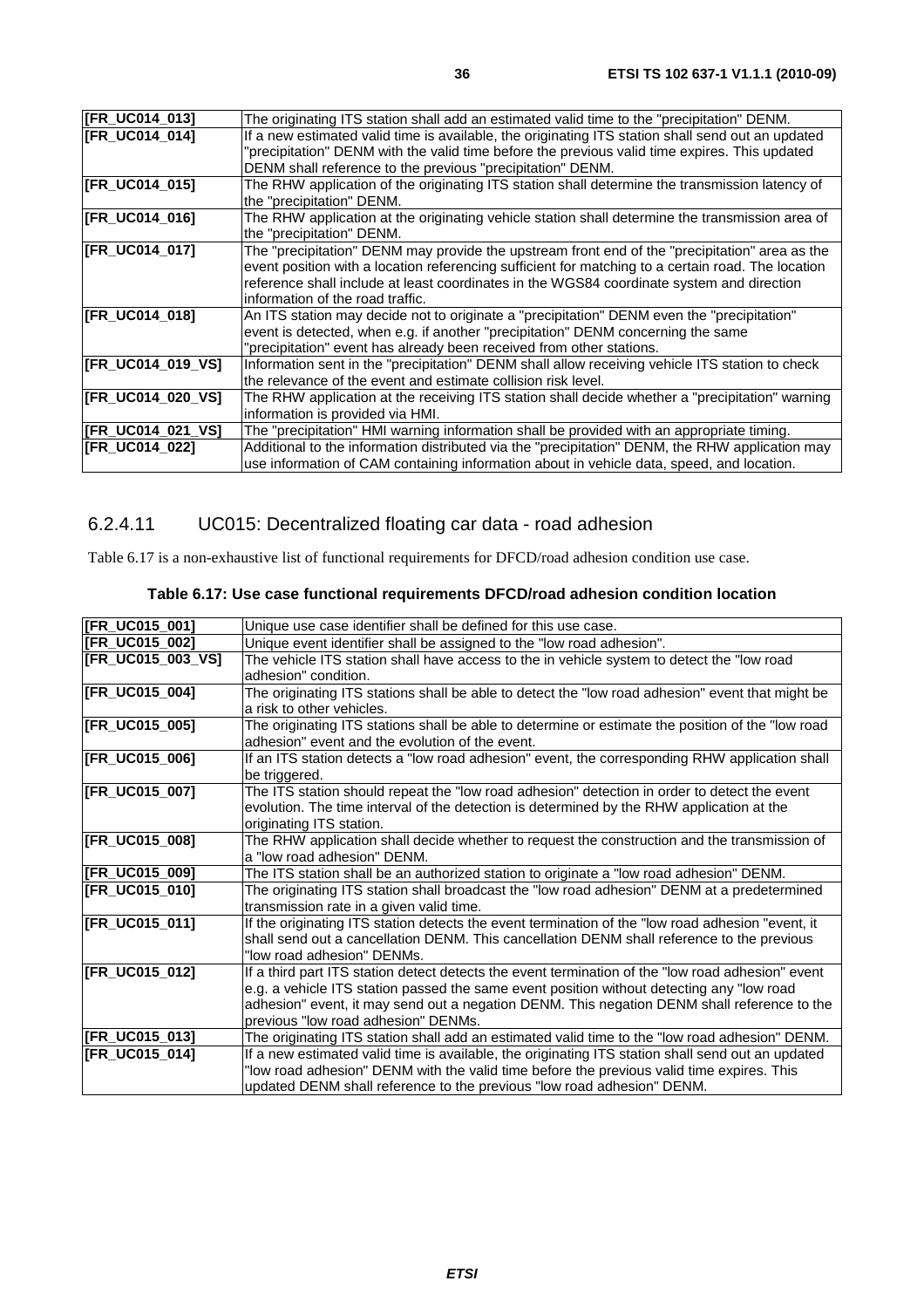| [FR_UC015_015]        | The RHW application of the originating ITS station shall determine the transmission latency of    |
|-----------------------|---------------------------------------------------------------------------------------------------|
|                       | the "low road adhesion" DENM.                                                                     |
| [FR_UC015_016]        | The RHW application at the originating vehicle station shall determine the transmission area of   |
|                       | the "low road adhesion" DENM.                                                                     |
| <b>IFR UC015 0171</b> | The "low road adhesion" DENM may provide the upstream front end of the "low road adhesion"        |
|                       | area as the event position with a location referencing sufficient for matching to a certain road. |
|                       | The location reference shall include at least coordinates in the WGS84 coordinate system and      |
|                       | direction information of the road traffic.                                                        |
| [FR_UC015_018]        | An ITS station may decide not to originate a "low road adhesion" DENM even the "low road          |
|                       | adhesion" event is detected, when e.g. if another "precipitation" DENM concerning the same        |
|                       | "low road adhesion" event has already been received from other stations.                          |
| [FR_UC015_019_VS]     | Information sent in the "low road adhesion" DENM shall allow receiving vehicle ITS station to     |
|                       | check the relevance of the event and estimate collision risk level.                               |
| [FR_UC015_020_VS]     | The RHW application at the receiving ITS station shall decide whether a "low road adhesion"       |
|                       | warning information is provided via HMI.                                                          |
| [FR_UC015_021_VS]     | The "low road adhesion" HMI warning information shall be provided with an appropriate timing.     |
| [FR_UC015_022]        | Additional to the information distributed via the "low road adhesion" DENM, the RHW               |
|                       | application may use information of CAM containing information about in vehicle data, speed,       |
|                       | and location.                                                                                     |
|                       |                                                                                                   |

## 6.2.4.12 UC016: Decentralized floating car data - visibility

Table 6.18 is a non-exhaustive list of functional requirements for DFCD/visibility condition use case.

| [FR_UC016_001]        | Unique use case identifier shall be defined for this use case.                                                                |
|-----------------------|-------------------------------------------------------------------------------------------------------------------------------|
| [FR_UC016_002]        | Unique event identifier shall be assigned to the "low visibility".                                                            |
| [FR_UC016_003_VS]     | The vehicle ITS station shall have the access to the in vehicle system to detect the "low                                     |
|                       | visibility" condition.                                                                                                        |
| <b>[FR_UC016_004]</b> | The originating ITS stations shall be able to detect the "low visibility" event that might be a risk                          |
|                       | to other vehicles.                                                                                                            |
| [FR_UC016_005]        | The originating ITS stations shall be able to determine or estimate the position of the "low                                  |
|                       | visibility" event and the evolution of the event.                                                                             |
| [FR_UC016_006]        | If an ITS station detects a "low visibility" event, the corresponding RHW application shall be                                |
|                       | triggered.                                                                                                                    |
| [FR_UC016_007]        | The ITS station should repeat the "low visibility" event detection in order to detect the event                               |
|                       | evolution. This time interval of the detection is determined by the RHW application at the                                    |
| [FR_UC016_008]        | originating ITS station.<br>The RHW application shall decide whether to request the construction and the transmission a       |
|                       | "low visibility" DENM.                                                                                                        |
| [FR_UC016_009]        | The ITS station shall be an authorized ITS station to originate the "low visibility" DENM.                                    |
| [FR_UC016_010]        | The originating ITS station shall broadcast the "low visibility" DENM at a predetermined                                      |
|                       | transmission rate in a given valid time.                                                                                      |
| [FR_UC016_011]        | If the originating ITS station detects the event termination of the "low visibility" event, it shall                          |
|                       | send out a cancellation DENM. This cancellation DENM shall reference to the previous "low                                     |
|                       | visibility" DENMs.                                                                                                            |
| [FR_UC016_012]        | If a third part ITS station detect detects the event termination of the "low visibility" event                                |
|                       | e.g. a vehicle ITS station passed the same event position without detecting any "low visibility"                              |
|                       | event, it may send out a negation DENM. This negation DENM shall reference to the previous                                    |
|                       | "low visibility" DENMs.                                                                                                       |
| [FR_UC016_013]        | The originating ITS station shall add an estimated valid time to the "low visibility" DENM.                                   |
| [FR_UC016_014]        | If a new estimated valid time is available, the originating ITS station shall send out an updated                             |
|                       | "low visibility" DENM with the valid time before the previous valid time expires. This updated                                |
|                       | DENM shall reference to the previous "low visibility" DENM.                                                                   |
| [FR_UC016_015]        | The RHW application of the originating ITS station shall determine the transmission latency of                                |
| [FR_UC016_016]        | the "low visibility" DENM.<br>The RHW application at the originating vehicle station shall determine the transmission area of |
|                       | the "low visibility" DENM.                                                                                                    |
| [FR_UC016_017]        | The "low visibility" DENM may provide the upstream front end of the "low visibility" area as the                              |
|                       | event position with a location referencing sufficient for matching to a certain road. The location                            |
|                       | reference shall include at least coordinates in the WGS84 coordinate system and direction                                     |
|                       | information of the road traffic.                                                                                              |
|                       |                                                                                                                               |

#### **Table 6.18: Use case functional requirements DFCD/visibility condition**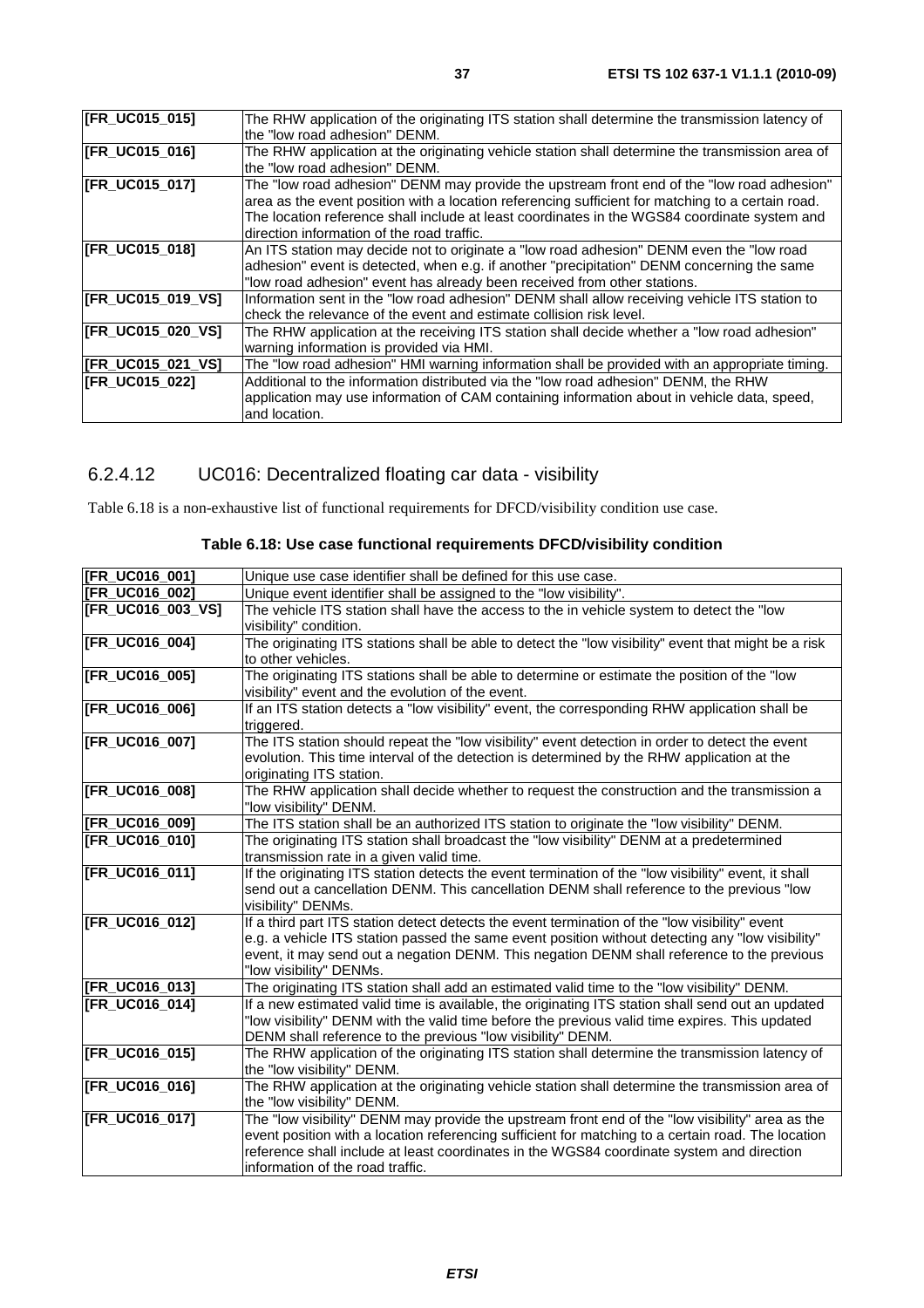| <b>FR_UC016_018]</b>     | An ITS station may decide not to originate a "low visibility" DENM even the "low visibility" event<br>is detected, when e.g. if another "precipitation" DENM concerning the same "low visibility"<br>event has already been received from other stations. |
|--------------------------|-----------------------------------------------------------------------------------------------------------------------------------------------------------------------------------------------------------------------------------------------------------|
|                          |                                                                                                                                                                                                                                                           |
| [FR_UC016_019_VS]        | Information sent in the "low visibility" DENM shall allow receiving vehicle ITS station to check                                                                                                                                                          |
|                          | the relevance of the event and estimate collision risk level.                                                                                                                                                                                             |
| [FR_UC016_020_VS]        | The RHW application at the receiving ITS station shall decide whether a "low visibility" warning                                                                                                                                                          |
|                          | information is provided via HMI.                                                                                                                                                                                                                          |
| <b>IFR UC016 021 VSI</b> | The "low visibility" HMI warning information shall be provided with an appropriate timing.                                                                                                                                                                |
| <b>IFR_UC016_0221</b>    | Additional to the information distributed via the "low visibility" DENM, the RHW application may                                                                                                                                                          |
|                          | use information of CAM containing information about in vehicle data, speed, and location.                                                                                                                                                                 |

## 6.2.4.13 UC017: Decentralized floating car data - Wind

Table 6.19 is a non-exhaustive list of functional requirements for DFCD/wind use case.

| Table 6.19: Use case functional requirements DFCD/wind condition |
|------------------------------------------------------------------|
|------------------------------------------------------------------|

| [FR_UC017_001]       | Unique use case identifier shall be defined for this use case.                                      |
|----------------------|-----------------------------------------------------------------------------------------------------|
| <b>FR UC017 0021</b> | Unique event identifier shall be assigned to the "wind".                                            |
| [FR_UC017_003_VS]    | The vehicle ITS station shall have access to the in vehicle system to detect the "wind"             |
|                      | condition.                                                                                          |
| [FR_UC017_004]       | The originating ITS station shall be able to detect the "wind" event that might be a risk to other  |
|                      | vehicles.                                                                                           |
| [FR_UC017_005]       | The originating ITS stations shall be able to determine or estimate the position of the "wind"      |
|                      | event and the evolution of the event.                                                               |
| [FR_UC017_006]       | If an ITS station detects an "wind" event, the corresponding RHW application shall be               |
|                      | triggered.                                                                                          |
| [FR_UC017_007]       | The ITS station should repeat the "wind" detection in order to detect the event evolution. The      |
|                      | time interval of the detection is determined by the RHW application at the originating ITS          |
|                      | station.                                                                                            |
| [FR_UC017_008]       | The RHW application shall decide whether to request the construction and the transmission of        |
|                      | a "wind" DENM.                                                                                      |
| [FR_UC017_009]       | The ITS station shall be an authorized ITS station to originate the "wind" DENM.                    |
| <b>FR UC017 0101</b> | The originating ITS station shall broadcast the "wind" DENM at a predetermined transmission         |
|                      | rate in a given valid time.                                                                         |
| [FR_UC017_011]       | If the originating ITS station detects the event termination of the "wind" event, it shall send out |
|                      | a cancellation DENM. This cancellation DENM shall reference to the previous "wind" DENMs.           |
| [FR_UC017_012]       | If a third part ITS station detect detects the event termination of the "wind" event e.g. a vehicle |
|                      | ITS station passed the same event position without detecting any "wind" event, it may send out      |
|                      | a negation DENM. This negation DENM shall reference to the previous "wind" DENMs.                   |
| [FR_UC017_013]       | The originating ITS station shall add an estimated valid time to the "wind" DENM.                   |
| [FR_UC017_014]       | If a new estimated valid time is available, the originating ITS station shall send out an updated   |
|                      | "wind" DENM with the valid time before the previous valid time expires. This updated DENM           |
|                      | shall reference to the previous "wind" DENM.                                                        |
| [FR_UC017_015]       | The RHW application of the originating ITS station shall determine the transmission latency of      |
|                      | the "wind" DENM.                                                                                    |
| [FR_UC017_016]       | The RHW application at the originating vehicle station shall determine the transmission area of     |
|                      | the "wind" DENM.                                                                                    |
| [FR_UC017_017]       | The "wind" DENM may provide the upstream front end of the "wind" area as the event position         |
|                      | with a location referencing sufficient for matching to a certain road. The location reference       |
|                      | shall include at least coordinates in the WGS84 coordinate system and direction information of      |
|                      | the road traffic.                                                                                   |
| [FR_UC016_018]       | A ITS station may decide not to originate a "wind" DENM even the "wind" event is detected,          |
|                      | when e.g. if another "wind" DENM concerning the same "wind" event has already been                  |
|                      | received from other stations.                                                                       |
| [FR_UC017_019_VS]    | Information sent in the "wind" DENM shall allow receiving vehicle ITS station to check the          |
|                      | relevance of the event and estimate collision risk level.                                           |
| [FR_UC017_020_VS]    | The RHW application at the receiving ITS station shall decide whether a "wind" warning              |
|                      | information is provided via HMI.                                                                    |
| [FR UC017 021 VS]    | The "wind" HMI warning information shall be provided with an appropriate timing.                    |
| [FR_UC017_022]       | Additional to the information distributed via the "wind" DENM, the RHW application may use          |
|                      | information of CAM containing information about in vehicle data, speed, and location.               |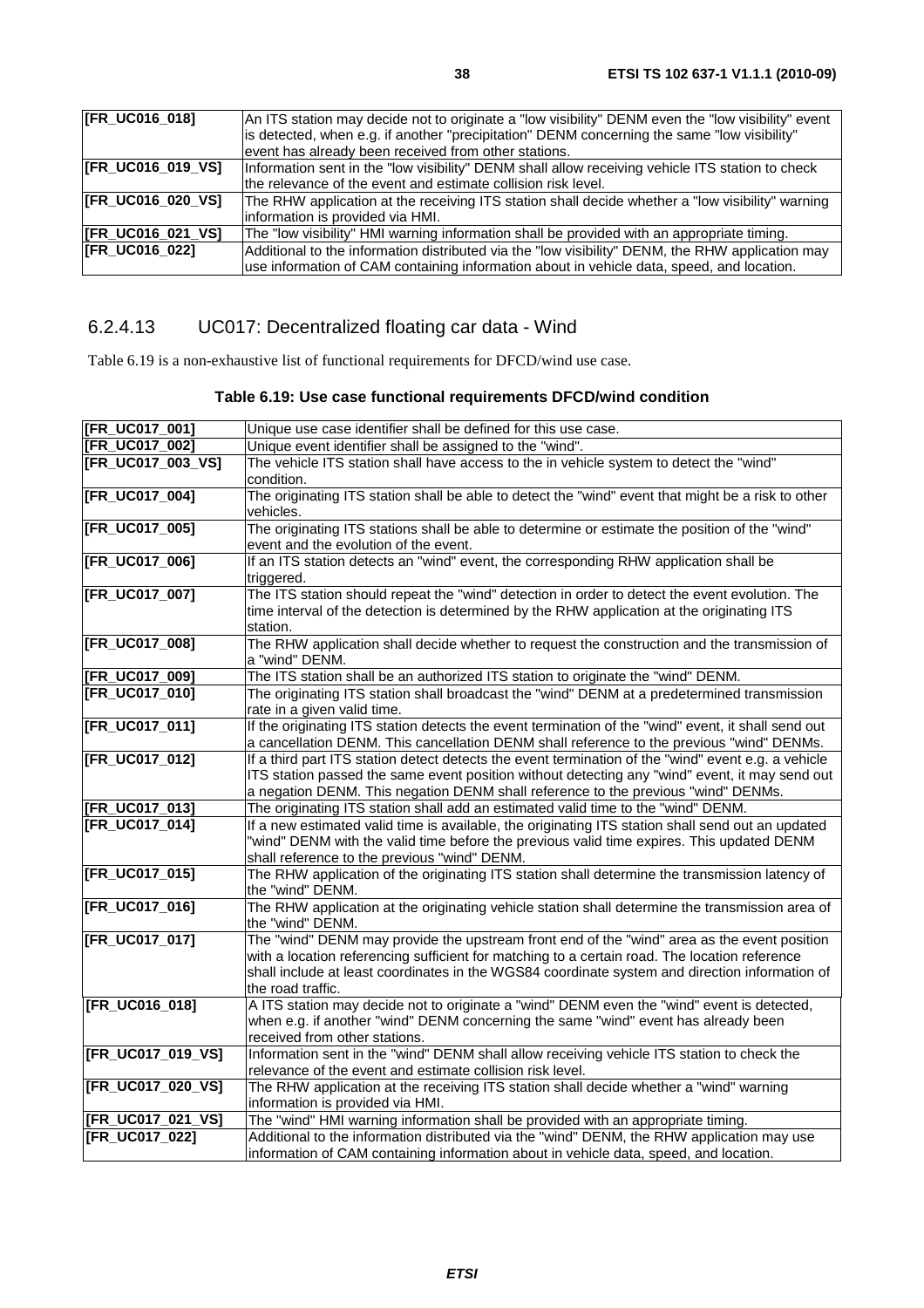## 6.3 Speed management

### 6.3.1 Application overview

Co-operative Speed Management (CSM) application consists of providing the speed information to road users in order to improve the road traffic efficiency. This application provides either regulatory speed limit information (static or dynamic information provided by an authorized central ITS station) or recommended contextual speed to drivers at a specific road locations such as highway, urban road or intersections equipped with traffic lights. The main characteristic of this application is that a roadside ITS station transmits the speed information or the information necessary for an optimal speed calculation to the vehicle ITS station. Preferably, the roadside ITS station has point-to-point communication with the central ITS station.

NOTE: For the BSA use cases belonging to this application, speed information is required to be provided to drivers via HMI, no direct actions to vehicle brake or electronic system is required.

Two communication need to be established for this application:

- Communication between central ITS station and roadside ITS station.
- Communication between roads side ITS station and vehicle ITS station.

#### 6.3.1.1 Communication between Central ITS station and roadside ITS station

This communication allows the central ITS station to provide dynamic update information for the speed management to the roadside ITS station via a wired or wireless communication. Each central ITS station has a competence area for which the speed management service is provided.

For this purpose, the central ITS station has the knowledge of the road site ITS stations located within its competence area, including e.g. the position, identifier, and networking address of each roadside ITS station as well as its relevant road section and traffic direction. Once a speed management information is required to be provided to a local area, the central ITS station should transmit the corresponding speed limit information to a roadside ITS stations located in this specified area.

The roadside ITS stations shall be authorized by the central ITS station to provide the speed management applications and services.

#### 6.3.1.2 Communication between roadside ITS station and vehicle ITS station

Upon receiving a speed management information from the central station, roadside station should check the relevance of the information. After this processing, the CSM application at the roadside ITS station is able to provide the speed information to vehicles. Depending on the use case requirement, roadside station may provide:

- Regulatory speed limit information. The information is broadcasted to vehicle ITS stations.
- Advisory speed information. The information is broadcasted to vehicle ITS stations.
- Information necessary for optimal speed calculation. In this case, necessary functionalities for the calculation of optimal speed are in the vehicle ITS station. Roadside ITS station provides necessary information from roadside (i.e. traffic light phase and time) to assist this calculation. The information is broadcasted to all approaching vehicles.

For all above scenarios, the roadside ITS station should provide the area and location referencing information of this area where the provide information is valid. Furthermore, the roadside ITS station shall announce such speed management services.

Receiving vehicle ITS station shall check the relevance of the speed information. Proper warning or speed information may be provided to driver via HMI.

Two use cases are identified in BSA for this application:

- UC018: Regulatory/contextual speed limits notification;
- UC019: Traffic light optimal speed advisory.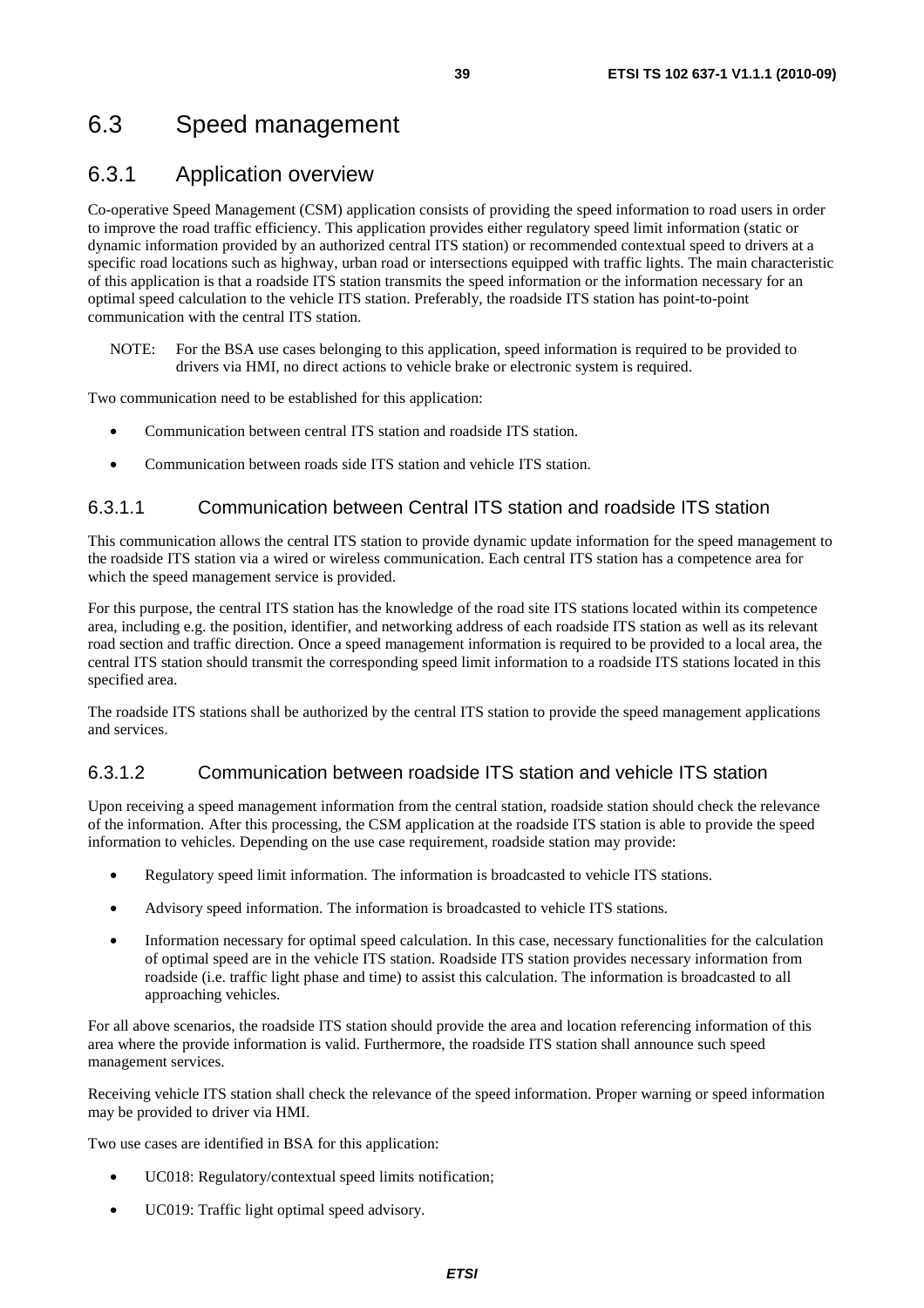#### 6.3.2 Application flow diagram

The CSM application flow diagram can be represented by the following figure 6.3. Only communication between the roadside ITS station and the vehicle ITS stations is presented.

- NOTE: It is assumed that the service announcement has been realized before hand. Therefore, it is not included in the flow diagram.
- 1) The CSM application of the roadside ITS station process and manages the speed management information provided by the central ITS station.
- 2) CSM application sends to the facilities layer the information related to the speed management and parameters associated.
- 3) The facilities layer process the information and construct the "speed management" V2X message.
- 4) The facilities layer delivers a send request for the "speed management" V2X message and provide the "speed management" V2X message and the communication requirements to the network and transport layer.
- 5) Lower layer processing of the "speed management" V2X message to construct packets ready to be transmitted.
- 6) The packets are transmitted over the selected communication profile.
- 7) Lower layer processing of the packets and "speed management" V2X message is extracted.
- 8) The "speed management" V2X message is delivered to the facilities layer if the receiving ITS station is the destination ITS station.
- 9) The facilities layer processes the "speed management" V2X message.
- 10) If judged necessary by the facilities layer, it issues the "speed management" information to the application layer.
- 11) The application layer processes the information received from the facilities layer and decides or not to provide some information to the driver.
- 12) Application informs the driver of speed information via its HMI.
- 13) This step is present if the use case requires a periodical broadcasting of speed management information. Next scheduled time for transmission of the "speed management" V2X message.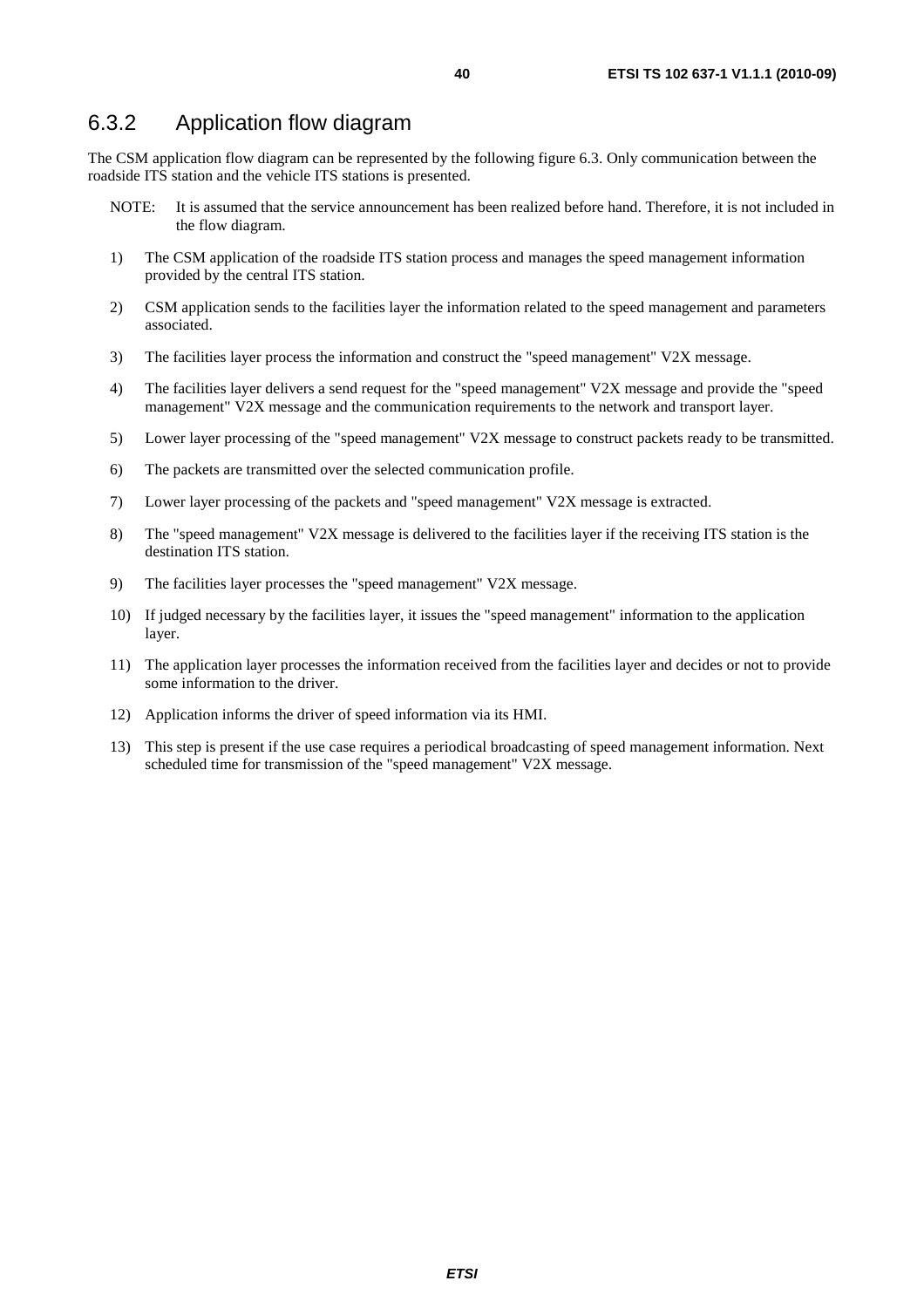

**for roadside station and vehicle station communications** 

## 6.3.3 Application functional requirements

A non-exhaustive list of application functional requirements is presented in table 6.20.

#### **Table 6.20: Application functional requirements speed limit management**

| [FR_CSM_001_RS]: | The roadside ITS station shall announce the available speed management services. |
|------------------|----------------------------------------------------------------------------------|
| [FR_ CSM_002_RS] | The roadside ITS station shall be an authorized ITS station to provide the speed |
|                  | Imanagement information.                                                         |

### 6.3.4 Use cases specific functional requirements

#### 6.3.4.1 UC018: Regulatory/contextual speed limits notification

A non-exhaustive list of functional requirements for the regulatory/contextual speed limits notification is presented in table 6.21.

| [FR_UC018_001]           | Unique use case identifier shall be assigned to this use case.                               |
|--------------------------|----------------------------------------------------------------------------------------------|
| [FR_UC018_002_RS]        | The roadside ITS station shall broadcast the speed limit notification information.           |
| <b>IFR UC018 003 CS1</b> | The central ITS station may transmit the authorized, updated speed limits information to the |
|                          | roadside ITS station.                                                                        |
| <b>IFR UC018 004 RS1</b> | The roadside ITS station shall broadcast periodically the "speed limits notification" V2X    |
|                          | message.                                                                                     |

#### **Table 6.21: Use case specific functional requirements regulatory/contextual speed limits notification**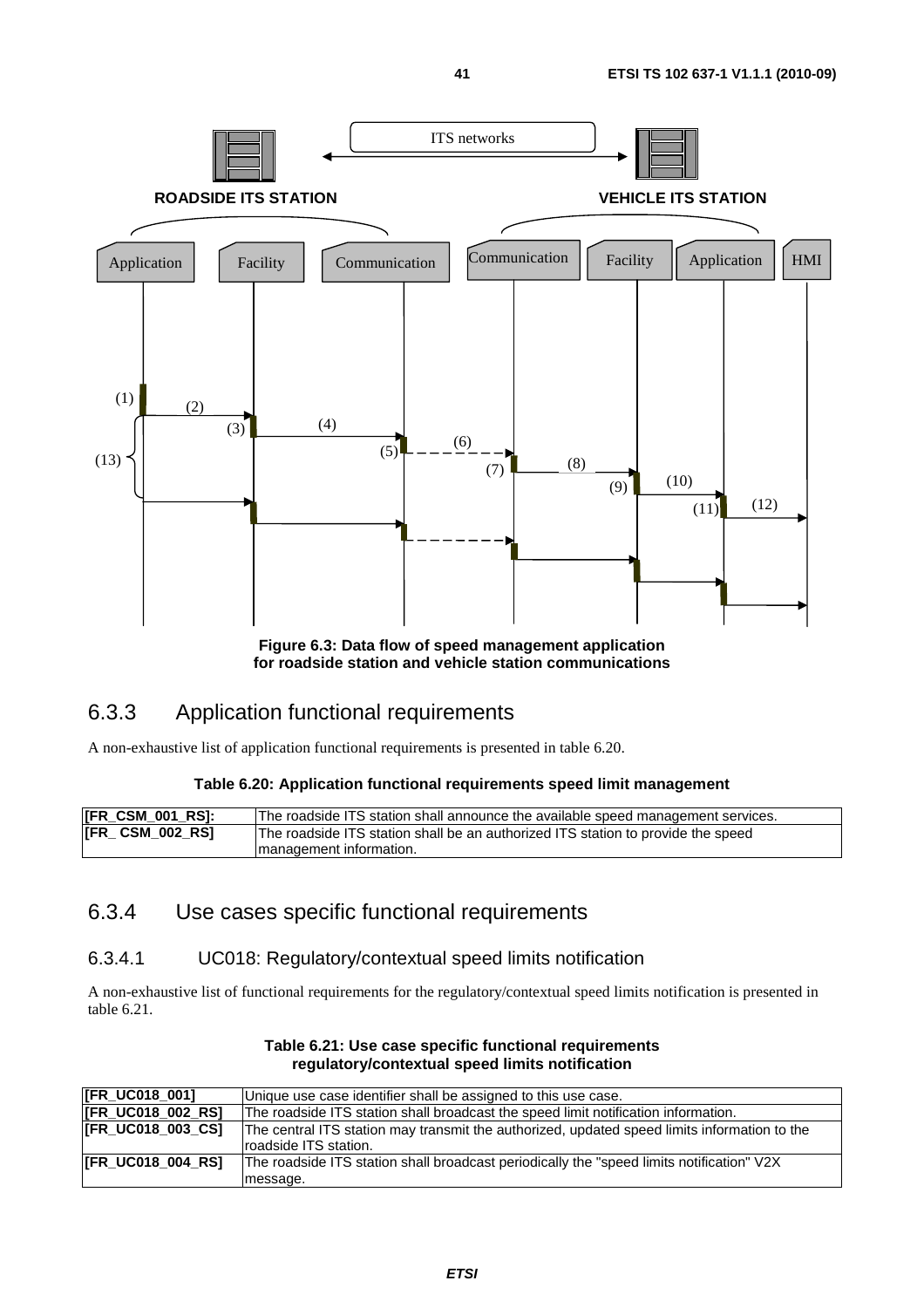| [FR_UC018_005_RS] | The "speed limits notification" V2X messages shall broadcast the relevance area for and the                 |
|-------------------|-------------------------------------------------------------------------------------------------------------|
|                   | valid traffic direction of the provided speed limit information.                                            |
| [FR_UC018_006]    | The relevance area shall allow the matching to a specific road section with a traffic direction or          |
|                   | specific lane, if the provided speed limit notification is lane specific.                                   |
| [FR_UC018_007_RS] | Several contextual speed limits can be provided in the "speed limits notification" V2X message.             |
|                   | In such case, the objective associated to each contextual speed limit should be transmitted to              |
|                   | vehicles e.g. safety, environmental protection, fuel economy, traffic fluidity, etc.                        |
| [FR_UC018_008_RS] | The roadside ITS station shall indicate whether the provided speed limits information is a                  |
|                   | regulatory limited speed or recommended speed information.                                                  |
| [FR_UC018_009_VS] | The receiving vehicle ITS station shall check the relevance of the speed limit information.                 |
| [FR_UC018_010_VS] | The application at the receiving vehicle ITS station should provide the speed limit information<br>via HMI. |
| [FR_UC018_011_VS] | The receiving vehicle ITS station should keep the speed information as long as it is still located          |
|                   | lin the relevance area.                                                                                     |
| [FR_UC018_012_VS] | The speed limit HMI information shall be provided with an appropriate timing.                               |

#### 6.3.4.2 UC019: Traffic light optimal speed advisory

A non-exhaustive list of functional requirements for the traffic light optimal speed advisory is presented in table 6.22.

#### **Table 6.22: Use case specific functional requirements Traffic light optimal speed advisory**

| [FR_UC019_001_CS] | The central ITS station may provide the authorized, updated information related to the traffic<br>light phase and timing to the roadside ITS station. |
|-------------------|-------------------------------------------------------------------------------------------------------------------------------------------------------|
|                   |                                                                                                                                                       |
| [FR_UC019_002_RS] | The authorized roadside ITS station shall transmit the traffic lights phase and timing                                                                |
|                   | information to approaching vehicle ITS stations.                                                                                                      |
| [FR_UC019_003_RS] | The authorized roadside ITS station shall transmit the relevance area for the traffic light phase                                                     |
|                   | and timing information.                                                                                                                               |
| [FR_UC019_004_RS] | The relevance area shall allow matching to a specific road section or specific lane, if the                                                           |
|                   | provided traffic light phase and timing is lane specific.                                                                                             |
| [FR_UC019_005_RS] | Additionally, the roadside ITS station may transmit the local detailed intersection geometry and                                                      |
|                   | topology information.                                                                                                                                 |
| [FR_UC019_006_RS] | The roadside ITS station may transmit the traffic light status and timing information at a                                                            |
|                   | pre-defined transmission rate. The transmission rate is defined by the application of the                                                             |
|                   | roadside ITS station.                                                                                                                                 |
| [FR_UC019_007_VS] | Information transmitted by the roadside ITS station shall allow the receiving vehicle ITS station                                                     |
|                   |                                                                                                                                                       |
|                   | to calculate an optimal speed to across the traffic light.                                                                                            |
| [FR_UC019_008_VS] | The receiving vehicle ITS station shall check the relevance of the information.                                                                       |
| [FR_UC019_009_VS] | The application at the receiving vehicle ITS station should provide speed advice information to                                                       |
|                   | users via HMI.                                                                                                                                        |
| [FR_UC019_010_VS] | The vehicle ITS station should keep the speed advice information at least when vehicle is still                                                       |
|                   | located in the intersection area.                                                                                                                     |
| [FR_UC019_011_VS] | The speed advice HMI information shall be provided with an appropriate timing.                                                                        |
|                   |                                                                                                                                                       |

## 6.4 Co-operative navigation

### 6.4.1 Application overview

The co-operative navigation application (CoNa) provides services and information to drivers or travellers to facilitate the navigation task. In particular, real time traffic information and limited access information are provided to travellers in order to select the travel routes adapted to users' travelling needs. This application requires that an authorized roadside ITS station to transmit the navigation information to the approaching vehicle ITS stations, either based on a request by a vehicle ITS station, or to all vehicles ITS station by a broadcasting. Furthermore, a point-to-point communication may be established between the vehicle ITS station and the roadside ITS station in order to exchange the additional information for navigation. These services shall be announced within the service announcement.

Roadside ITS stations should be connected to the central ITS station via a generic access domain or Internet Domain. Detailed definitions of ITS domains and sub domains are given in [i.1].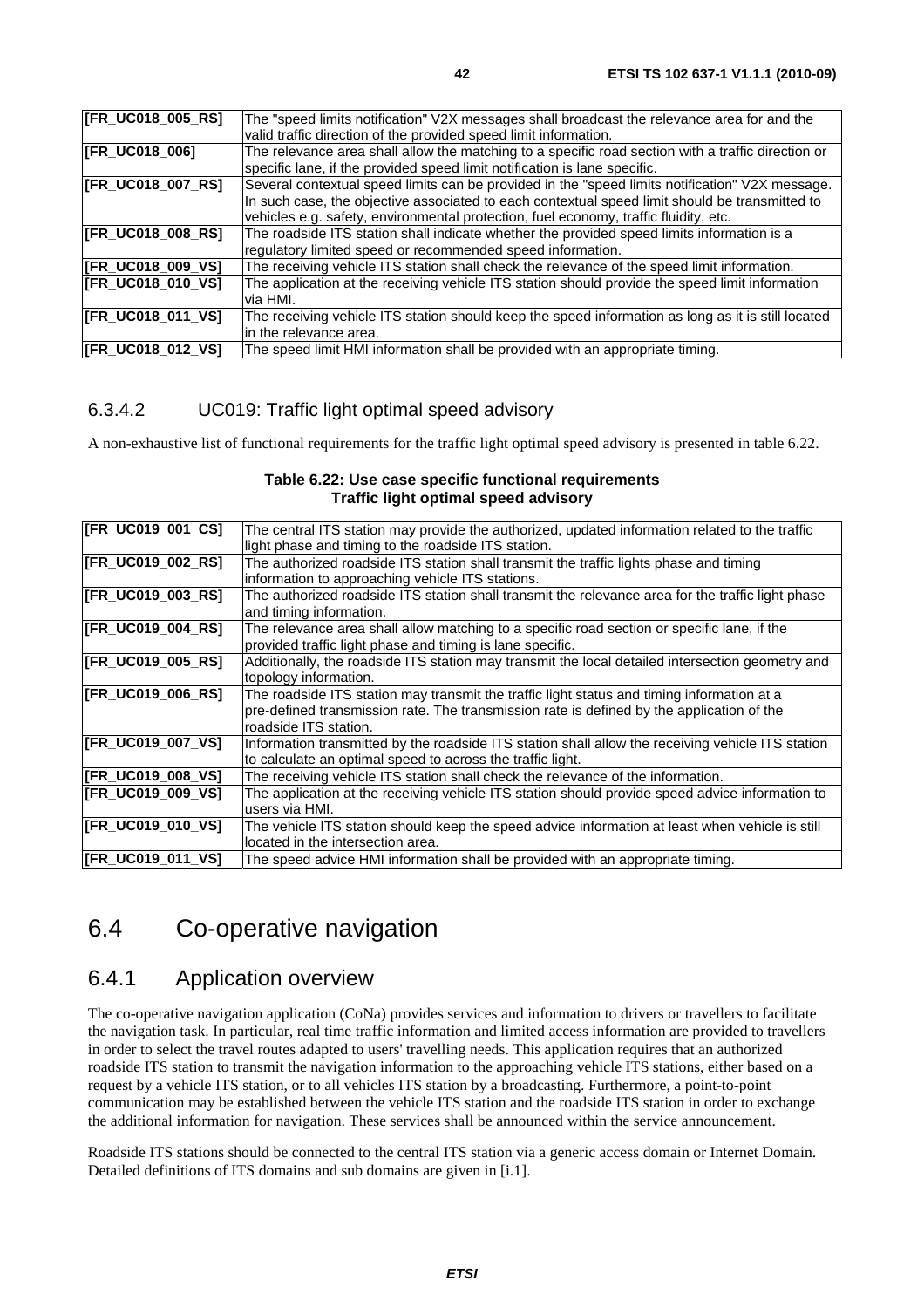Two communications may be needed for this application:

- Communications between the central ITS station to the roadside ITS stations.
- Communications between the roadside ITS station to the vehicles ITS stations.

#### 6.4.1.1 Communications between the central ITS station and the roadside ITS stations

The central ITS station can be an authorized traffic management centre providing the traffic information or a navigation service provider providing on demand navigation services to clients. The central ITS station is able to transmit the navigation service information to the roadside ITS stations via this communication.

NOTE: The co-operative navigation service provider can request real time traffic information to a backend systems such as a traffic management operator. Communication and information exchanges between the central ITS station and the backend systems is out of scope of the present document.

#### 6.4.1.2 Communications between the roadside ITS station and the vehicle ITS stations

The roadside ITS station shall first performs a service announcement to the approaching vehicle ITS stations, announcing the availability of one or several co-operative navigation services. The real time traffic information and/or navigation assistance information are provided from the roadside ITS station to approaching vehicle ITS stations. If the use case is request based, the roadside ITS station transmits real time traffic information and/or the navigation service information to the request vehicle via point-to-point communication or a geo-unicast communication.

At receiving vehicle ITS station, the vehicle ITS station processes the received information and provide the navigation information via a HMI.

Four use cases are assigned to this application within BSA:

- Traffic information and recommended itinerary.
- Enhanced route guidance and navigation.
- Limited access and detour notification.
- In-vehicle signage.

#### 6.4.2 Application flow diagram

The CoNa application flow diagram can be represented by the following figure 6.4. Only communication between the roadside ITS station and the vehicle ITS stations are presented in the figure. It is assumed that the service announcement has been realized beforehand.

- 1) This step is only present for the request based scenario. Vehicle ITS station initiate navigation service request to the roadside ITS station announcing the service.
- 2) This step is only present for the request based scenario. The facilities layer constructs a request message.
- 3) This step is only present for the request based scenario. The facilities layer deliverers the request message to lower layers with communication requirements.
- 4) This step is only present for the request based scenario. Lower layer process the request message and constructs packets ready for transmission.
- 5) This step is only present for the request based scenario. Packets are transmitted over the selected communication profile.
- 6) This step is only present for the request based scenario. Lower layer process the received packets.
- 7) This step is only present for the request based scenario. Request message payload is delivered to facilities layer.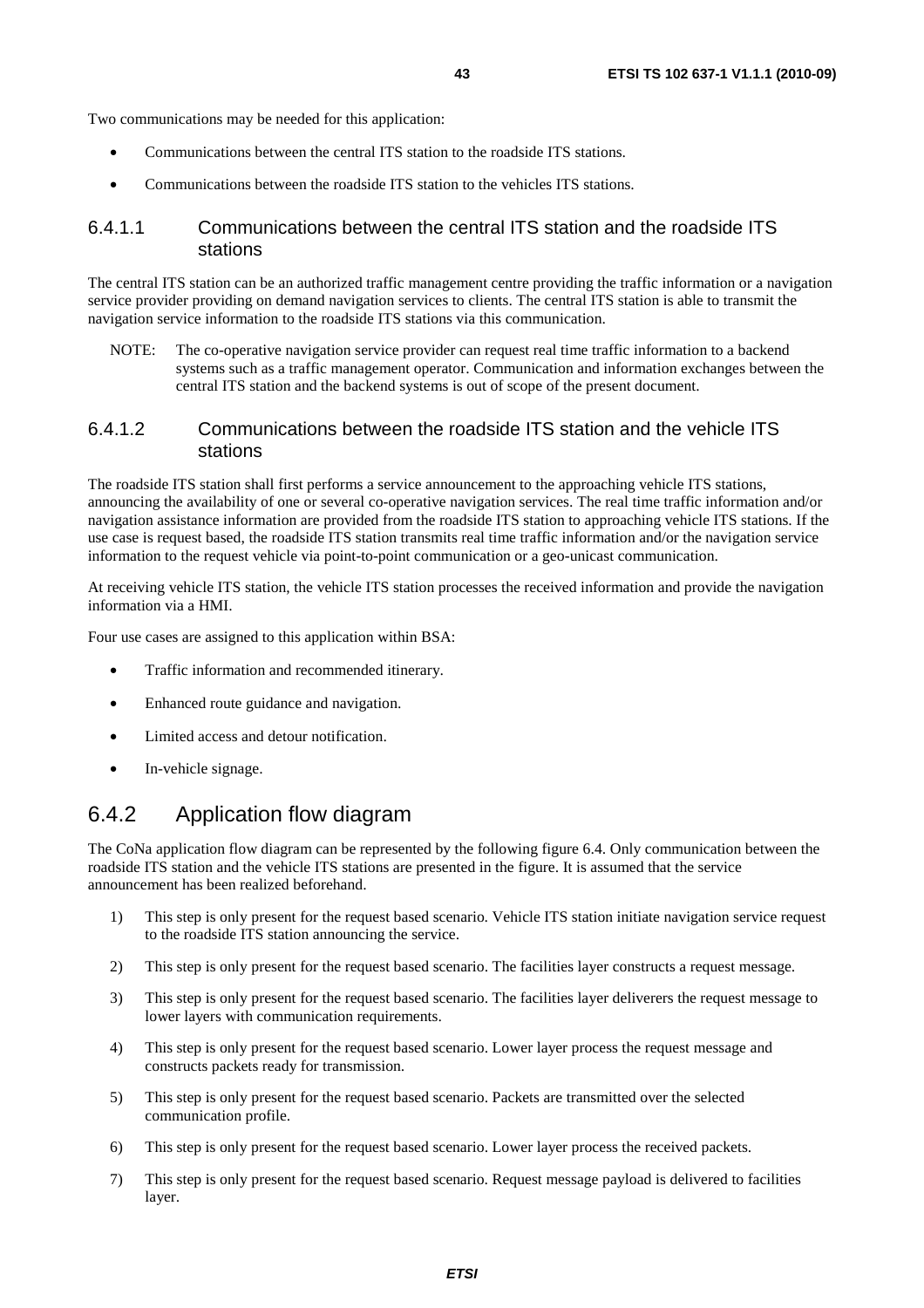- 8) This step is only present for the request based scenario. The facilities layer process the received request message.
- 9) This step is only present for the request based scenario. The request information is provided to the application at roadside ITS station.
- 10) In a broadcast based scenario, the application at the roadside ITS station requests a broadcast of the navigation information. In a request based scenario, the application at the roadside ITS station process the request and requests the transmission of the navigation assistance information in reply to the request.
- 11) Roadside ITS station delivers the navigation assistance information and communication requirements to facilities layer.
- 12) The facilities layer process the navigation assistance information and constructs the navigation assistance messages.
- 13) The facilities layer delivers the navigation assistance message to lower layers with communication requirement information to the network and transport layer.
- 14) Lower layer process the navigation assistance messages and constructs packets for the transmission.
- 15) Packets are transmitted over the selected communication profile.
- 16) The lower layer process the received packets.
- 17) If the receiving ITS station is the relevance area or the request vehicle ITS station, the navigation assistance message is delivered to the facilities layer.
- 18) The facilities layer process the navigation assistance message.
- 19) The navigation assistance information is delivered to the application.
- 20) The application process the information.
- 21) The navigation assistance information is presented to user via HMI.
- 22) In a broadcast based scenario, the application delivers a send request of the navigation assistance information periodically.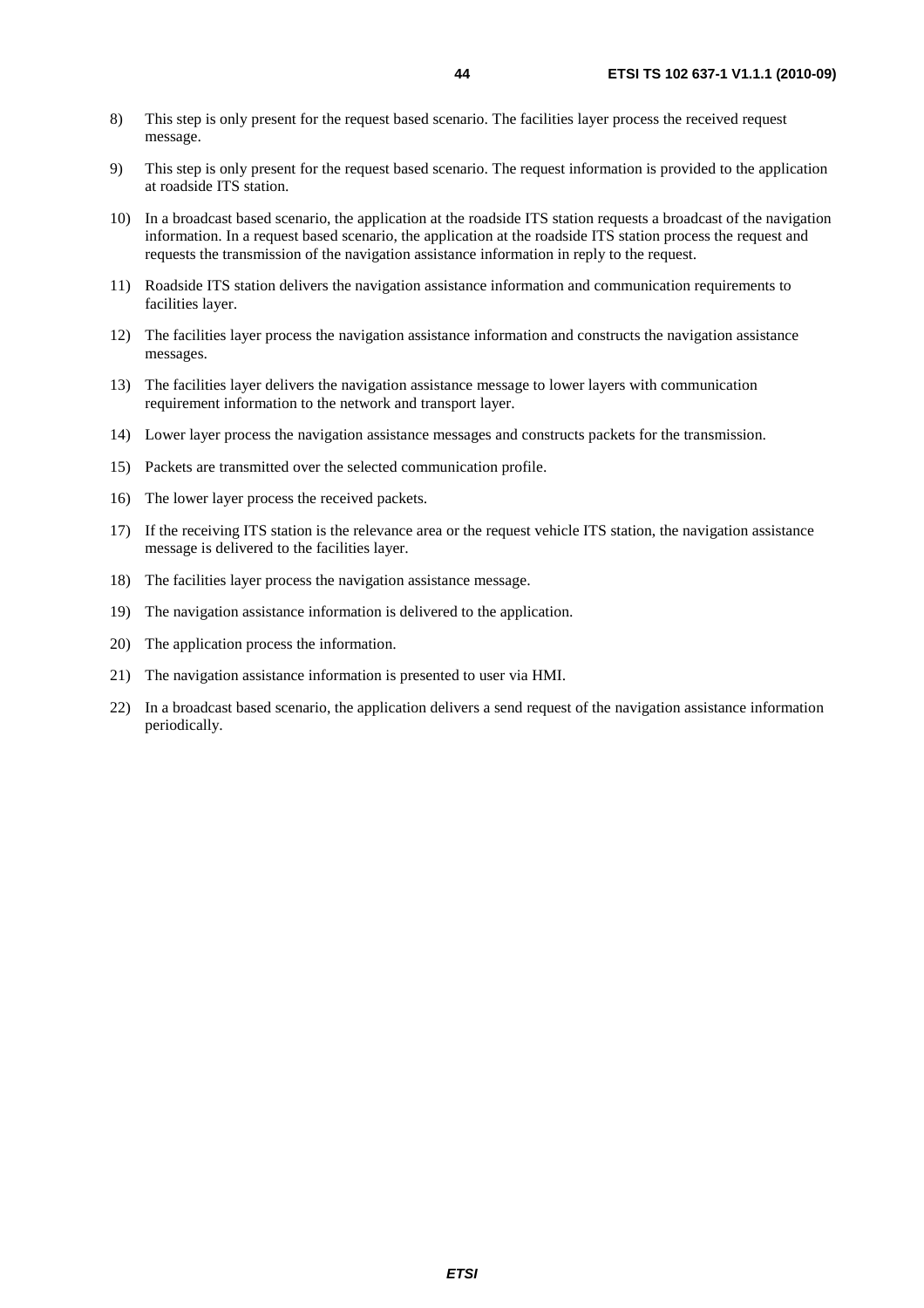

**Figure 6.4: Data flow of co-operative navigation application for roadside station and vehicle station communications** 

## 6.4.3 Application functional requirements

A non-exhaustive list of application functional requirements is presented in table 6.23.

|  | Table 6.23: Application functional requirements co-operative navigation |  |
|--|-------------------------------------------------------------------------|--|
|--|-------------------------------------------------------------------------|--|

| [FR_CoNa_001_RS]:       | The roadside ITS station shall announce the available navigation services.                       |
|-------------------------|--------------------------------------------------------------------------------------------------|
| [FR_ CoNa _002_CS]      | The central ITS station shall define a competence area in which the navigation services are      |
|                         | Iprovided.                                                                                       |
| [FR_CoNa_003_CS]        | The central ITS station shall the management functionalities for the roadside ITS station is its |
|                         | competence area.                                                                                 |
| [FR_CoNa_004_CS]        | Central ITS station shall provide monitoring functionalities for the roadside ITS station is its |
|                         | competence area.                                                                                 |
| [FR_CoNa_005_VS]        | The vehicle ITS stations shall have the capability to receive the co-operative navigation        |
|                         | information using the communication profile such as identified in the service announcement.      |
| <b>IFR CoNa 006 RS1</b> | The roadside ITS station shall have the capability to authenticate the co-operative navigation   |
|                         | messages being transmitted.                                                                      |
| [FR_CoNa_007_VS]        | When receiving co-operative navigation information, a vehicle ITS station shall check the        |
|                         | relevance of the information.                                                                    |
| [FR_CoNa_008_RS]        | The roadside ITS station shall be authorized ITS station to provide the navigation services.     |
| <b>IFR CoNa 0091</b>    | Receiving ITS station should provide an interface to the navigation system.                      |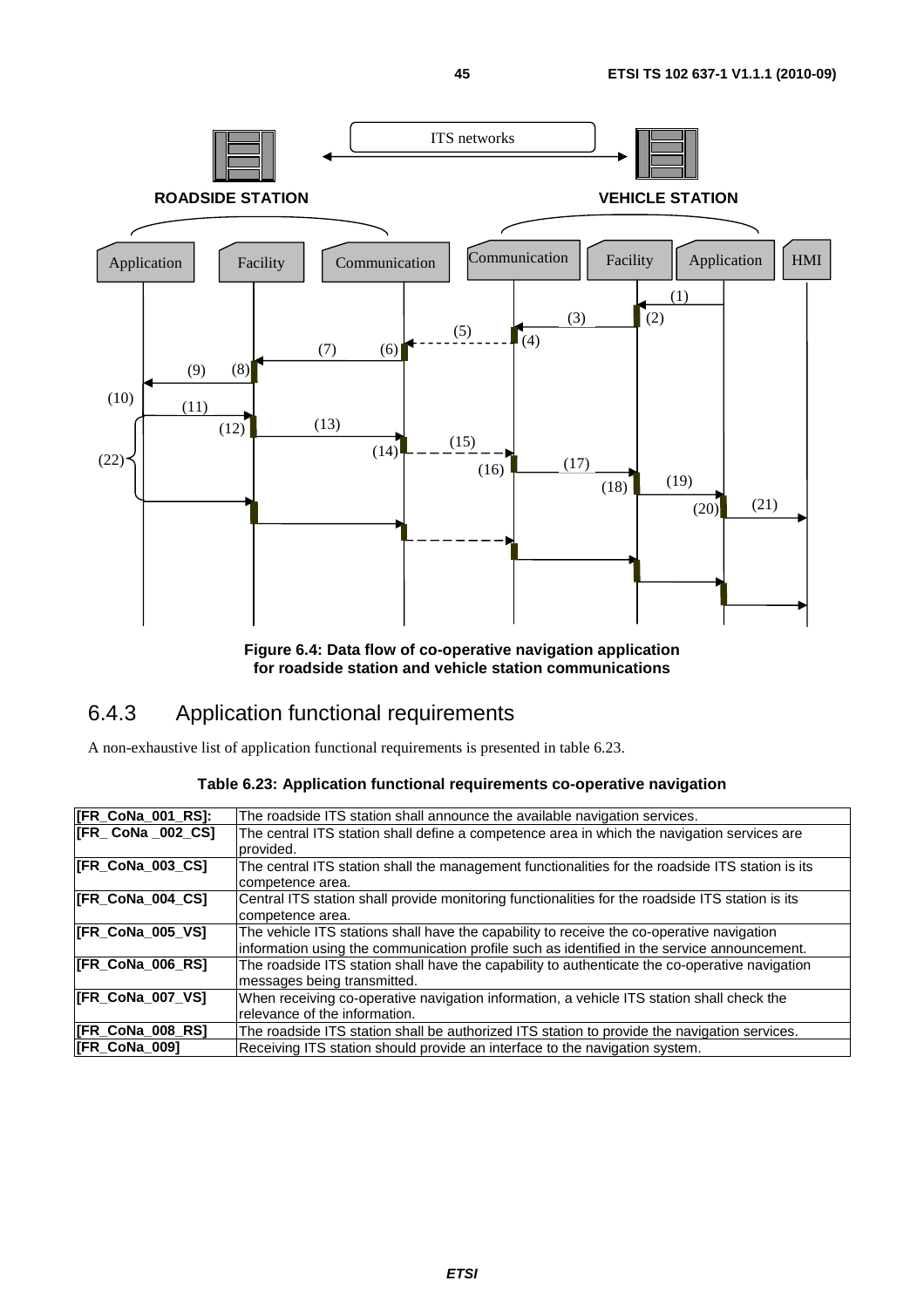## 6.4.4 Use cases specific functional requirements

#### 6.4.4.1 UC020: Traffic information and recommended itinerary

A non-exhaustive list of functional requirements for traffic information and recommended itinerary is presented in table 6.24.

#### **Table 6.24: Use case specific functional requirements traffic information and recommended itinerary**

| [FR_UC020_001_CS] | The central ITS station shall provide to the roadside ITS station all necessary information      |
|-------------------|--------------------------------------------------------------------------------------------------|
|                   | related to the local road traffic and recommended itinerary.                                     |
| [FR_UC020_002_RS] | The roadside ITS station shall be able to broadcast a "local road traffic information and        |
|                   | recommended itinerary" messages via ITS networks.                                                |
| [FR_UC020_003]    | The "local road traffic information and recommended itinerary" messages shall include the local  |
|                   | traffic information and recommended itinerary information.                                       |
| [FR_UC020_004]    | The "local road traffic information and recommended itinerary" messages shall include the        |
|                   | relevance area of the local road traffic and recommended itinerary information.                  |
| [FR_UC020_005]    | The "local road traffic information and recommended itinerary" messages should include the       |
|                   | valid time and the duration of the local road traffic and recommended itinerary information.     |
| [FR_UC020_006]    | The "local road traffic information and recommended itinerary" messages shall be transmitted     |
|                   | in an area where the receiving vehicle ITS station has the necessary time to adapt their driving |
|                   | manoeuvres to follow the recommended itinerary.                                                  |
| [FR_UC020_007]    | The "local road traffic information and recommended itinerary" messages shall provide the        |
|                   | necessary limitation information if the recommended itinerary is only applicable to a certain    |
|                   | type or profiles of road users or vehicles.                                                      |
| [FR_UC020_008_RS] | The application at the roadside ITS station shall be able to start and stop the transmission of  |
|                   | the "local road traffic and recommended itinerary" message.                                      |
| [FR_UC020_009_RS] | The roadside ITS station may start transmitting the "local road traffic and recommended          |
|                   | itinerary" message under a request from a vehicle ITS station that has received the service      |
|                   | announcement.                                                                                    |
| [FR_UC020_010_RS] | Alternatively, the roadside ITS station may start transmitting of the "local road traffic and    |
|                   | recommended itinerary" message after receiving CAMs from vehicle ITS stations.                   |
| [FR_UC020_011_RS] | The application at the roadside ITS station may transmit the "local road traffic and             |
|                   | recommended itinerary" message a predefined transmission rate and provides it to the network     |
|                   | and transport layer.                                                                             |
| [FR_UC020_012_RS] | The application at the roadside ITS station should define the transmission area for the          |
|                   | transmission of the "local road traffic and recommended itinerary" message.                      |
| [FR_UC020_013_VS] | The receiving ITS stations shall check the relevance of the road traffic and recommended         |
|                   | itinerary information.                                                                           |
| [FR_UC020_014]    | The navigation information may be granted only to a given community e.g. a given fleet, etc. In  |
|                   | such case, the target community shall be identified during the service announcement.             |
| [FR_UC020_015_VS] | The receiving ITS stations should provide the road traffic and recommended itinerary             |
|                   | information via the HMI.                                                                         |

#### 6.4.4.2 UC021: Enhanced route guidance and navigation

This use case can a broadcast based or request based use case. The following non-exhaustive list of functional requirements apply.

|  | Table 6.25: Use case specific functional requirements route guidance and navigation |
|--|-------------------------------------------------------------------------------------|
|--|-------------------------------------------------------------------------------------|

| [FR_UC021_001_CS]     | The central ITS station shall provide to the roadside ITS station all necessary information |
|-----------------------|---------------------------------------------------------------------------------------------|
|                       | related to the route guidance and navigation service.                                       |
| [FR_UC021_002_RS]     | In case of broadcast based scenario, the roadside ITS station shall be able to request a    |
|                       | broadcasting of the "enhanced route guidance and navigation" messages on ITS networks.      |
| [FR_UC021_003_VS]     | In case of request based scenario, the vehicle ITS station shall request to establish a     |
|                       | point-to-point communication with the roadside ITS station providing the "enhanced route"   |
|                       | guidance and navigation" service.                                                           |
| <b>IFR_UC021_004]</b> | The "route guidance and navigation" message shall include the route guidance and navigation |
|                       | linformation.                                                                               |
| [FR_UC021_005]        | The "route guidance and navigation" messages shall include the relevance area and the valid |
|                       | Itime information.                                                                          |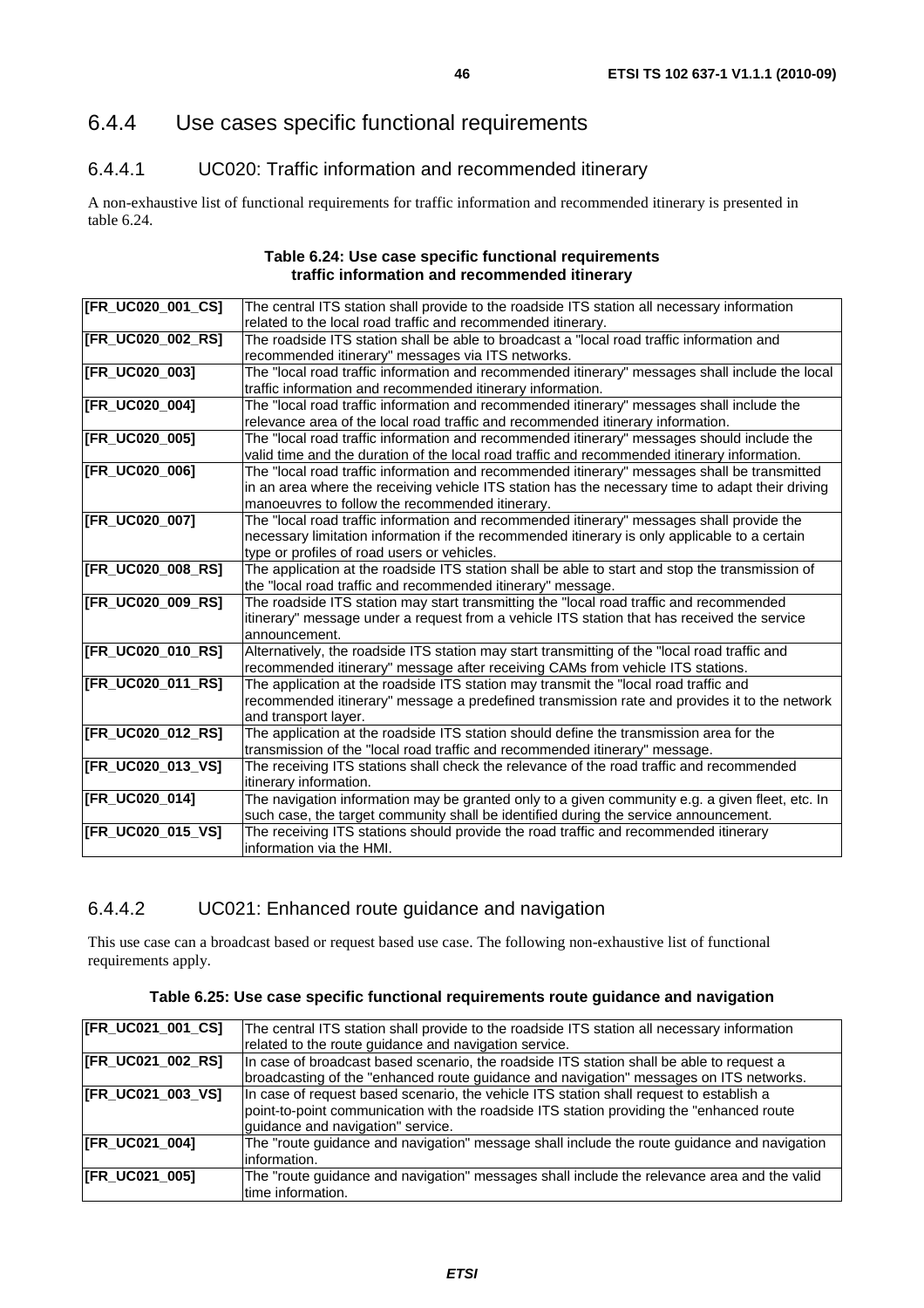| [FR_UC021_006]    | The "route guidance and navigation" messages shall be transmitted to a location where the<br>receiving vehicle ITS station has the necessary time to adapt their driving manoeuvres to follow<br>the guidance and navigation information. |
|-------------------|-------------------------------------------------------------------------------------------------------------------------------------------------------------------------------------------------------------------------------------------|
| [FR_UC021_007]    | The "route guidance and navigation" messages shall provide the necessary limitation<br>information if the recommended itinerary is only applicable to a certain type or profiles of road<br>users or vehicles.                            |
| [FR_UC021_008_RS] | In case of broadcast based scenario. The roadside ITS station shall be able to start and stop<br>the broadcasting of the "route guidance and navigation" messages.                                                                        |
| [FR_UC021_009_RS] | In case of a request based scenario, the roadside ITS station may start the transmission of the<br>"route guidance and navigation" messages under a request from a vehicle ITS station that has<br>received the service announcement.     |
| [FR_UC021_011_RS] | Alternatively, the roadside ITS station may start broadcasting of the "route guidance and<br>navigation" messages after receiving CAMs from vehicle ITS stations.                                                                         |
| [FR_UC021_012_RS] | The roadside ITS station may transmit the "route guidance and navigation" messages with a<br>Ipredefined transmission rate.                                                                                                               |
| [FR_UC021_013_RS] | The application at the roadside ITS station should define the transmission area for the<br>transmission the "route guidance and navigation" messages and provides it to the network and<br>transport layer.                               |
| [FR_UC021_014_VS] | The receiving ITS stations shall check the relevance of the "route guidance and navigation"<br>messages.                                                                                                                                  |
| [FR_UC021_015]    | The navigation information may be granted only to a given community e.g. a given fleet, etc. In<br>such case, the target community shall be identified during the service announcement.                                                   |
| [FR_UC021_016]    | The receiving ITS stations should provide the navigation information via the HMI.                                                                                                                                                         |

## 6.4.4.3 UC022: Limited access warning and detour notification

This use case is a broadcast based use case. A non-exhaustive list of functional requirements for limited access and detour notification is presented in table 6.26.

| Table 6.26: Use case specific functional requirements Limited access and detour notification |  |  |  |  |
|----------------------------------------------------------------------------------------------|--|--|--|--|
|----------------------------------------------------------------------------------------------|--|--|--|--|

| [FR_UC022_001_CS] | The central ITS station shall provide to the roadside ITS station all necessary information       |
|-------------------|---------------------------------------------------------------------------------------------------|
|                   | related to the limited access and detour notification service.                                    |
| [FR_UC022_002_RS] | The roadside ITS station shall be able to transmit the "limited access and detour notification"   |
|                   | messages via ITS networks.                                                                        |
| [FR_UC022_003]    | The "limited access and detour notification" message shall include the type, location of the      |
|                   | limited access information.                                                                       |
| [FR_UC022_004]    | The "limited access and detour notification" message shall include the detour notification        |
|                   | itinerary information if a detour is proposed.                                                    |
| [FR_UC022_005]    | The "limited access and detour notification" messages may include other parking locations to      |
|                   | vehicle ITS stations that do not respond to the identified access rights.                         |
| [FR_UC022_006]    | The "limited access and detour notification" messages shall provide the relevance area of the     |
|                   | limited access and detour notification information.                                               |
| [FR_UC022_007]    | The "limited access and detour notification" messages shall include the valid time and duration   |
|                   | of the limited access and detour notification information.                                        |
| [FR_UC022_008]    | The "limited access and detour notification" messages shall be transmitted at a location where    |
|                   | the receiving vehicle ITS station has the necessary time to adapt their driving manoeuvres to     |
|                   | the information.                                                                                  |
| [FR_UC022_009]    | The "limited access and detour notification" messages shall provide necessary limitation          |
|                   | information if the limited access and detour notification is only applicable to a certain type or |
|                   | profiles of road users or vehicles.                                                               |
| [FR_UC022_011_RS] | The roadside ITS station shall be able to start and stop the transmission of the "limited access  |
|                   | and detour notification" message.                                                                 |
| [FR_UC022_012_RS] | The roadside ITS station may start the transmission of the "limited access and detour             |
|                   | notification" message under a request from a vehicle ITS station that has received the service    |
|                   | announcement.                                                                                     |
| [FR_UC022_013_RS] | Alternatively, the roadside ITS station may start the transmission of the "limited access and     |
|                   | detour notification" message after receiving CAMs from vehicle ITS stations.                      |
| [FR_UC022_014_RS] | The roadside ITS station may transmit the "limited access and detour notification" at a           |
|                   | predefined transmission rate.                                                                     |
| [FR_UC022_015_RS] | The application at the roadside ITS station should define the transmission area for the           |
|                   | transmission of the "limited access and detour notification" message and provides it to the       |
|                   | network and transport layer.                                                                      |
|                   |                                                                                                   |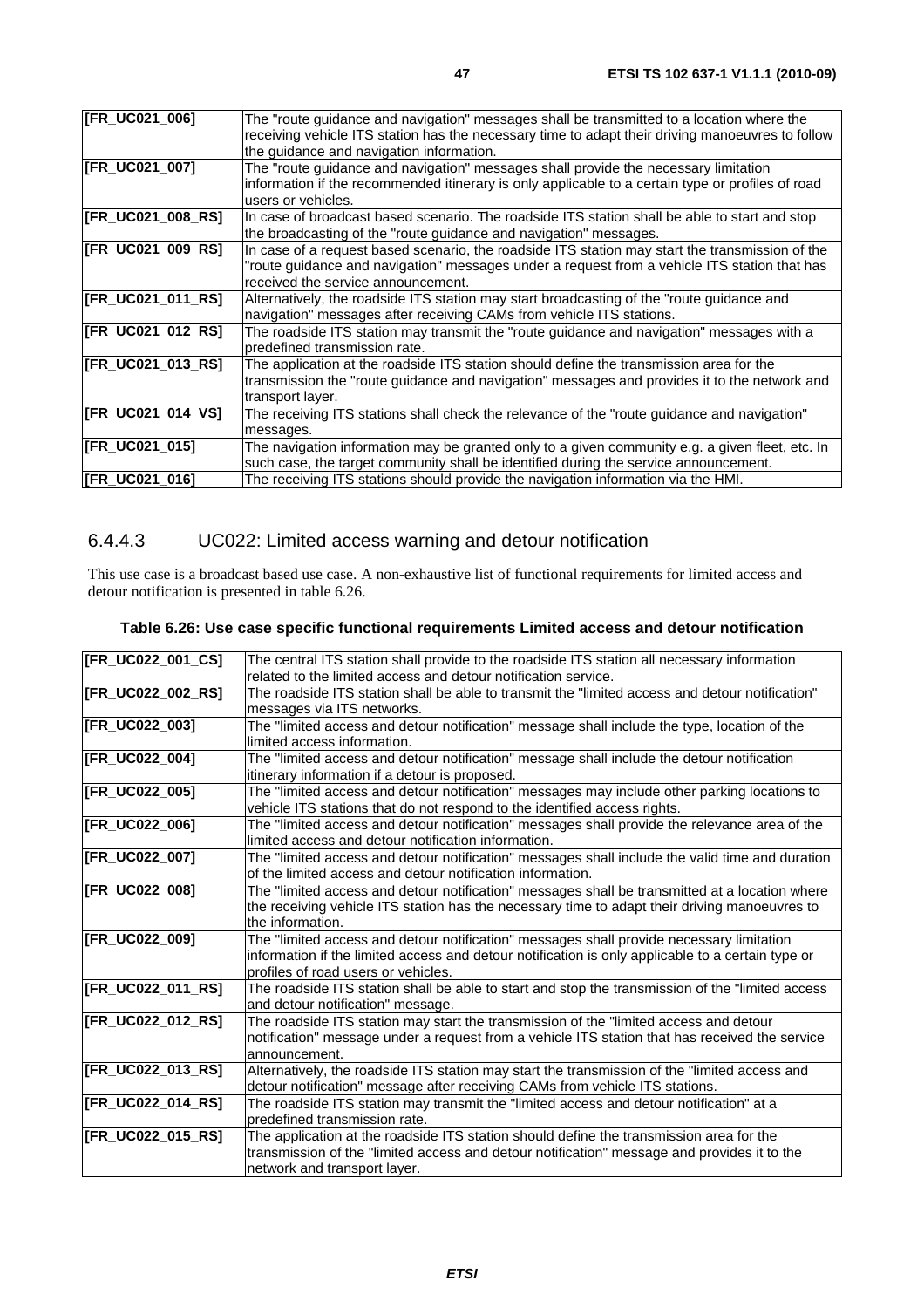| Receiving ITS stations shall check the relevance of the received limited access and detour       |
|--------------------------------------------------------------------------------------------------|
| Inotification information.                                                                       |
| The navigation information may be granted only to a given community e.g. a given fleet, etc. In  |
| such case, the target community shall be identified during the service announcement.             |
| If the limited access rules require some payment fees to provide a free access, this application |
| may be coupled with some electronic commerce application.                                        |
| The receiving ITS stations should provide the limited access and the detour information via the  |
| HMI.                                                                                             |
|                                                                                                  |

#### 6.4.4.4 UC023: In-vehicle signage

This use case is a broadcast based use case. A non-exhaustive list of functional requirements for in vehicle signage is presented in table 6.27.

| [FR_UC023_001_RS]     | In case of variable sign information, the roadside ITS station shall be connected to the central<br>ITS station. |
|-----------------------|------------------------------------------------------------------------------------------------------------------|
| [FR_UC023_002_CS]     | In case of variable sign information, the central ITS station shall provide to the roadside ITS                  |
|                       |                                                                                                                  |
|                       | station all necessary information related to the variable sign notification service.                             |
| [FR_UC023_003_RS]     | The roadside ITS station shall broadcast the "traffic sign" message on ITS networks.                             |
| <b>IFR UC023 0041</b> | The "traffic sign" message should include the type of the sign and the content of the sign.                      |
| <b>IFR UC023 0051</b> | The "traffic sign" message shall include the relevance area of the traffic sign.                                 |
| <b>IFR UC023 0061</b> | The "traffic sign" message may include the valid time and duration of the traffic sign.                          |
| <b>IFR UC023 0071</b> | The "traffic sign" message shall be transmitted at a location where receiving vehicle ITS station                |
|                       | has the necessary time to adapt their driving activities to the information.                                     |
| [FR_UC023_008]        | The "traffic sign" message shall provide the necessary limitation information if the traffic sign is             |
|                       | only applicable to a certain type or profiles of road users or vehicles.                                         |
| [FR_UC023_009_RS]     | The application at the roadside ITS station shall define the transmission area of the "traffic                   |
|                       | sign" message and provides it to the network and transport layer.                                                |
| [FR_UC023_010_RS]     | The roadside ITS station shall be able to start and stop the broadcasting of "traffic sign"                      |
|                       | message.                                                                                                         |
| [FR_UC023_011_RS]     | The roadside ITS station may start broadcasting of "traffic sign" message under a request from                   |
|                       | a vehicle ITS station that has received the service announcement.                                                |
| [FR_UC023_012_RS]     | Alternatively, the roadside ITS station may start broadcasting of "traffic sign" message after                   |
|                       | receiving CAMs from vehicle ITS stations.                                                                        |
| [FR_UC023_013_RS]     | The roadside ITS station should broadcasting of "traffic sign" message at a predefined                           |
|                       | transmission rate.                                                                                               |
| [FR UC023 014 VS]     | The receiving ITS stations shall check the relevance of the received "traffic sign" information.                 |
| [FR_UC023_015_VS]     | The receiving ITS stations should provide the traffic sign via the HMI.                                          |

**Table 6.27: Use case specific functional requirements in vehicle signage** 

## 6.5 Location based services

### 6.5.1 Application overview

Co-operative Location Based Service (CLBS) provides local services to vehicles' drivers and passengers. The main characteristic of this application is that all information provided to drivers and passengers are location specific. Roadside ITS station is used to provide the local services to vehicles or personal ITS stations located in the neighbourhood.

A central ITS station can be connected to one or several roadside ITS station(s) to provide local information and content. Alternatively, a roadside ITS station shall have the capabilities and shall have the authority to manage some location based services.

Location based services can be proposed to public or to some identified communities.

Four use cases are assigned to this application in BSA:

- Point of Interest notification.
- Automatic access control and parking management.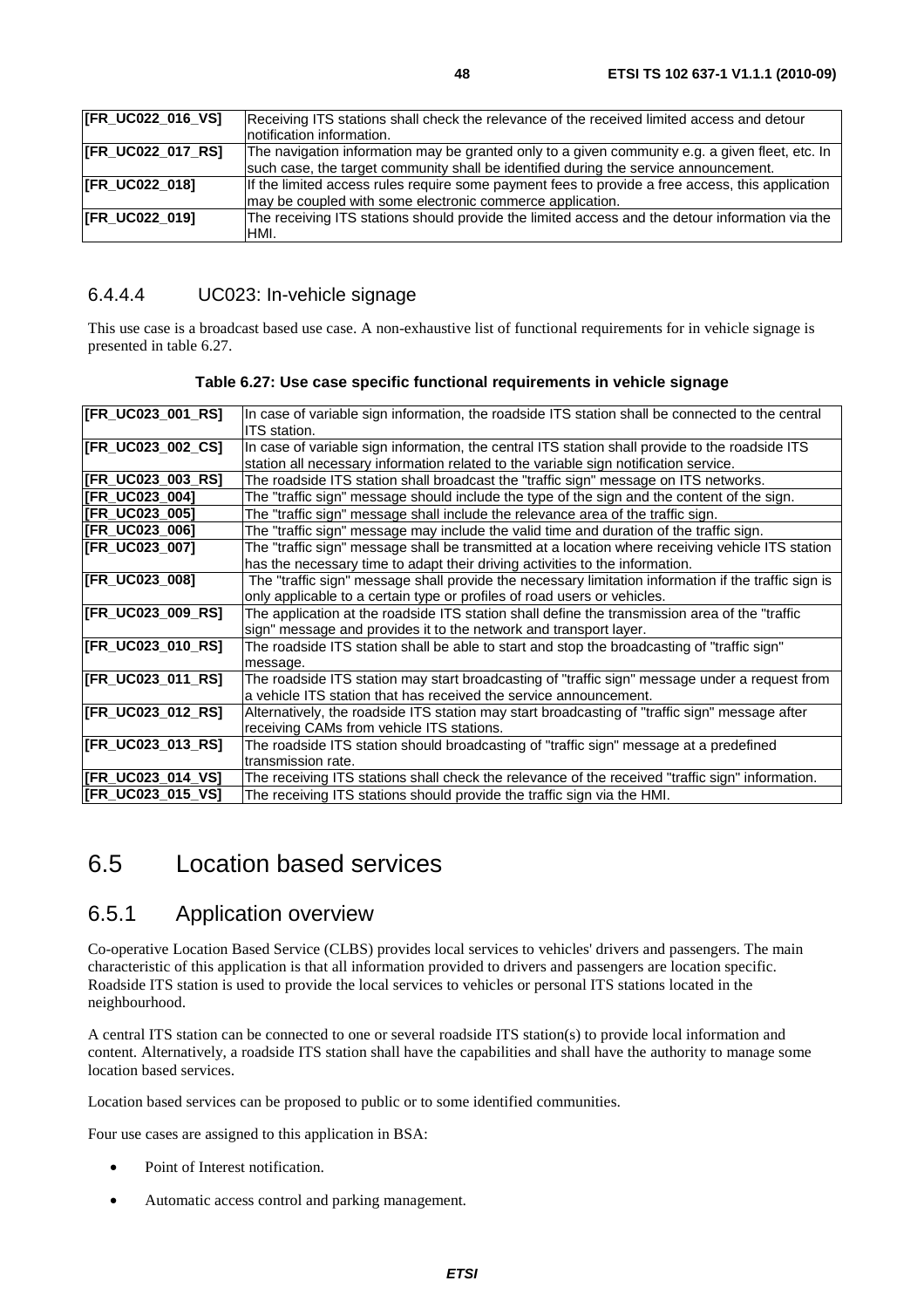- ITS local electronic commerce.
- Media downloading.

#### 6.5.2 Application functional summary and flow diagram

The service announcement and the possibility for a receiving vehicle ITS station to request the broadcasting of location based information e.g. the local points of interest, are the same as described on the figure 6.4. However in CLBS, the transaction may continue if the service persists, e.g. electronic commerce or some media downloading are requested by the in-vehicle ITS station application. This second part of the transaction is now described on the figure 6.5.

- 1) Upon reception of a broadcasted PoI message from the ITS station providing PoI services, the lower layers delivers the PoI to the facilities layer.
- 2) The facilities layer process the received PoI message and decides whether deliver the information to the application. Alternatively, the facilities layer can also be instructed by the application layer beforehand on the behaviour to follow in such circumstance.
- 3) The facilities layer issues the received PoI information to the application layer.
- 4) Application analyses the PoIs dynamic information and decides whether to inform the vehicle driver/passenger of one or several local PoIs.
- 5) The application layer provides to the driver/passenger the relevant PoIs' information.
- 6) The user decides whether to initiate an electronic transaction to one or several proposed local services.
- 7) In case that the user confirms to initiate an electronic commerce (EC) transaction, this one issues an EC request to its application layer.
- 8) Upon reception of its user EC request, the relevant application constructs the EC initiation message.
- 9) Application layer issues the EC message to the facilities layer and a request to establish a session between the local vehicle ITS station and the remote ITS station that broadcasted PoIs information.
- 10) The facilities layer processes the application layer request adding complementary data to the EC message if necessary.
- 11) The facilities layer issues an "open session" request to lower layers indicating the address of the requesting ITS station at the originating station of PoIs broadcasting.
- 12) Lower layer processing of the EC message. The lower layers establish the requested session with the remote ITS station using the assigned communication profile. When the session is established, the packets are transmitted to the roadside ITS station.
- 13) Transmission of packets between vehicle ITS station and the remote ITS station via the assigned access technology.
- 14) Upon reception of packets, the lower layer of the remote ITS station extract the packets for establishing the required session and EC initiation message.
- 15) The session establishment request and the received EC initiation message are transferred to the facilities layer by the network and transport layer.
- 16) The facilities layer of the remote ITS station establishes the requested session and extract the EC message.
- 17) The facilities layer issues a received message indication to the relevant application and provide EC initiation message to the application.
- 18) The relevant application establishes the EC transaction with its request station.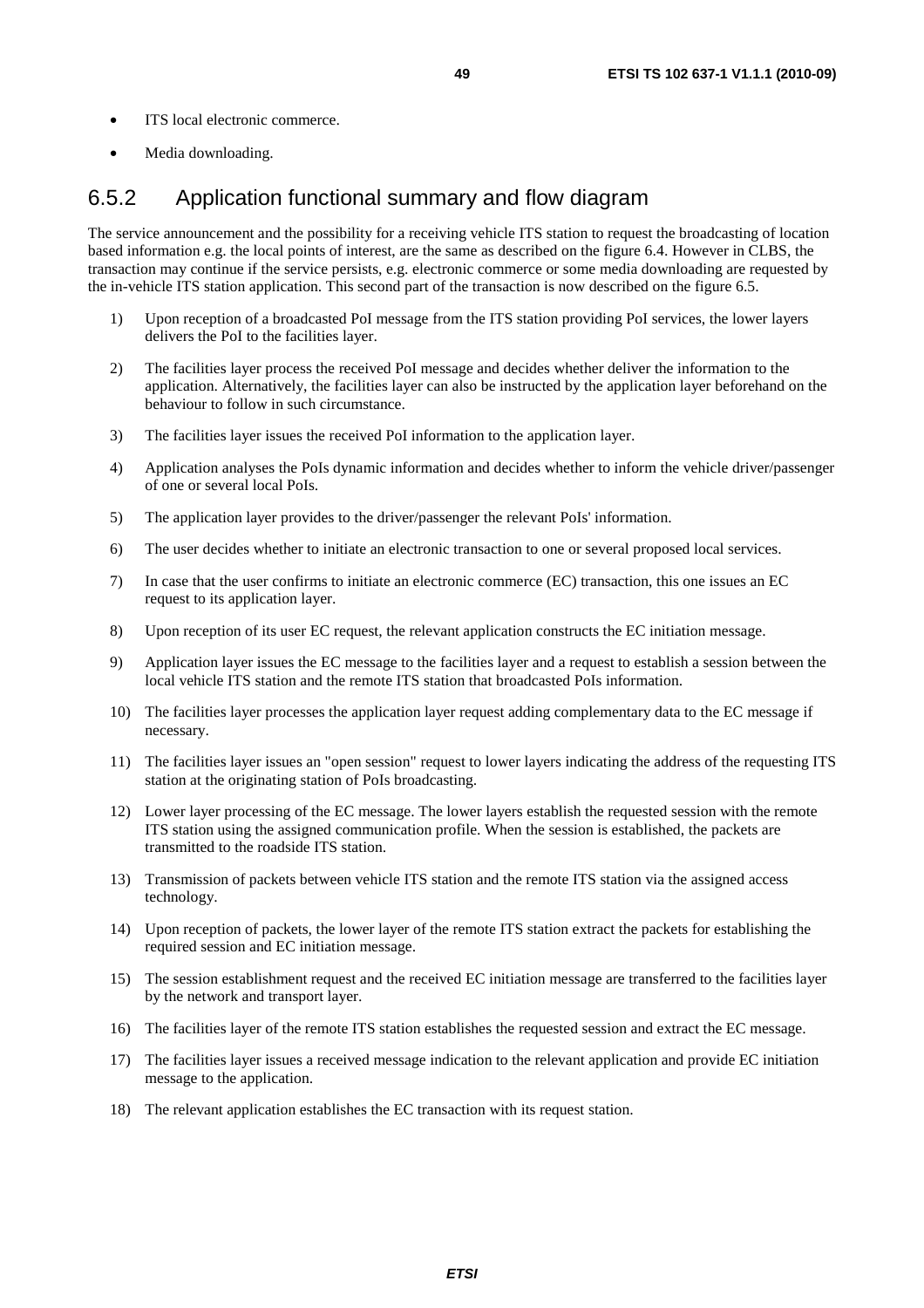- 19) The EC transaction is realized over the established session between the vehicle ITS station and the remote ITS station. The session is maintained as long as necessary and may include multimedia transfer if required by the EC transaction.
- 20) Interactions between the local relevant application and the user is developed as much as necessary to ensure the completion of the EC transaction.



**Figure 6.5: Initiation of an electronic commerce transaction (EC) with possible multimedia downloading**

### 6.5.3 Application functional requirements

A non-exhaustive list of application functional requirements is presented in table 6.28.

#### **Table 6.28: Application functional requirements location based services**

| [FR_CLBS_001]:          | A service identifier shall be assigned to each proposed Pol services.                                |
|-------------------------|------------------------------------------------------------------------------------------------------|
| <b>IFR CLBS 002 RS1</b> | The roadside ITS stations shall announce the location based services.                                |
| [FR_CLBS_003_CS]        | The central ITS station shall define competence area in which the local services are provided.       |
| <b>IFR CLBS 004 CSI</b> | The central ITS station shall provide management functionalities for the roadside ITS station is     |
|                         | lits competence area.                                                                                |
| <b>IFR_CLBS_005_CS1</b> | The central ITS station shall provide the monitoring functionalities for the roadside ITS station is |
|                         | lits competence area.                                                                                |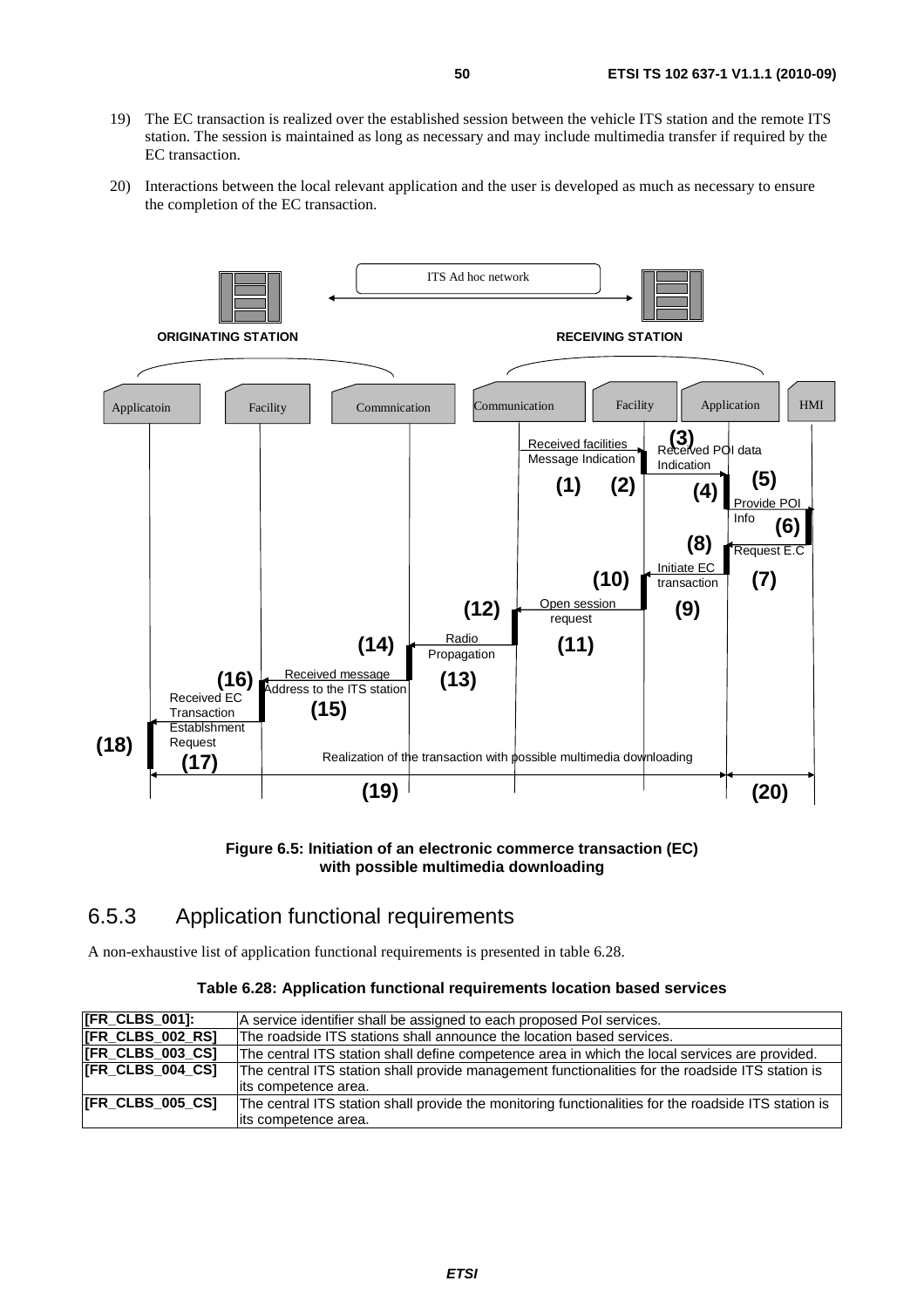| $\overline{\text{IFR}}$ CLBS 005] | An ITS stations shall have the capability to receive location based services information       |
|-----------------------------------|------------------------------------------------------------------------------------------------|
|                                   | e.g. Pols' dynamic information using the communication profile and its associated channel such |
|                                   | las identified in the service announcement.                                                    |
| <b>IFR CLBS 006 RSI</b>           | Roadside ITS station shall have the capability to authenticate the location based service      |
|                                   | messages being broadcasted.                                                                    |
| <b>IFR CLBS 0071</b>              | When receiving location based service information, the TS station shall check the authenticity |
|                                   | land relevance of the information.                                                             |
|                                   |                                                                                                |

## 6.5.4 Use cases specific functional requirements

#### 6.5.4.1 UC024: Point of Interest notification

A non-exhaustive list of functional requirements of use case Point of Interest (PoI) notification is presented in table 6.29.

| [FR_UC024_001_CS]        | Central ITS station may provide to the roadside ITS station authorized, updated information   |
|--------------------------|-----------------------------------------------------------------------------------------------|
|                          | related to local Pols dynamic information.                                                    |
| [FR_UC024_002]           | Pol information should contain some transmission area specification.                          |
| [FR UC024 003 RS]        | Roadside ITS station shall be authorized by central station providing Pol services.           |
| <b>IFR UC024 004 RS1</b> | Roadside ITS station shall be able to broadcast the Pol messages via ITS networks.            |
| [FR_UC024_005]           | The Pol messages shall include the type and content of the Pol.                               |
| <b>IFR UC024 0061</b>    | The Pol messages shall include the position and the relevance area information of the Pol.    |
| [FR_UC024_007]           | The Pol messages may include valid time and duration of Pol information.                      |
| <b>IFR UC024 008 RS1</b> | The roadside ITS station shall be able to start and stop the broadcasting of Pol message.     |
| [FR_UC024_009_RS]        | The roadside ITS station may start broadcasting of Pol message under the request from the     |
|                          | central ITS.                                                                                  |
| [FR_UC024_010_RS]        | Alternatively, the roadside ITS station may start broadcasting of Pol message under the       |
|                          | request from user ITS stations.                                                               |
| [FR_UC024_011_RS]        | The application at the roadside ITS station should define the transmission area for the       |
|                          | transmission of the Pol message and provide to the network and transport layer.               |
| [FR_UC024_012_RS]        | Alternatively, the roadside ITS station may start broadcasting of Pol message after receiving |
|                          | CAM from user ITS stations.                                                                   |
| [FR_UC024_013_RS]        | The roadside ITS station should transmit the Pol messages at a predefined transmission rate.  |
| [FR_UC024_014]           | Pol messages may be addressed to a given community. In such case, the service                 |
|                          | announcement shall provide the relevant community identification.                             |
| [FR_UC024_015]           | Pol messages shall be transmitted at a location and at a timing where receiving vehicle ITS   |
|                          | station has the necessary time to process the received Pol notification and decide whether to |
|                          | start a session request between itself and ITS station at the origin of the POI broadcasting. |
| [FR_UC024_016]           | Receiving ITS stations shall check the relevance of the received Pol information.             |
| [FR_UC024_017]           | Receiving ITS station shall provide interactive HMI to end users for the EC.                  |
| [FR_UC024_018]           | If required by use case, point-to-point session may be requested by user ITS station with     |
|                          | roadside ITS station or further with the central ITS station.                                 |

#### 6.5.4.2 UC025: Automatic access control and parking management

A protected area or a parking is a particular point of interest that may require some access control or/and some electronic fee collection. So, the requirements associated to this use cases are partly covered by the UC022 (limited access) and UC026 (ITS local electronic commerce).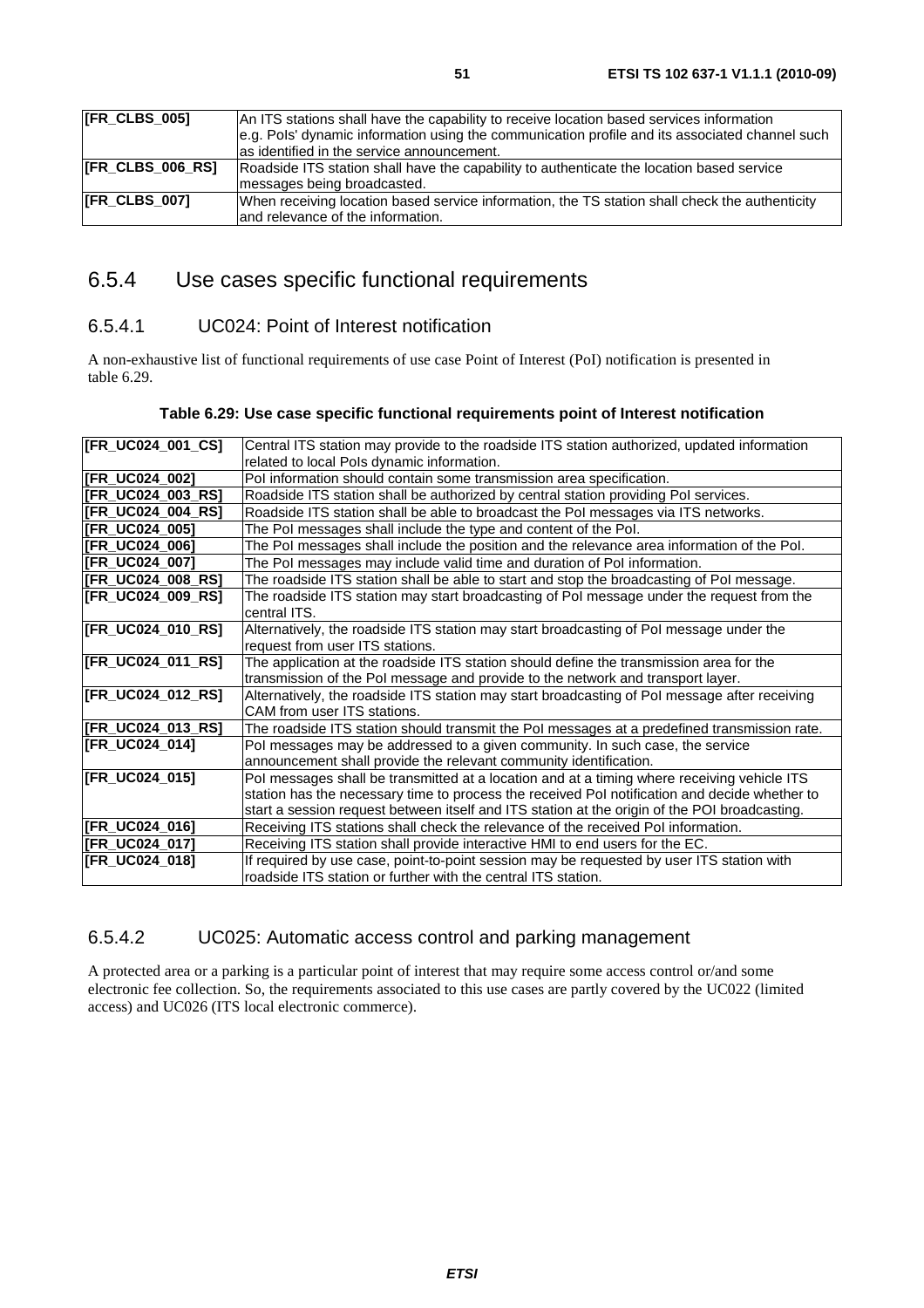The functional requirements of UC024 and the following non exclusive use case specific functional requirement apply to this use case.

#### **Table 6.30: Use case specific functional requirements ITS local electronic commerce**

| [FR_UC026_001_RS]     | POI notifications transmitted by a roadside ITS station shall contain all the dynamic updated      |
|-----------------------|----------------------------------------------------------------------------------------------------|
|                       | information for a user to be able to book or/and pay locally, electronically some service or       |
|                       | content.                                                                                           |
| [FR_UC026_002]        | The ITS station shall provide necessary functions or interfaces to support payment transaction,    |
|                       | either achieved through billing including the authorization to debit the customer bank account     |
|                       | or/and by using an electronic wallet/purse authorizing for local micro-payment.                    |
| [FR_UC026_003_RS]     | The roadside ITS station shall announce its capability of supporting either directly or indirectly |
|                       | (via a central ITS station) some ITS local electronic commerce transaction.                        |
| <b>IFR UC026 0041</b> | The establishment of a session to support the electronic payment transaction can be either         |
|                       | between the roadside ITS station announcing the service and the concerned vehicle ITS station      |
|                       | or can be between a central ITS station and the concerned vehicle ITS station. The                 |
|                       | communication profile to be used for the establishment of this session shall be included in the    |
|                       | ITS local electronic commerce service announcement.                                                |
| [FR_UC026_005]        | The established session shall be maintained as long as the electronic commerce transaction         |
|                       | requires. Therefore, the termination of the session is decided by the ITS local electronic         |
|                       | commerce application.                                                                              |
| [FR_UC026_006]        | The ITS stations and the electronic commerce transaction applications shall provide functions to   |
|                       | satisfy the level of security, integrity, confidentiality required by such electronic transaction. |
| [FR_UC026_007]        | The ITS stations and the electronic commerce transaction applications shall provide functions to   |
|                       | respect the user privacy respect requirements during such electronic commerce transaction.         |
| [FR_UC026_008]        | Receiving ITS station shall have the necessary time to process the ITS local electronic            |
|                       | commerce transaction. If the vehicle ITS station is in mobility, some advanced session             |
|                       | maintenance functions could be required to ensure the transaction completion.                      |

### 6.5.4.4 UC027: Media downloading

The functional requirements of UC024 and the following non exclusive use case specific functional requirements apply to this use case.

| [FR_UC027_001_RS]    | The roadside ITS station providing POI notifications shall provide all the dynamic updated           |
|----------------------|------------------------------------------------------------------------------------------------------|
|                      | information for a user to be able to download some media either after an ITS local electronic        |
|                      | commerce transaction or immediately if free of charge.                                               |
| [FR_UC027_002_RS]    | The roadside ITS station shall announce its capability to achieve either directly or indirectly (via |
|                      | a central ITS station) the downloading of media.                                                     |
| [FR_UC027_002]       | If payment is required for media downloading, the ITS stations shall provide necessary               |
|                      | functions and interfaces to support payment transaction, either achieved through billing             |
|                      | including the authorization to debit the customer bank account or/and by using an electronic         |
|                      | wallet/purse authorizing for local micro-payment.                                                    |
| [FR_UC027_003]       | The establishment of a session to support the media downloading can be either between the            |
|                      | roadside ITS station announcing the service and the concerned vehicle ITS station or can be          |
|                      | end to end between a central ITS station and the concerned vehicle ITS station. The                  |
|                      | communication profile to be used for the establishment of this session shall be included in the      |
|                      | media downloading service announcement.                                                              |
| [FR_UC027_004]       | The established session shall be maintained as long as the media downloading is successful or        |
|                      | is failing due some application level problem. Therefore, the termination of the session is          |
|                      | decided by the media downloading application.                                                        |
| [FR_UC027_005]       | The ITS stations and the multimedia downloading application shall provide functions to satisfy       |
|                      | the level of security, integrity, confidentiality required by such operation.                        |
| <b>FR UC027 0061</b> | The ITS stations and the multimedia downloading application shall provide functions to protect       |
|                      | the copyright of the multimedia.                                                                     |

|  |  | Table 6.31: Use case specific functional requirements media downloading |
|--|--|-------------------------------------------------------------------------|
|--|--|-------------------------------------------------------------------------|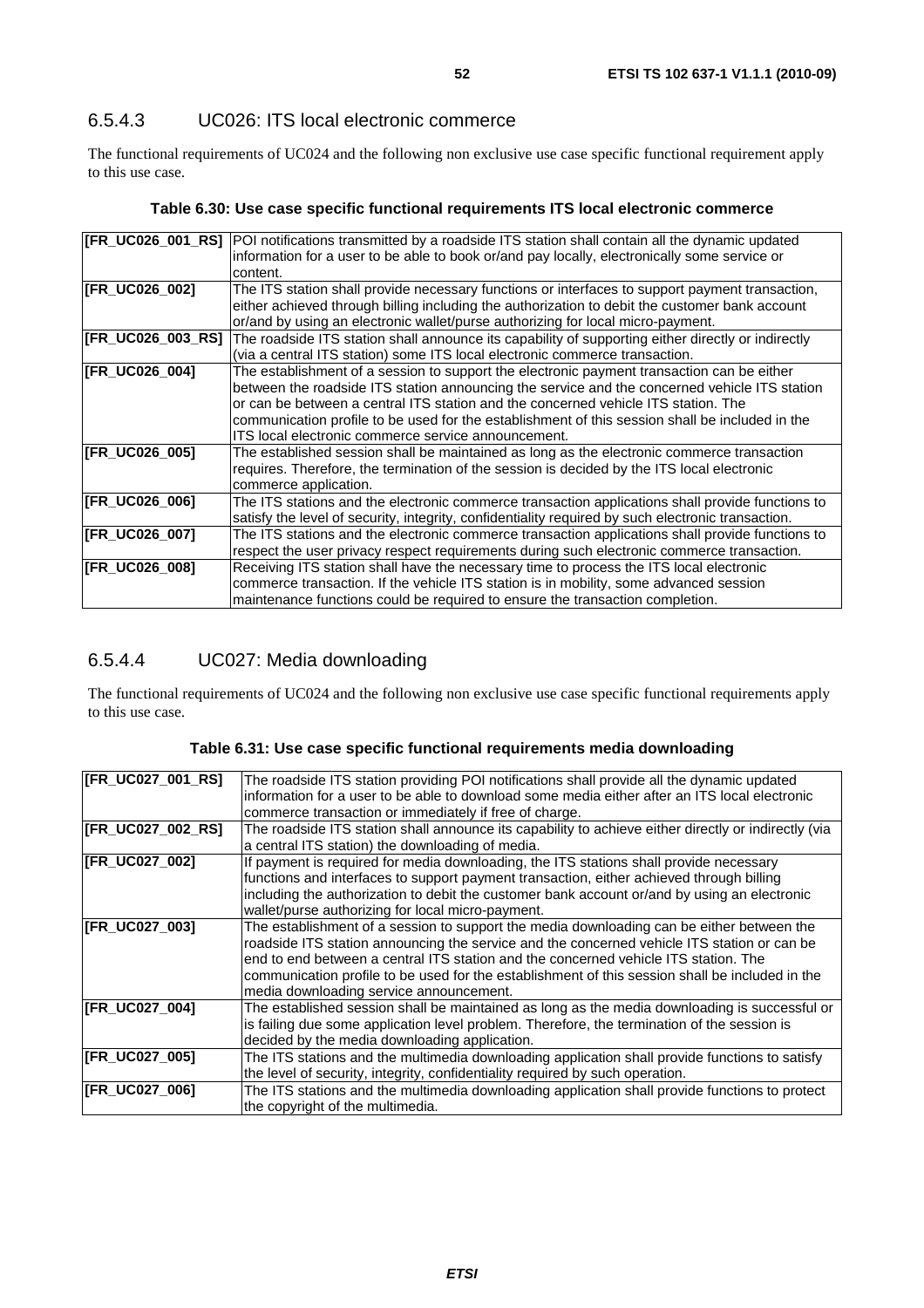| [FR_UC027_007] | The ITS stations and the multimedia downloading application shall respect the required user    |
|----------------|------------------------------------------------------------------------------------------------|
|                | privacy during the whole media downloading.                                                    |
| [FR_UC027_008] | The vehicle ITS station shall have the necessary time to ensure the complete media             |
|                | downloading. If the vehicle ITS station is in mobility, some advanced session maintenance      |
|                | support could be required to ensure the complete media downloading.                            |
| [FR_UC027_009] | The ITS station providing the multimedia downloading application shall provide the information |
|                | on the size of the media for the usage of session management. The assigned communication       |
|                | profile performance may take into account this size.                                           |

## 6.6 Communities services

### 6.6.1 Application overview

Communities Services (ComS) application is mainly characterized by the services provided by a community service provider to multiple ITS stations belonging to a given community. The service provider of such community service may be logistic companies, insurance companies, OEM service provider, or private community services (club, association, cities, etc.). Depending on the use case, the messages exchanged between the user ITS stations and service provider ITS stations may contain sensitive, driver-specific data. Alternatively, a local central ITS station plays the role of the local community service provider giving access to Internet. However, this local central ITS station is not necessarily the actor who operates the whole back end system platform, among which most are web based services.

NOTE: A global access to Internet using an ISP contract at the client side is not considered in this application.

Three user cases are assigned to this application in BSA.

- UC028: Insurance and financial services;
- UC029: Fleet management:
- UC030: Loading zone management.

### 6.6.2 Application flow diagram

Figure 6.6 shows the flows necessary for a user of a given community to get access to Internet as a visitor of the community.

- 1) Service announcement broadcasted by the roadside ITS station announces its local capability to offer an Internet access, the provided community services together with the community identification.
- 2) The user ITS station analyses the received service announcement and decides on the relevance of and the interest to this proposed services. If one of the local users (driver or passenger) belongs to the concerned community, a visitor Internet access is proposed to the user.
- 3) If one of the users is interested by this proposed internet access and the community services, this one provides all the necessary information/evidence of its user profile information within the concerned community to the local central ITS station.
- 4) The local central ITS station verifies the user profile with regards to the managed community and if valid, grants him access to Internet.
- 5) The authorized access to Internet as a visitor of the community is acknowledged to the user via its vehicle ITS station.
- 6) The vehicle ITS station may establish an Internet session with any central ITS station located on Internet. An adapted communication profile is used for this purpose.
- 7) The Internet session can stay operational as long as necessary for the user in the vehicle ITS station to achieve its community services.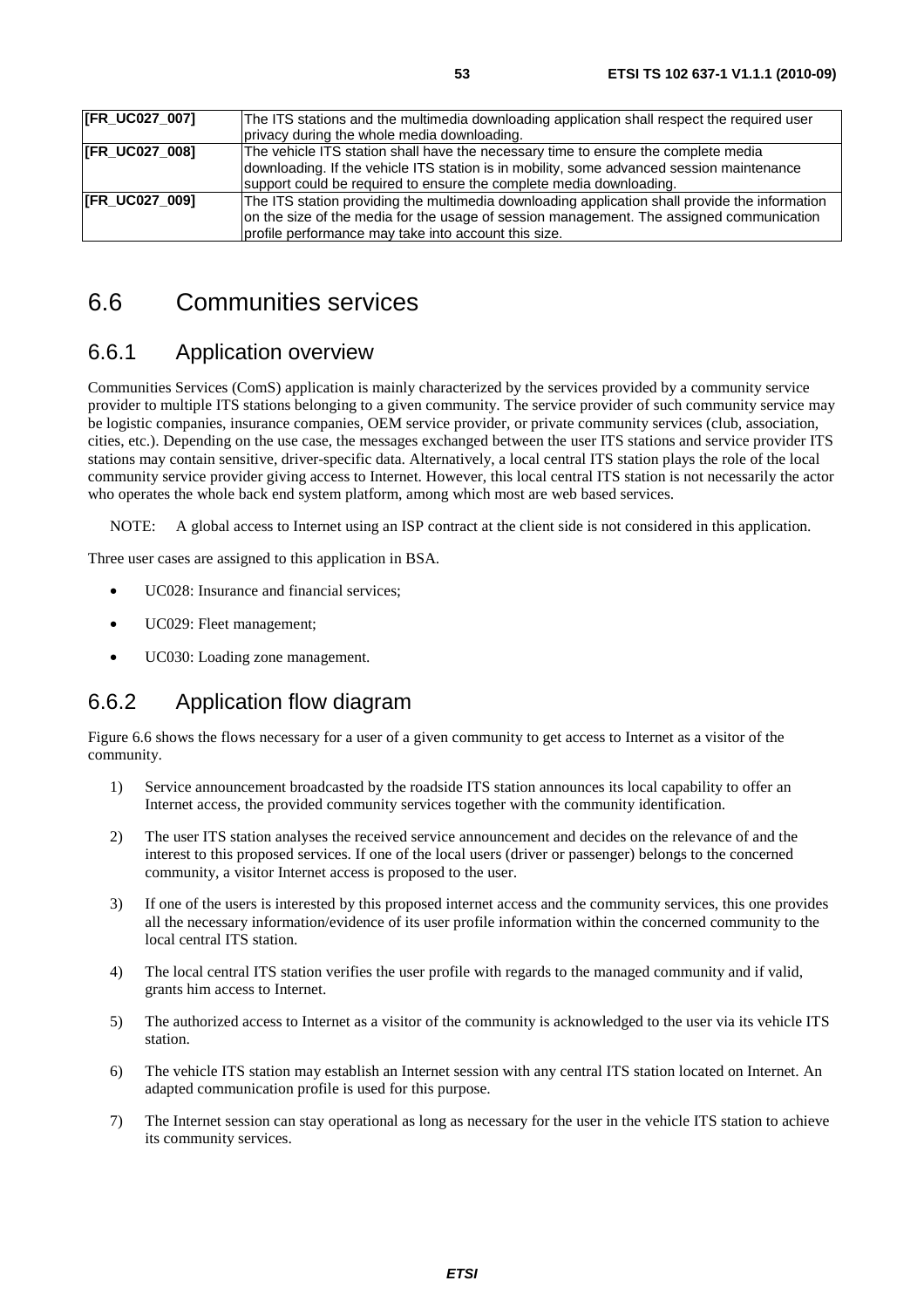

**Figure 6.6: Establishment of an Internet access to a visitor of a given community**

## 6.6.3 Application functional requirements

A non exclusive list of application functional requirement is presented in table 6.32.

|  | Table 6.32: Application functional requirements community services |  |
|--|--------------------------------------------------------------------|--|
|  |                                                                    |  |

| [FR_ComS_001]        | A service identifier shall be assigned to each proposed community service.                           |
|----------------------|------------------------------------------------------------------------------------------------------|
| <b>IFR ComS 0021</b> | An identifier shall be assigned to the community.                                                    |
| [FR_ComS_003_CS]     | The central ITS station shall be defined a competence area in which the community services           |
|                      | are provided.                                                                                        |
| [FR_ComS_004_CS]     | The central ITS station shall provide management functionalities for the roadside ITS station is     |
|                      | its competence area.                                                                                 |
| [FR_ComS_005_CS]     | The central ITS station shall provide monitoring functionalities for the roadside ITS station is its |
|                      | competence area.                                                                                     |
| [FR_ComS_006]        | Upon reception of a global internet service - communities service announcement, a user ITS           |
|                      | stations shall verify whether at least one of the end uers of the ITS station belongs to the         |
|                      | addressed community.                                                                                 |
| [FR_ComS_007]        | The communication profile specified or selected within the service announcement shall be used        |
|                      | to start the service with the central ITS station.                                                   |
| [FR_ComS_008_RS]     | The roadside ITS station and the central ITS station shall have the capability to authenticate the   |
|                      | global internet service - communities messages being exchanged.                                      |
| [FR_ComS_009_VS]     | When receiving a global internet service - communities service information, vehicle ITS station      |
|                      | shall check the authenticity and relevance of the information.                                       |
| [FR_ComS_010]        | The central ITS station or the roadside ITS station shall be authorized ITS stations to provide      |
|                      | the community services.                                                                              |
| [FR_ComS_011]        | All important information sent from the central ITS station to vehicle ITS station should be         |
|                      | acknowledged by the vehicle ITS station.                                                             |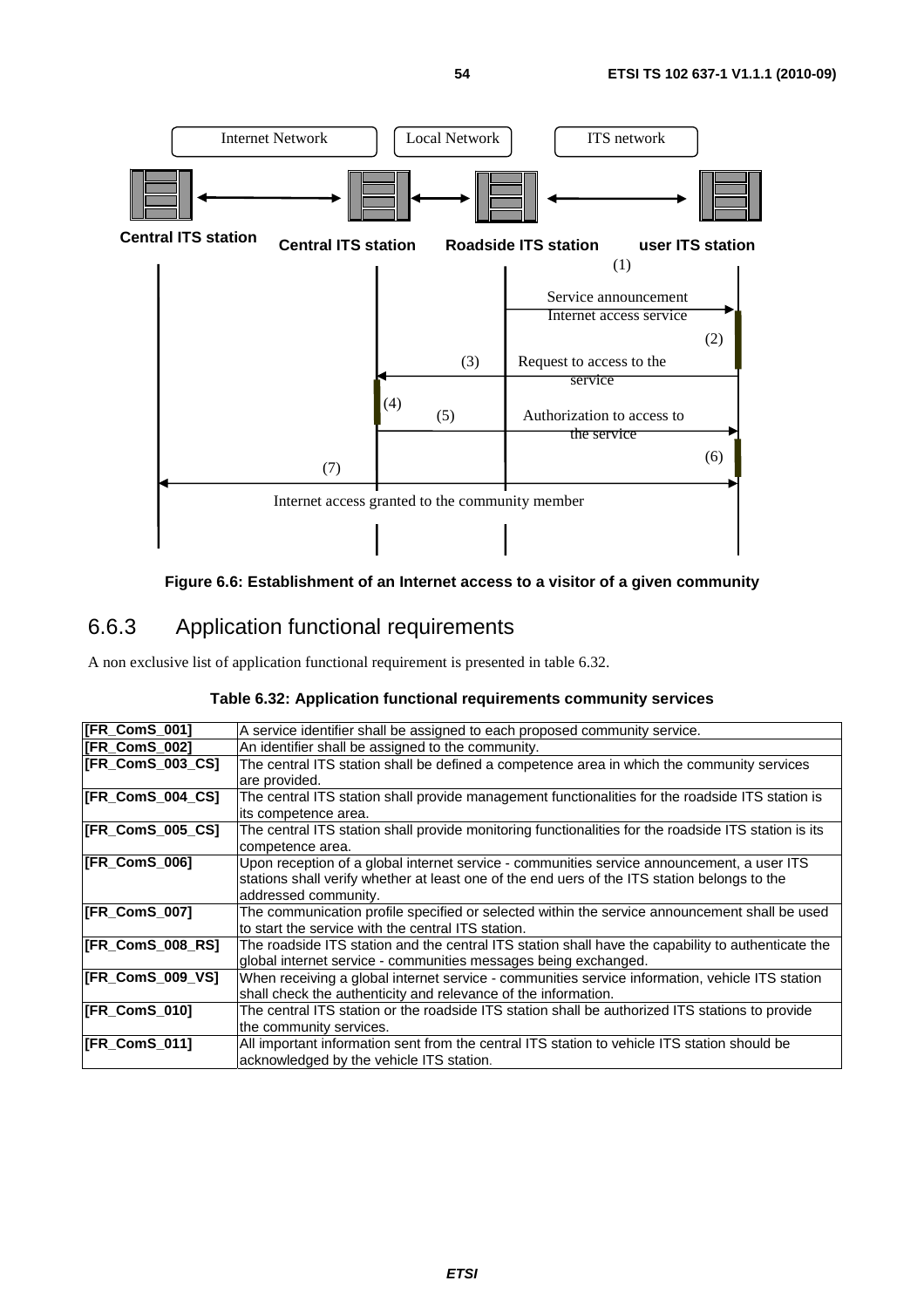## 6.6.4 Use case specific functional requirements

#### 6.6.4.1 UC028: Insurance and financial services

A non exclusive list of use case functional requirement is presented in table 6.33.

#### **Table 6.33: Application functional requirements insurance and financial**

| [FR_UC028_001_CS]     | The central ITS station should transmit to the roadside ITS station authorized, updated           |
|-----------------------|---------------------------------------------------------------------------------------------------|
|                       | information for an insurance/financial community.                                                 |
| [FR_UC028_002_CS]     | The application at the central ITS station should define the transmission area of the "insurance" |
|                       | and financial services" message and provides to the network and transport layer.                  |
| [FR_UC028_003]        | The service announcement shall provide the relevant insurance/financial community                 |
|                       | identification together with the communication profile to be used for the initial exchange with   |
|                       | the central ITS station.                                                                          |
| [FR_UC028_004_CS]     | Central ITS station should provide functions to register/deregister an insurance client profile   |
|                       | and/or a user station.                                                                            |
| [FR_UC028_005]        | The user ITS stations replying to the announced services shall provide required data to service   |
|                       | provider central station to allow identification of insurance clients without ambiguity.          |
| [FR_UC028_006]        | The user ITS station should be able to register/deregister itself to a central ITS station.       |
| [FR_UC028_007_CS]     | The central ITS station shall manage all registered user ITS station identifications and user     |
|                       | Iprofile information.                                                                             |
| [FR_UC028_008]        | Information exchanged between the user ITS station and a central ITS station are fully under      |
|                       | the responsibility of the insurance and financial service provider. However, the information      |
|                       | content shall respect the user privacy.                                                           |
| [FR_UC028_009]        | A user ITS station shall maintain securely the insurance and financial community information.     |
| <b>IFR UC028 0101</b> | A user ITS station shall have the capability to store the information relevant to insurance and   |
|                       | financial services during some time periods.                                                      |
| [FR_UC028_011]        | A user ITS station should be capable of delivering this stored information when the               |
|                       | communication window is established.                                                              |
| [FR_UC028_012]        | Once an internet session has been started, this one should be maintained as long as               |
|                       | necessary to ensure the service whatever the velocity of the vehicle ITS station.                 |
| [FR_UC028_013]        | A user ITS station should provide a user interface to users for insurance and financial service.  |

#### 6.6.4.2 UC029: Fleet management

A non exclusive list of use case functional requirement is presented in table 6.34.

#### **Table 6.34: Application functional requirements fleet management**

| [FR_UC029_001_CS] | The central ITS station may provide to the roadside ITS station authorized, updated information<br>related for a given fleet community. |
|-------------------|-----------------------------------------------------------------------------------------------------------------------------------------|
| [FR_UC029_002_CS] | The application at the central ITS station should define the transmission area of the "fleet                                            |
|                   |                                                                                                                                         |
|                   | management" message and provide to the network and transport layer.                                                                     |
| [FR_UC029_003_CS] | The central ITS station should be able to register/deregister a user ITS station to which                                               |
|                   | provides the fleet management services.                                                                                                 |
| [FR_UC029_004_CS] | The central ITS station shall manage all registered user ITS station identifications and user                                           |
|                   |                                                                                                                                         |
|                   | profile information.                                                                                                                    |
| [FR_UC029_005]    | The service announcement shall provide the relevant fleet community identification together                                             |
|                   | with the communication profile to be used for the initial exchange with the central ITS station.                                        |
| [FR_UC029_006_VS] | A user vehicle ITS station replying to the announced services shall provide required data to                                            |
|                   |                                                                                                                                         |
|                   | service provider central station to allow identification of service users without ambiguity.                                            |
| [FR_UC029_007_VS] | A user vehicle ITS station should be able to provide the positioning functions.                                                         |
| [FR_UC029_008_VS] | The user vehicle ITS station should provide the interface between fleet management                                                      |
|                   | application and the navigation systems.                                                                                                 |
| [FR_UC029_009_CS] | The central ITS station may provide real time navigation information to user ITS station.                                               |
|                   |                                                                                                                                         |
| [FR_UC029_010_CS] | The central ITS station shall monitor in the real time the fleet vehicles.                                                              |
| [FR_UC029_011_CS] | The central ITS station may have access to individual vehicle status form the monitoring                                                |
|                   | functions.                                                                                                                              |
| [FR_UC029_012]    | Information exchanged over internet between the vehicle ITS station and a central ITS station                                           |
|                   |                                                                                                                                         |
|                   | are fully under the responsibility of the fleet management service. However, the information                                            |
|                   | content shall respect the user privacy.                                                                                                 |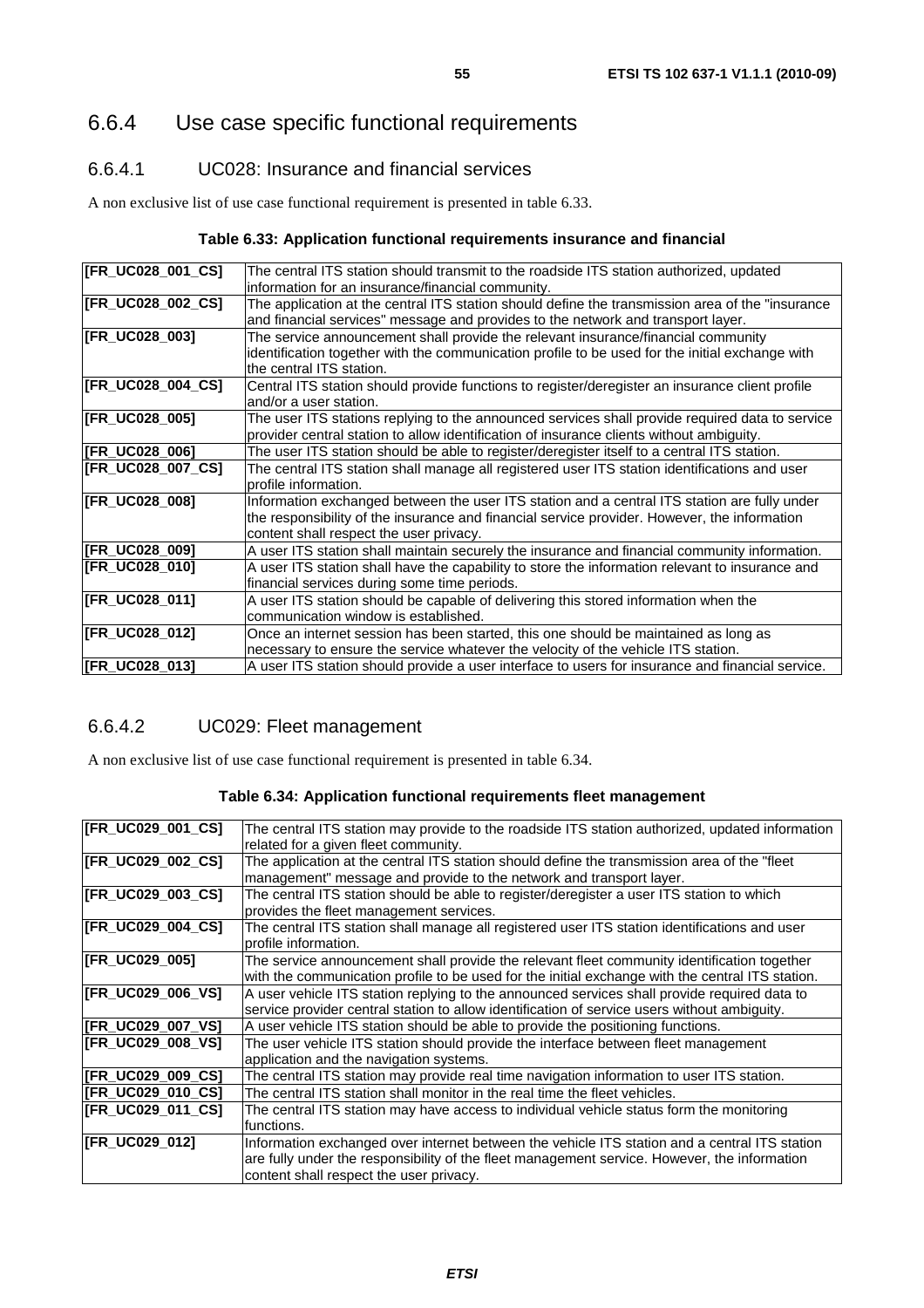| [FR_UC029_013_VS]        | A user vehicle ITS station shall maintain securely the fleet community identification.                                                                                                                                                                                                                          |
|--------------------------|-----------------------------------------------------------------------------------------------------------------------------------------------------------------------------------------------------------------------------------------------------------------------------------------------------------------|
| [FR_UC029_014_VS]        | A user vehicle ITS station in the fleet should report its status changes to the central ITS station.                                                                                                                                                                                                            |
| <b>IFR UC029 015 CS1</b> | The central ITS station should be able to inform the status changes to a vehicle ITS stations in<br>the fleet.                                                                                                                                                                                                  |
| [FR_UC029_016_CS]        | If required by the fleet management, the central ITS station may be able to control remotely<br>vehicle ITS station.                                                                                                                                                                                            |
| [FR_UC029_017]           | Once an internet session has been started, this one should be maintained as long as<br>necessary to insure the service whatever the velocity of the vehicle ITS station. This may be<br>achieved by assigning a global communication profile or insuring the roaming between several<br>communication profiles. |
| [FR_UC029_018_VS]        | A user vehicle ITS station should have the capability to store information relevant to fleet<br>management services during some time periods when the communications are not possible.                                                                                                                          |
| [FR_UC029_019_VS]        | A vehicle ITS station should be capable of delivering this stored information as soon as a<br>communication window is opened.                                                                                                                                                                                   |
| [FR_UC029_020_CS]        | If required by the fleet management, the application at the central ITS station shall be able to<br>send request to other applications at other ITS stations e.g. parking access, Pol notifications<br>that provide relevant information for fleet management purpose.                                          |
| [FR_UC029_021_VS]        | A user vehicle ITS station shall provide a user interface for fleet management.                                                                                                                                                                                                                                 |
| <b>IFR UC029 022 VS1</b> | Vehicle ITS station should have access to the in vehicle system in order to retrieve vehicle<br>status information.                                                                                                                                                                                             |

#### 6.6.4.3 UC030: Loading zone management

A non exclusive list of use case functional requirement is presented in table 6.35.

| [FR_UC030_001_CS]     | The central ITS station should provide to the roadside ITS station authorized, updated<br>information for the loading zone management of a given community.                                                                                                                                                     |  |  |  |
|-----------------------|-----------------------------------------------------------------------------------------------------------------------------------------------------------------------------------------------------------------------------------------------------------------------------------------------------------------|--|--|--|
| [FR_UC030_002_CS]     | The application at the central ITS station shall define the transmission area of the "loading<br>zone management" message and provide it to the network and transport layer.                                                                                                                                    |  |  |  |
| [FR_UC030_003]        | The service announcement shall provide the relevant loading zone management community<br>identification accompanied with the communication profile to be used for the initial exchange<br>with the central ITS station.                                                                                         |  |  |  |
| [FR_UC030_004]        | The user ITS stations replying to the announced services shall provide required data to service<br>provider central station to allow identification of service users without ambiguity.                                                                                                                         |  |  |  |
| [FR_UC030_005]        | Information exchanged over internet between the vehicles ITS station and a central ITS station<br>are fully under the responsibility of the loading zone management service. However, the<br>information content shall respect the user privacy.                                                                |  |  |  |
| [FR_UC030_006_VS]     | A vehicle ITS station shall maintain securely the community identification in charge of the<br>loading zone management.                                                                                                                                                                                         |  |  |  |
| <b>IFR UC030 0071</b> | Once an Internet session has been started, this one should be maintained as long as<br>necessary to insure the service whatever the velocity of the vehicle ITS station. This may be<br>achieved by assigning a global communication profile or insuring the roaming between several<br>communication profiles. |  |  |  |

#### **Table 6.35: Application functional requirements loading zone management**

## 6.7 ITS station life cycle management

## 6.7.1 Application overview

This application (LCM) provides the ITS station life cycle management services, including vehicle ITS stations and roadside ITS stations.

The services can be provided either by a central ITS station via generic access networks or by authorized decentralized central ITS station locally connected to a roadside ITS station. Vehicle ITS stations are informed of the service availability by receiving service announcement from the roadside ITS station. Then, a point-to-point session is established with roadside ITS station or with the service provider central ITS station via a generic access network or ITS networks in order to download and update the station software and data.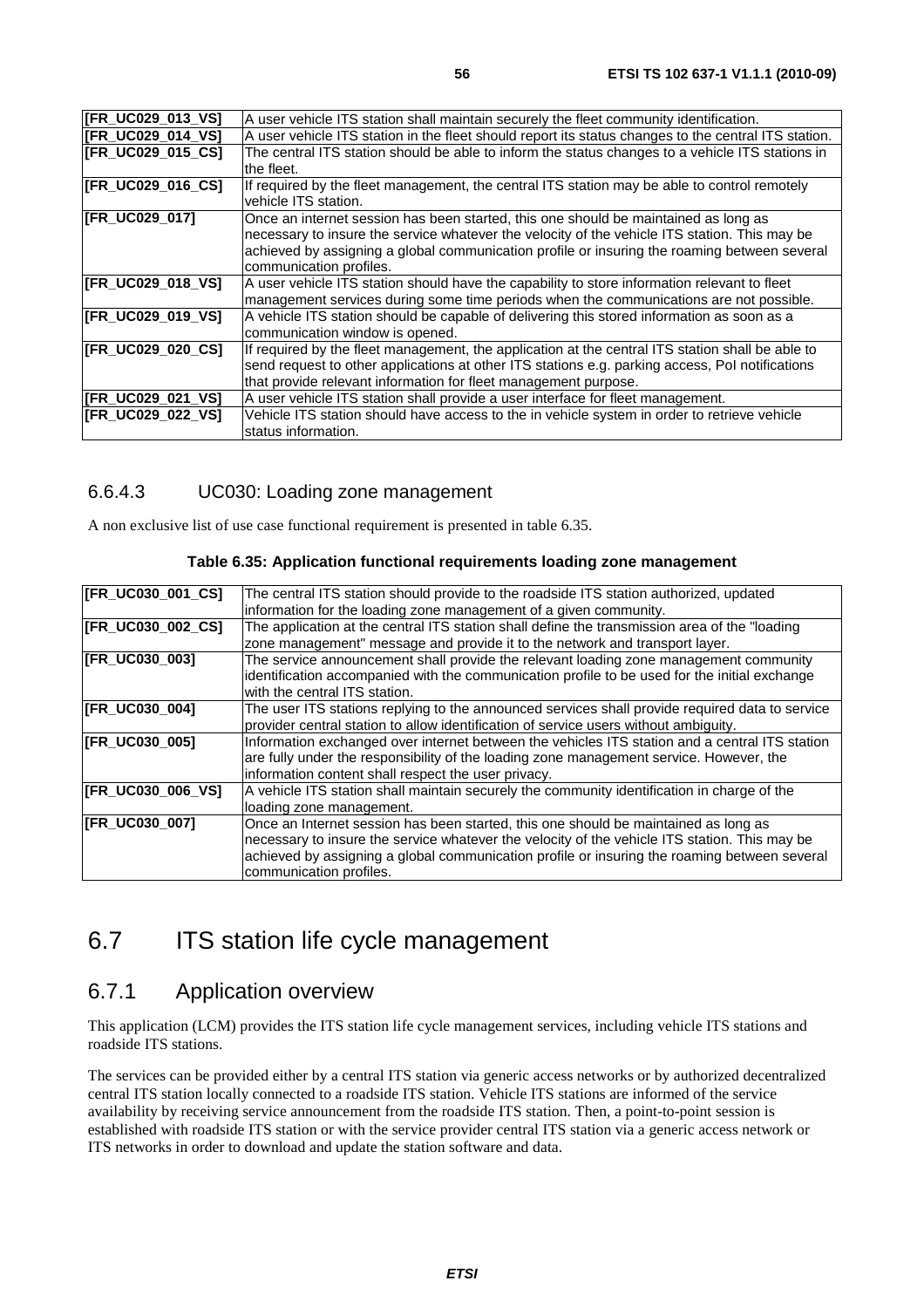This service is mainly provided for:

- Service provisioning and update.
- Security data downloading.
- Naming and addressing updating.
- Communities management.
- Others.

Two user cases are assigned to this application in BSA.

- UC031:Vehicle software/data provisioning and update.
- UC032: Vehicle and RSU data calibration.

### 6.7.2 Application flow diagram

The application functional summary and flow diagram are identical to the flow diagram such as described in clause 6.6.2.

### 6.7.3 Application functional requirements

A non exclusive list of application functional requirements is presented in table 6.36.

| <b>[FR_LCM_001]:</b> | Service identifiers shall be assigned to each station life cycle management service.               |  |  |
|----------------------|----------------------------------------------------------------------------------------------------|--|--|
| <b>IFR LCM 0021</b>  | Upon reception of a global internet service - ITS station life cycle management announcement, a    |  |  |
|                      | concerned vehicle ITS station shall verify if it needs some change in its configuration or/and     |  |  |
|                      | management data.                                                                                   |  |  |
| [FR_LCM_003]         | The communication profile identified in the service announcement shall be used to start the        |  |  |
|                      | communication with the central ITS station.                                                        |  |  |
| [FR_LCM_004]         | The roadside ITS station and the central ITS station shall have the capability to authenticate the |  |  |
|                      | global internet service - ITS life cycle management messages being exchanged.                      |  |  |
| <b>[FR_LCM_005]</b>  | The central ITS station or roadside ITS station shall be an authorized station to take part in the |  |  |
|                      | station life cycle management service.                                                             |  |  |
| <b>[FR_LCM_006]</b>  | When receiving a global internet service - ITS station life cycle management information, vehicle  |  |  |
|                      | ITS station shall check the authenticity and relevance of the information.                         |  |  |
| [FR_LCM_006]         | The users ITS station shall guarantee secure communications with central ITS stations              |  |  |
|                      | introducing appropriate mechanisms.                                                                |  |  |

#### **Table 6.36: Application functional requirements ITS station life cycle management**

#### 6.7.4 Use case specific functional requirements

#### 6.7.4.1 UC031: Vehicle software/data provisioning and update

A non exclusive list of use case specific functional requirements is presented in table 6.37.

#### **Table 6.37: Use case functional requirements vehicle software/data provisioning and update**

| [FR UC031 001 CS]     | The central ITS station should provide to the roadside ITS station authorized, updated<br>information for the curative or/and evaluative maintenance of the vehicle ITS station<br>configuration.     |
|-----------------------|-------------------------------------------------------------------------------------------------------------------------------------------------------------------------------------------------------|
| [FR UC031 002 CS]     | The application at the central ITS station should define the transmission area of the "vehicle"<br>software/data provisioning and update" message and provides to the network and transport<br>laver. |
| <b>IFR UC031 0031</b> | The service announcement shall provide the relevant vehicle brand identification accompanied<br>with the communication profile to be used for the initial exchange with the central ITS station.      |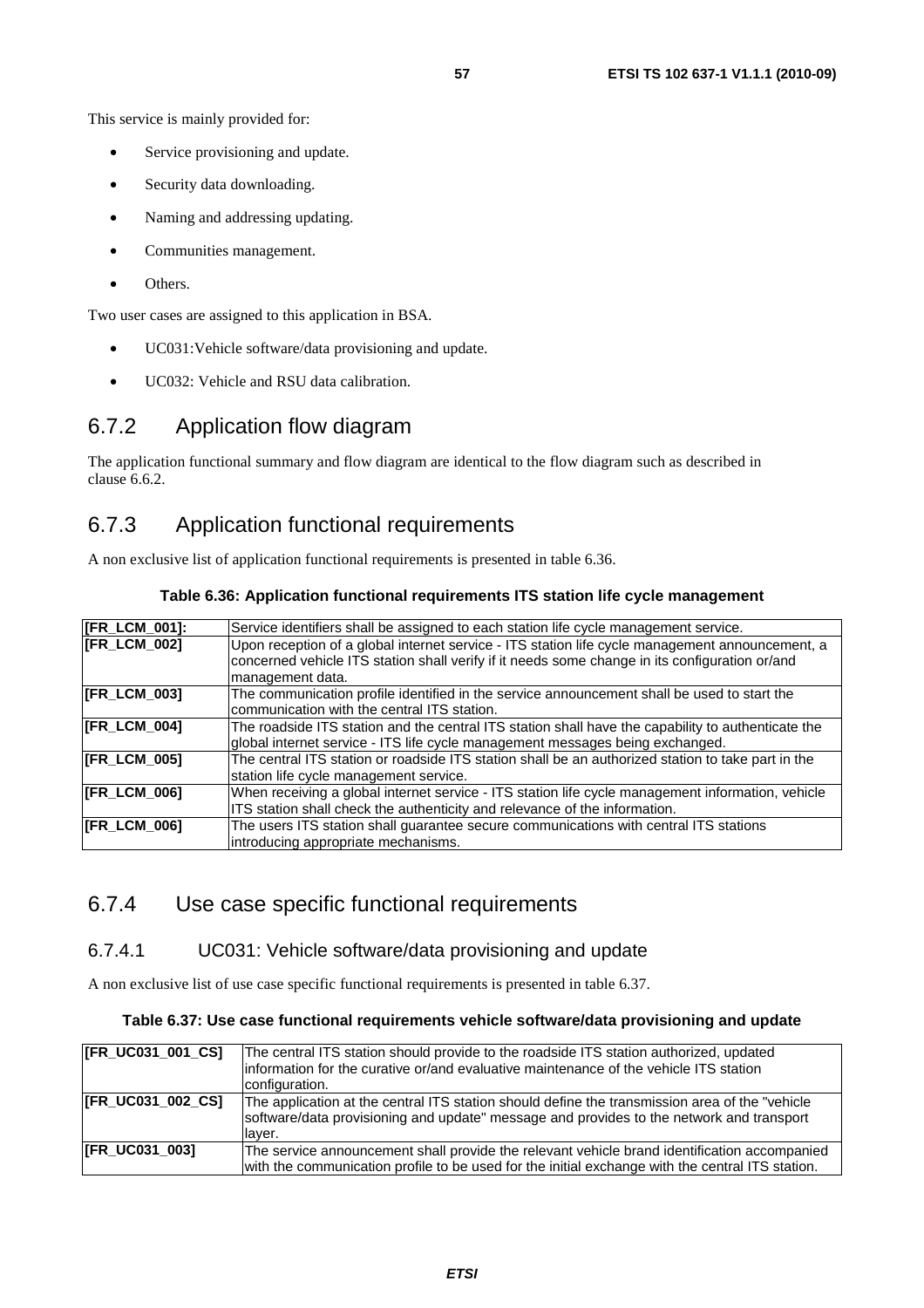| [FR_UC031_004]           | Information exchanged over internet between the vehicle ITS station and a central ITS station   |  |  |  |
|--------------------------|-------------------------------------------------------------------------------------------------|--|--|--|
|                          | are fully under the responsibility of the vehicle life cycle management service provider.       |  |  |  |
|                          | However, the information content shall respect the user privacy.                                |  |  |  |
| [FR_UC031_005_VS]        | A vehicle ITS station shall provide means to gather its current hardware and software           |  |  |  |
|                          | configuration parameters.                                                                       |  |  |  |
| <b>IFR UC031 006 VS1</b> | A vehicle ITS station should provide means to store and report its current hardware and         |  |  |  |
|                          | software configuration parameters.                                                              |  |  |  |
| [FR_UC031_007_VS]        | A vehicle ITS station shall have an life time management means enabling the downloading of      |  |  |  |
|                          | standard software programs, their integration in the vehicle ITS station environment and their  |  |  |  |
|                          | remote activation.                                                                              |  |  |  |
| [FR_UC031_008]           | The ITS station life cycle management service should be prioritized relatively to other local   |  |  |  |
|                          | services being announced.                                                                       |  |  |  |
| [FR_UC031_009]           | Once an internet session has been started, this one shall be maintained as long as necessary    |  |  |  |
|                          | to ensure the service whatever the velocity of the vehicle ITS station. This may be achieved by |  |  |  |
|                          | assigning a global communication profile or ensuring the roaming between several                |  |  |  |
|                          | communication profiles.                                                                         |  |  |  |
| [FR_UC031_010]           | Associated to the vehicle ITS station life cycle management, messages may be communicated       |  |  |  |
|                          | to passing by vehicle ITS stations of the community either under the form of broadcasted        |  |  |  |
|                          | messages or unicasted messages.                                                                 |  |  |  |
|                          |                                                                                                 |  |  |  |
| [FR_UC031_010_VS]        | The vehicle ITS station shall ensure that only trusted components are downloaded, and that      |  |  |  |
|                          | applications are guaranteed some level of execution (to prevent from denial of service).        |  |  |  |
|                          |                                                                                                 |  |  |  |

### 6.7.4.2 UC032: Vehicle and RSU data calibration

A non exclusive list of use case specific functional requirements is presented in table 6.38.

#### **Table 6.38: Use case functional requirements vehicle and RSU data calibration**

| <b>[FR_UC032_001_CS]</b> Central ITS station should provide to the roadside ITS station authorized, updated information<br>Ifor the roadside ITS station data calibration. |
|----------------------------------------------------------------------------------------------------------------------------------------------------------------------------|
| [FR_UC032_001_RS]   Roadside ITS station shall have access to the RSU data.                                                                                                |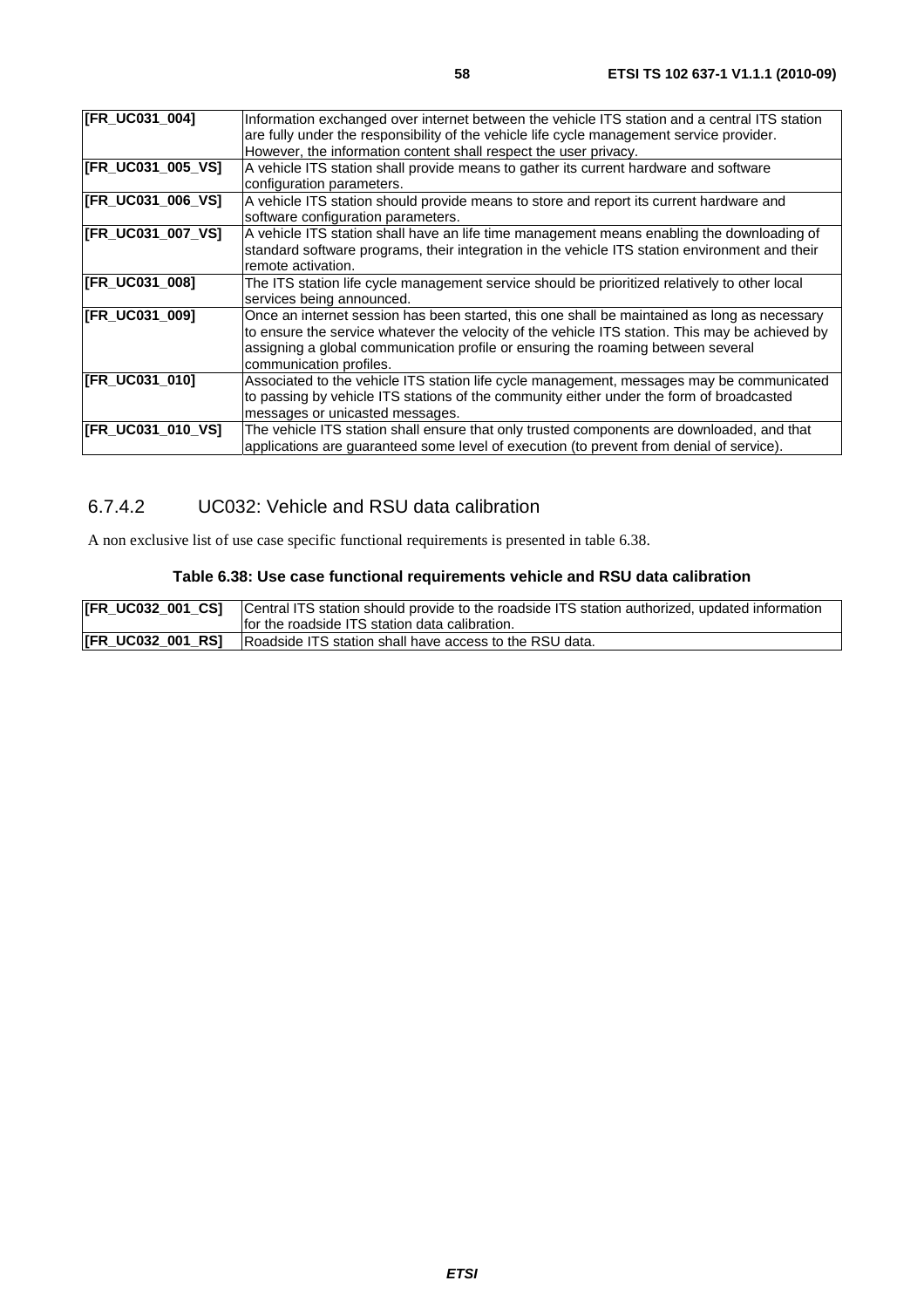## Annex A (informative): Bibliography

• Car to car communication consortium (C2CCC)

NOTE: Available at [www.car-to-car.org](http://www.car-to-car.org/).

- European ITS FRAME architecture D3.1: "Functional Viewpoint".
- CVIS project deliverable D.FOAM.2.2: "Final System Requirements".
- CVIS project deliverable D.CVIS.2.2: "Use Cases and System Requirements".
- CVIS project deliverable D.CVIS.3.3: "Architecture and System Specifications"
- COMeSafety specific support action:" COMeSafety European ITS Communication Architecture".
- Vehicle Infrastructure Integration (VII): "VII Architecture and Functional Requirements V1.1".